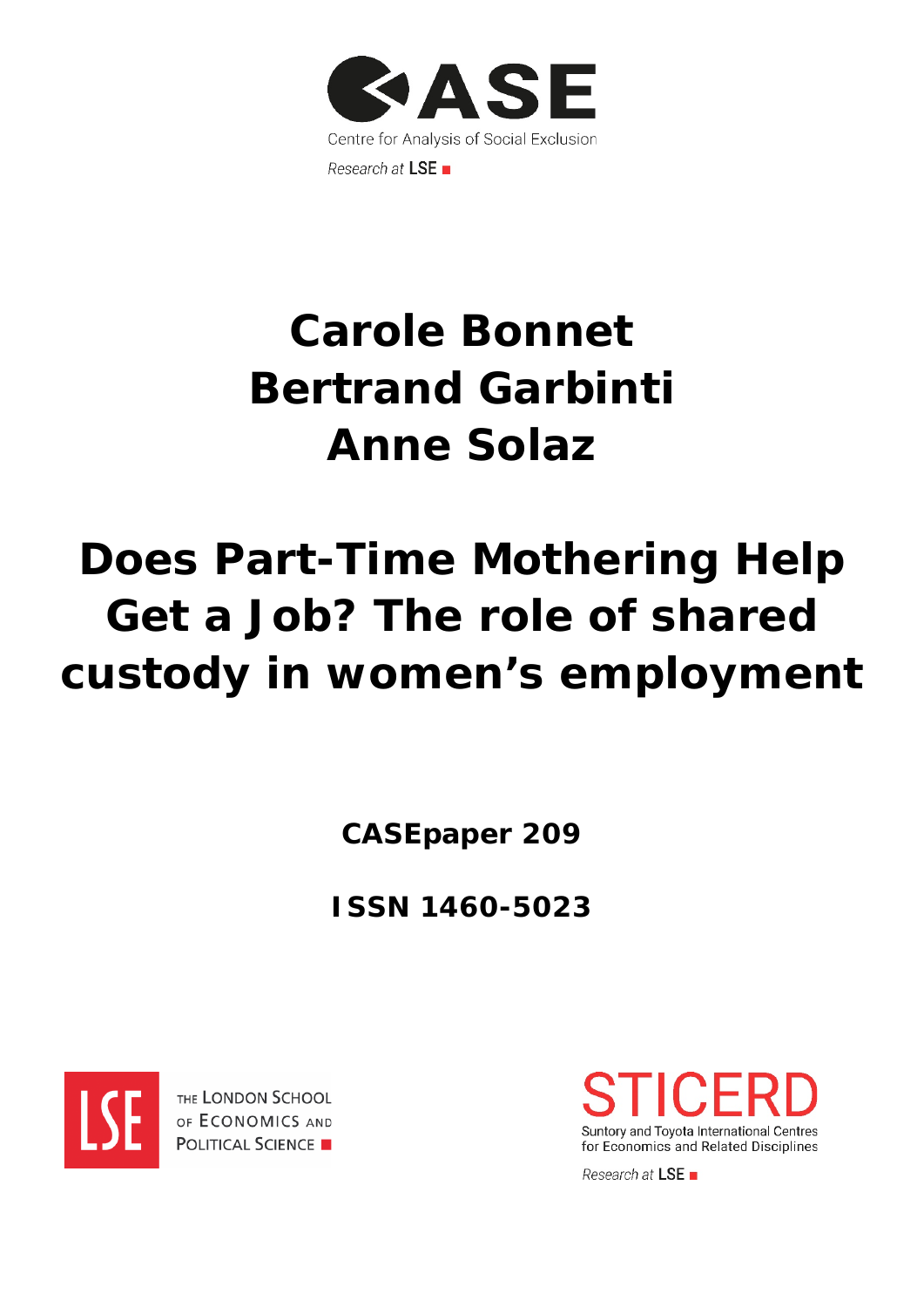# **Does Part-Time Mothering Help Get a Job? The Role of Shared Custody in Women's Employment**

# **Carole Bonnet, Bertrand Garbinti and Anne Solaz**

#### **Contents**

| 1.            |                                                                                     |  |
|---------------|-------------------------------------------------------------------------------------|--|
| 2.            |                                                                                     |  |
| 2.1           | Being employed is a way for lone mothers to escape poverty after<br>$div \, \alpha$ |  |
| $2.2^{\circ}$ | Single-mother-focused active labour welfare programs 5                              |  |
| 2.3           |                                                                                     |  |
| 2.4           |                                                                                     |  |
| 3.            | How custody arrangements may affect mothers' activity?                              |  |
| 4.            |                                                                                     |  |
| 4.1           |                                                                                     |  |
| 4.2           |                                                                                     |  |
| 4.3           |                                                                                     |  |
| 5.            |                                                                                     |  |
| 5.1           |                                                                                     |  |
| 5.2           |                                                                                     |  |
| 5.3           |                                                                                     |  |
| 5.4           |                                                                                     |  |
| 5.5           |                                                                                     |  |
| 6.            |                                                                                     |  |

| Centre for Analysis of Social Exclusion |
|-----------------------------------------|
| London School of Economics              |
| <b>Houghton Street</b>                  |
| London WC2A 2AE                         |
| CASE enquiries - tel: 020 7955 6679     |

April 2018

 $CASE/209$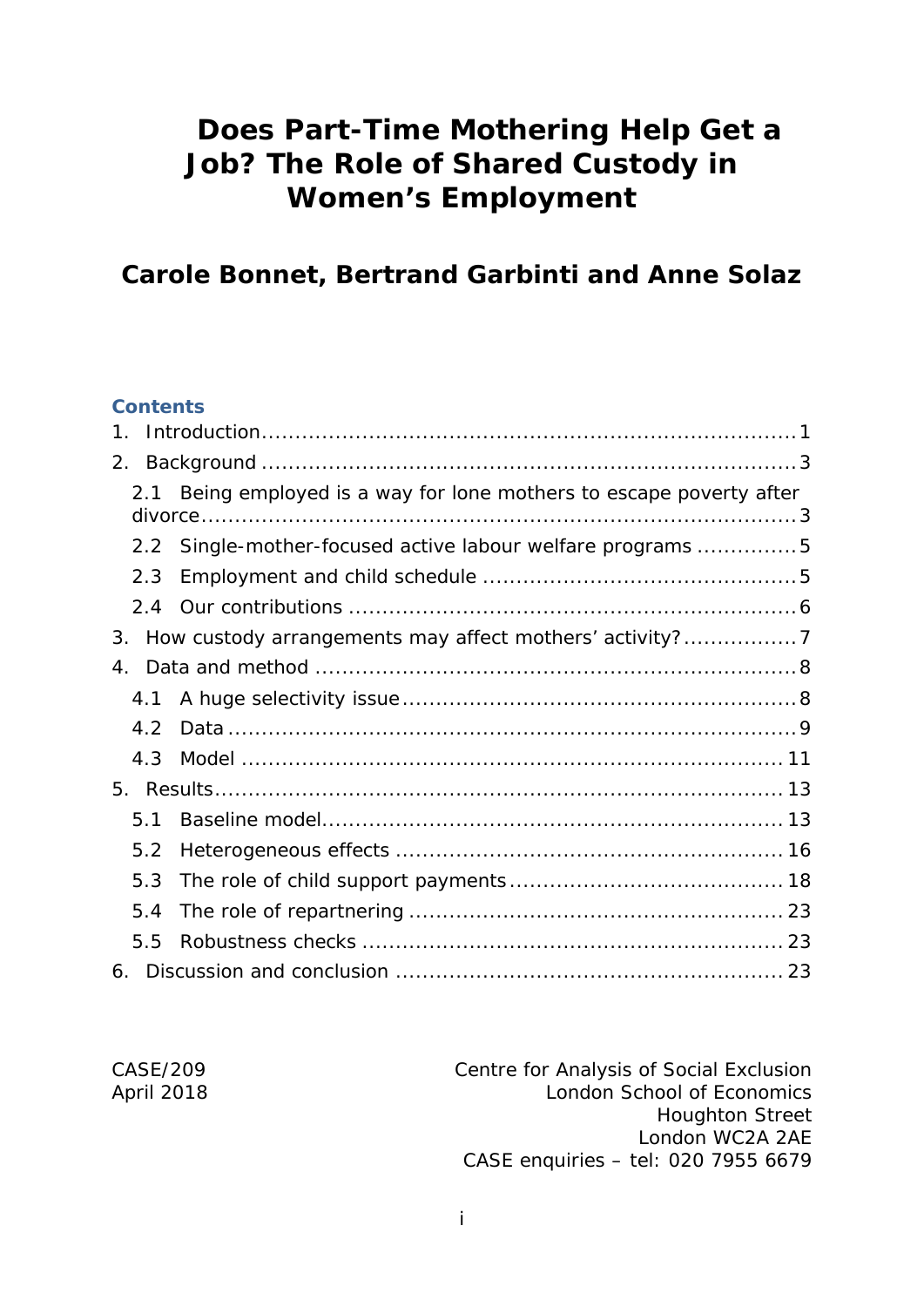#### **Centre for Analysis of Social Exclusion**

The Centre for Analysis of Social Exclusion (CASE) is a multi*-*disciplinary research centre based at the London School of Economics and Political Science (LSE), within the Suntory and Toyota International Centres for Economics and Related Disciplines (STICERD). Our focus is on exploration of different dimensions of social disadvantage, particularly from longitudinal and neighbourhood perspectives, and examination of the impact of public policy.

In addition to our discussion paper series (CASEpapers), we produce occasional summaries of our research in CASEbriefs, and reports from various conferences and activities in CASEreports. All these publications are available to download free from our website. Limited printed copies are available on request.

For further information on the work of the Centre, please contact the Centre Manager, Jane Dickson, on:

Telephone: UK+20 7955 6679 Fax:UK+20 7955 6951 Email:j.dickson@lse.ac.uk Web site:http://sticerd.lse.ac.uk/case

© Carole Bonnet Bertrand Garbinti Anne Solaz

All rights reserved. Short sections of text, not to exceed two paragraphs, may be quoted without explicit permission provided that full credit, including  $\odot$  notice, is given to the source.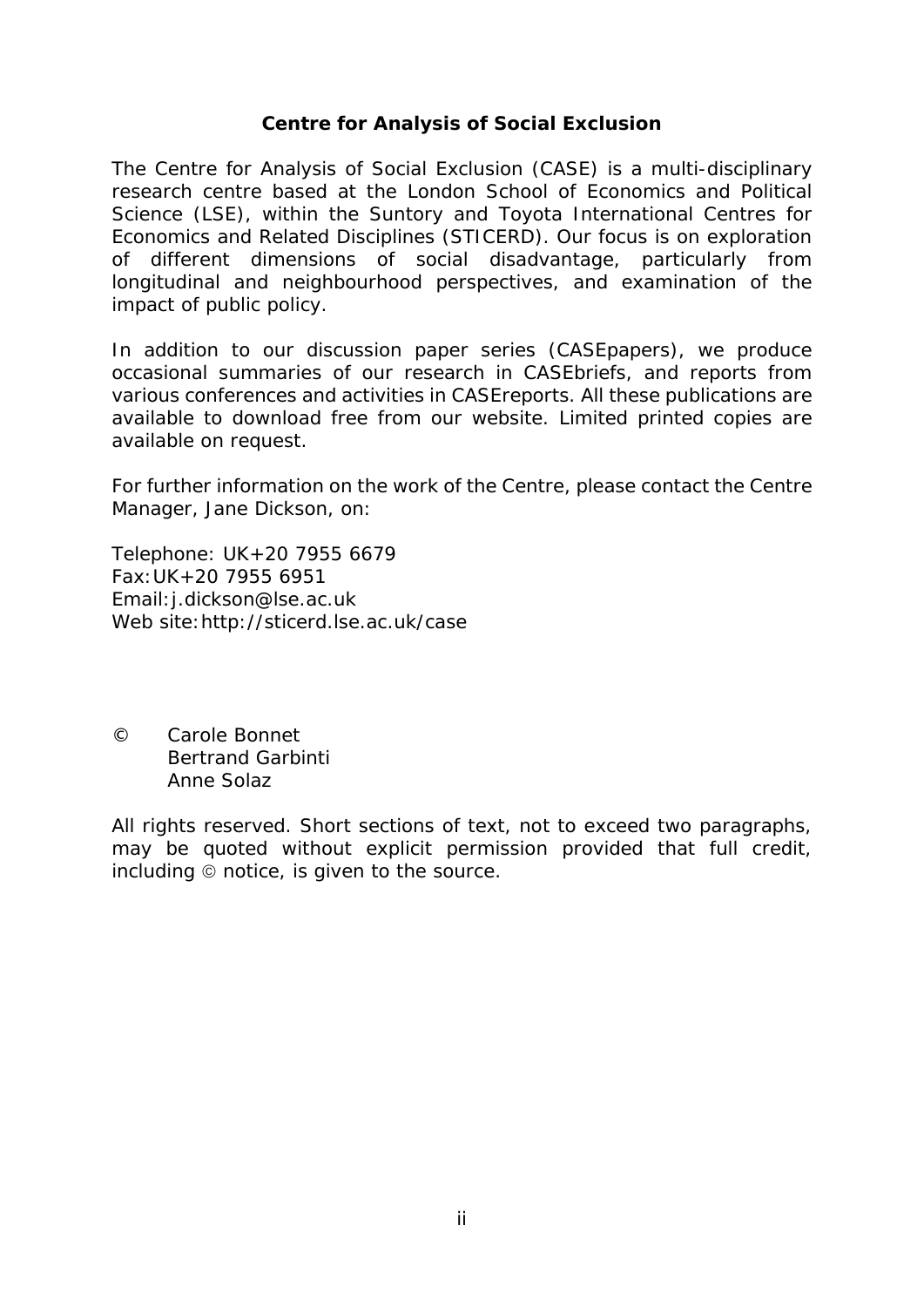#### **Editorial note**

Carole Bonnet is a researcher at the French Institute for Demographic Studies (INED). Bertrand Garbinti is a researcher at Crest-Insee. Anne Solaz is a researcher at the French Institute for Demographic Studies (INED) and spent Autumn 2017 at CASE as a visiting scholar.

We thank all the participants of the LSE CASE Social Exclusion Seminar, Journées du labex OSE, European conference for the Sociological and demographic study of divorce, Al-Pop Conference, European Population Conference and Population Association of America conference for their comments and suggestions. Financial support from the French National Research Agency through the COMPRES project. We are also grateful to Jérôme Accardo, Cédric Houdré and Stefan Lollivier for having facilitated the data access and use. This paper presents the authors' views and should not be interpreted as reflecting those of their institutions.

#### **Abstract**

Though shared custody arrangements after divorce are more and more frequent in many countries, little is known about their economic consequences for parents. By relaxing family time constraints, does shared custody help divorced mothers return to work more easily? This article analyses to what extent the type of child custody arrangement affects mothers' labour market behaviours after divorce. Using a large sample of divorcees from an exhaustive French administrative income-tax database, and taking advantage of the huge territorial discrepancies observed in the proportion of shared custody, we correct for the possible endogeneity of shared custody. As it turns out, the probability of being employed is 16 percentage points higher for mothers with shared custody arrangements compared to those having sole physical custody, with huge heterogeneous effects: larger positive effects are observed for previously inactive women, for those belonging to the lowest income quintiles before divorce, for those with a young child, and for those who have three or more children. Shared custody is particularly helpful for women who are far removed from the labour market.

Key words: Divorce, Child custody, Shared custody, Labour supply

JEL: J12, J18, J22, K36

Corresponding author: solaz@ined.fr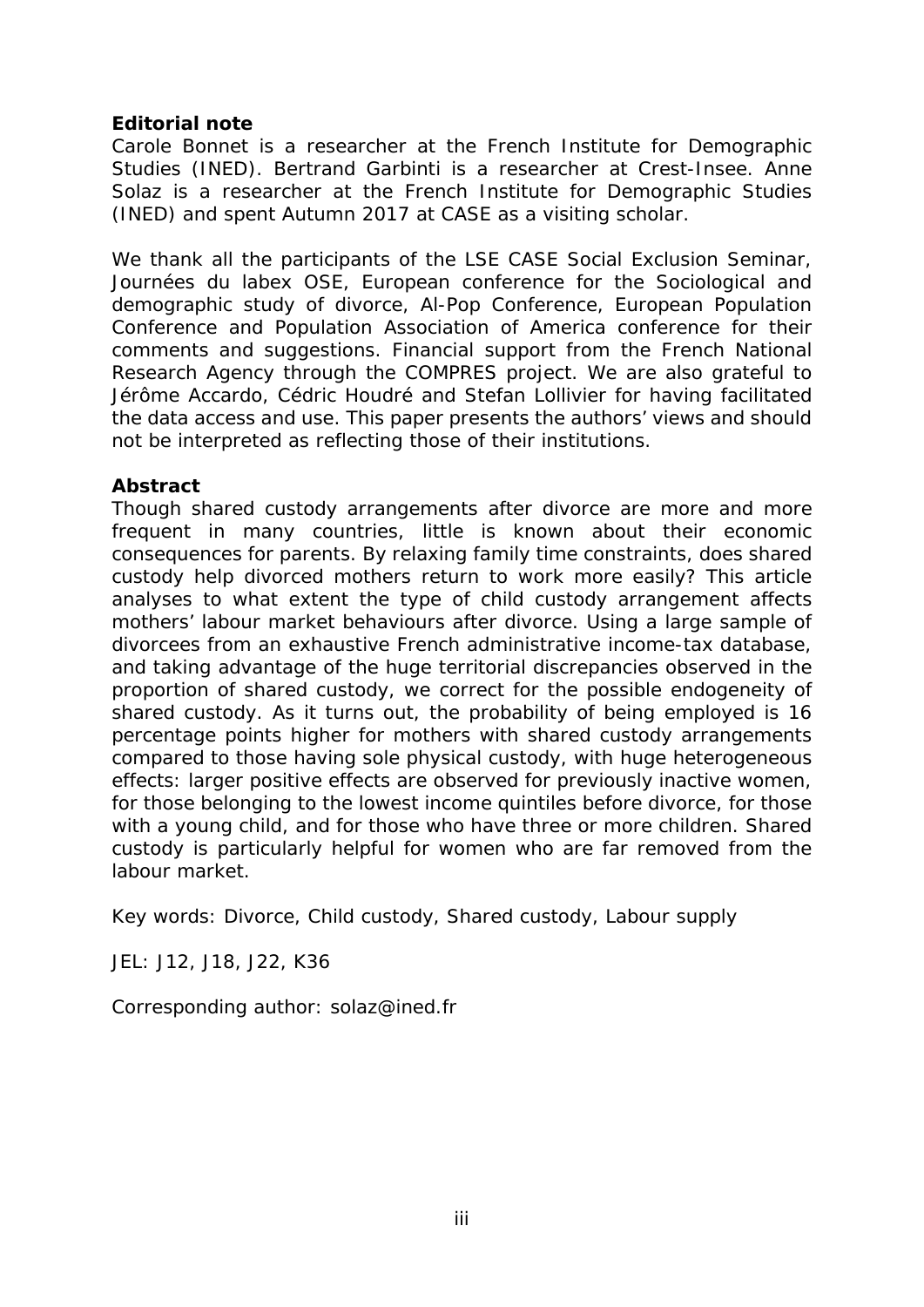# <span id="page-4-0"></span>**1. Introduction**

The proportion of parents who divide about equally the time spent with their children after separation – that is to say, they adopt a shared physical custody arrangement<sup>[1](#page-4-1)</sup> – has substantially increased in many countries (Cancian et al. 2014), though sole custody with the mother remains the most frequent arrangement after divorce. In Sweden and Norway for instance, more than 30% of children in separated families currently have shared residence<sup>[2](#page-4-2)</sup>. Though cross-national comparisons are complex and should be considered with cautious<sup>3</sup>, the proportion of recent divorces with shared custody arrangements reaches one out of five separations in many European countries such as France (19%), the Netherlands (22%), and almost one third of divorces in Spain (28%) and in Belgium (33%)<sup>[4](#page-4-4)</sup>. Primarily exercised by a small selected group of socio-economic advantaged separated parents, shared custody is now commonly used, and families are more diverse (Meyer et al., 2017, Kitterød and Wiik, 2017). More frequent joint custody arrangements might be linked to changing parenting norms: responsibilities are shared more often, and fathers are more willing to be involved in their children's education. New laws promoting co-parenting encourage parents to share equally their parental responsibilities and time spent with children after their separation. In several European countries (Spijker and Solsona, 2016) and  $US^5$ , initiatives have been launched and implemented to make joint physical custody the default or legally presumed post-divorce arrangement. By promoting an egalitarian policy toward the time spent with both parents, the objective is

<span id="page-4-1"></span><sup>-</sup> $1$  By shared custody, we refer here to child physical custody or shared residency. In the French context, it means an equal (or roughly) division of time spent by the child with each parent. One should not confuse with shared (or joint) legal custody which gives parents only the rights to decisions about children's matters (health, education, property).

<span id="page-4-2"></span><sup>&</sup>lt;sup>2</sup> See Statistics Sweden (2014) for Sweden and Kitterød and Wiik (2017) for Norway.

<span id="page-4-3"></span> $3$  Definitions, shared-time parenting thresholds (time spent by the child with each parent may range from at least 25% to 50%), units of analysis (at the children's or divorce's level), measures (incidence or prevalence) and data sources (surveys, court data) may be different across countries (Smyth, 2017).

<span id="page-4-4"></span><sup>&</sup>lt;sup>4</sup> See Guillonneau and Moreau (2013) for France; Poortman and van Gaalen (2017) for the Netherlands; Solsona and Ajenjo (2017) for Spain and Sodermans et al. (2013a) or Sodermans et al. (2013b) for Belgium.

<span id="page-4-5"></span> $5$  The Washington post pointed that "25 US states in 2017 considered laws to promote shared custody of children after divorce" https://www.washingtonpost.com/local/social-issues/more-than-20 states-in-2017-considered-laws-to-promote-shared-custody-of-childrenafter-divorce/2017/12/11/d924b938-c4b7-11e7-84bc-5e285c7f4512\_story.html?utm\_term=.9cd31787592f.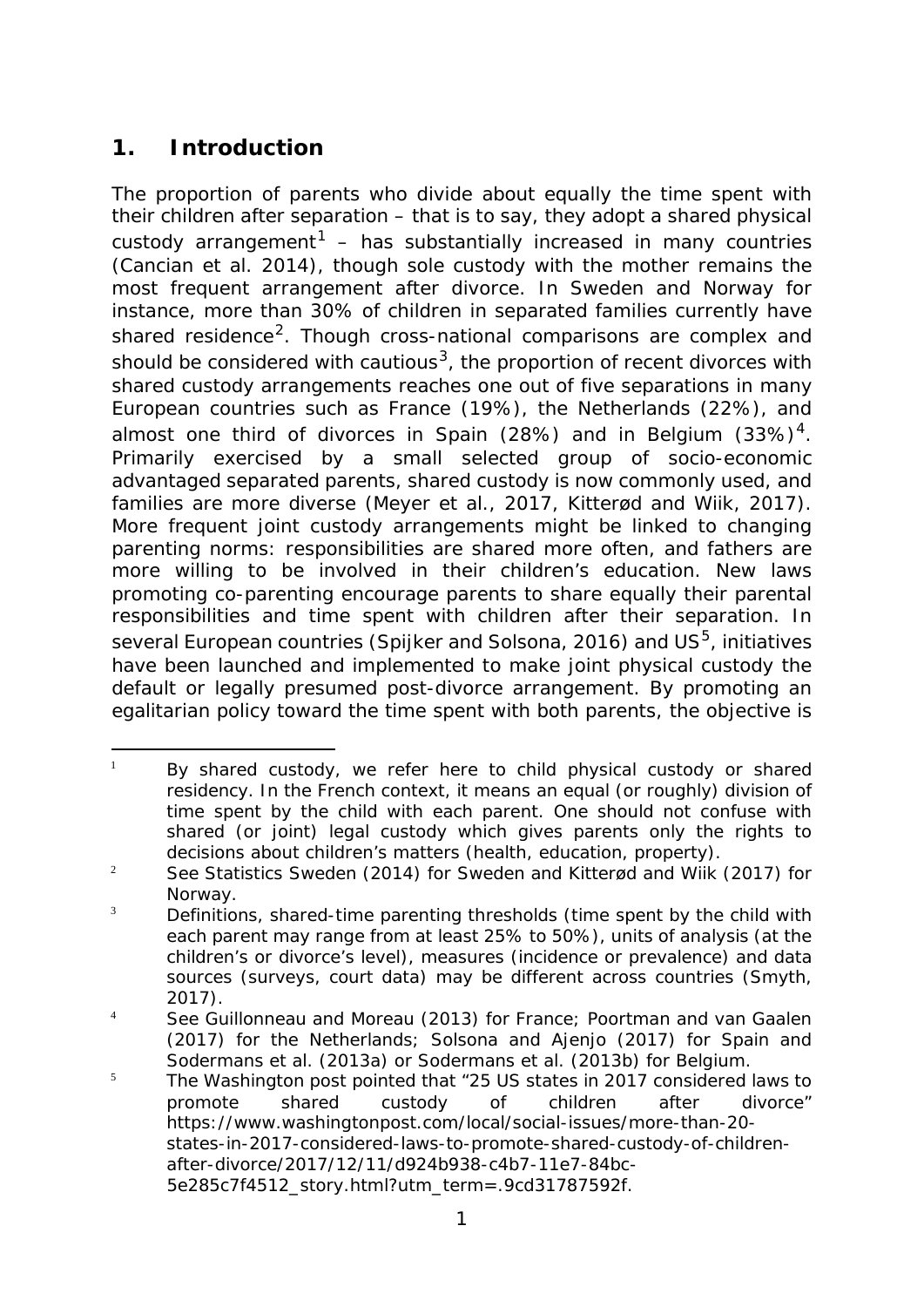to encourage shared custody. France is no exception. Recent debates have recently arisen following a proposed law initiated by a political party asking that dual residency<sup>[6](#page-5-0)</sup> for children become the default situation.

Though shared custody arrangements after divorce have become increasingly frequent, little is known about the economic consequences for parents. Most of the research on the consequences of shared custody has focused on the educational attainment, behaviour, health and well-being of children (Bauserman, 2012, Vanassche et al., 2013) or on stress (Turunen, 2017), and to a lesser extent on the non-economic consequences for parents. Some recent papers analyse repartnering opportunities for parents (Ivanova et al., 2013, Schnor et al., 2017, Berger et al., 2018) or their well-being (Soderman et al., 2015) and health (Struffolino, 2016). Up to now, very little research, to our knowledge, has studied the labour market consequences of shared custody for parents. Yet, having a job or remaining at a job after divorce is the very means for avoiding a drastic decline in one's living standards, and it may help escape poverty. It is especially the case for mothers who bear more frequently the negative consequences (Finnie 1993, Smock, P. 1994, Bianchi et al. 1999) and who could have a more distant relationship at work than men for several reasons (past work history, childbearing interruptions, lower wages,…).

However, shared custody instead of sole custody may support labour market involvement, regardless of whether it is a constrained or conscious choice. From a time perspective, custody every other week can relax childcare constraints and improve the work-family balance of lone mothers. This arrangement should have a positive effect on labour market outcomes. From a monetary perspective, the effects are more mixed. On the one hand, shared custody is often associated with no child support payments, considering that parents share the child cost equally by taking care of children equally. The lack of child support payments compared with mothers having sole custody might be an incentive for women with shared custody arrangements to work. On the other hand, child costs are also reduced because parents share these from the point of separation onwards.

Using rich French administrative fiscal data with information on child custody arrangements at the individual level, this research paper aims to analyse whether shared custody leads recently divorced mothers to remain in the labour market or to re-enter it. We provide evidence that shared custody has positive and large effects on employment after divorce compared to sole custody arrangements (+ 16 percentage points). We also

<span id="page-5-0"></span> $\overline{6}$ Precisely, the very recent proposition from the deputy Lacombe makes a distinction between the residency of children who automatically reside in both parents' dwellings – except in some exceptional cases – and the share of the child's time, stating that they are not necessarily equal. [http://www.assemblee-nationale.fr/15/dossiers/garde\\_alternee\\_](http://www.assemblee-nationale.fr/15/dossiers/garde_alternee_) enfants.asp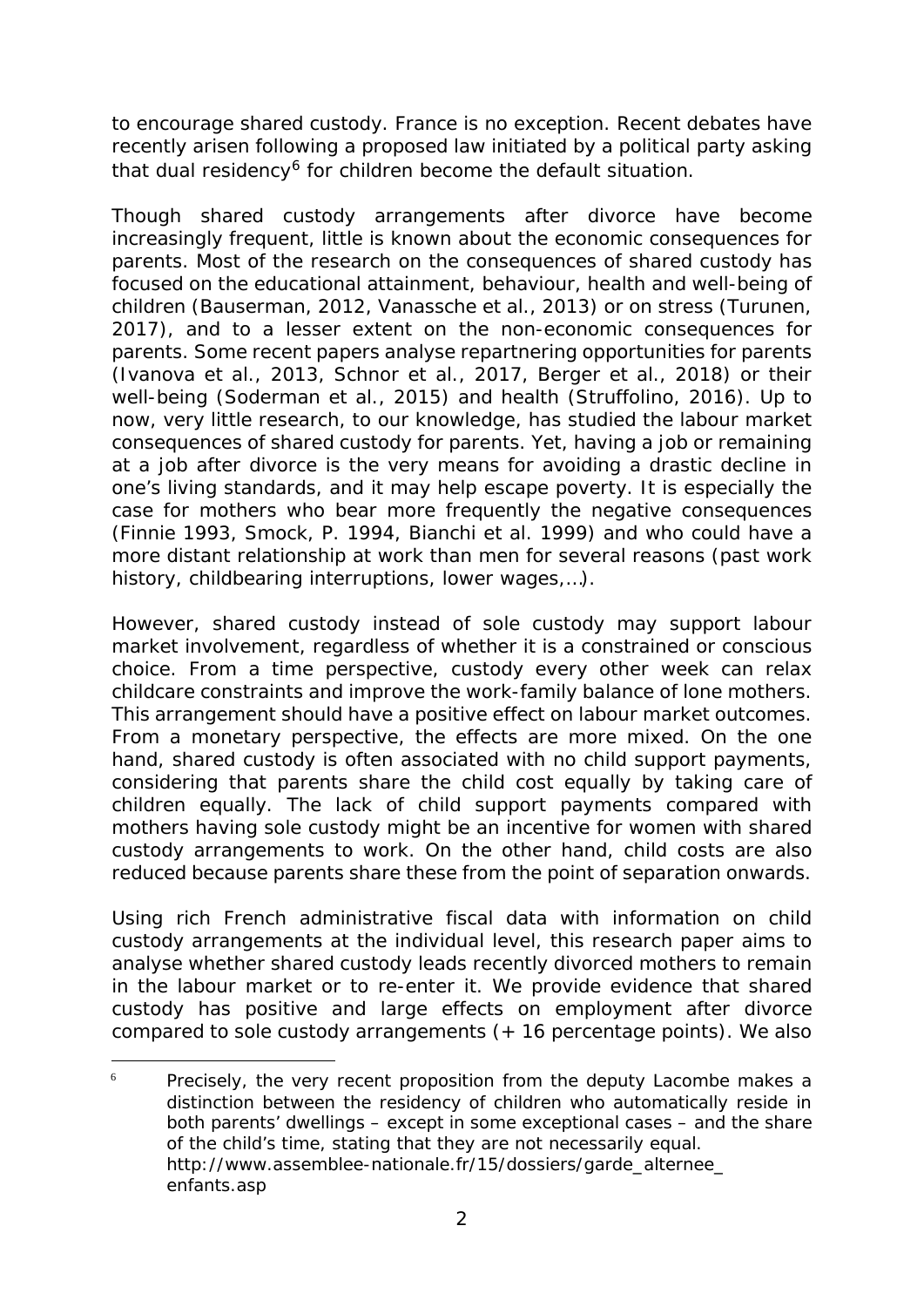document heterogeneity across the population. Larger positive effects are observed for previously inactive women, for those belonging to the lowest income quintiles before divorce, for those with a young child, and for those with three children or more. Shared custody turns out to be particularly helpful for women with weak ties to the labour market. It may reduce workfamily conflict by diminishing childcare expenses. It may enlarge the possibilities to find a suitable job because of more relaxed family constraints for instance.

The paper is organized as follows. The next section briefly describes the background on divorce, types of custody arrangements, and labour supply. In Section 3, we explain the channels at work when analysing the links between types of custody arrangements and female activity. The data and methodology used are described in Section 4, with particular discussion dedicated to tackling the issue of selectivity. Section 5 presents the results and Section 6 concludes.

# <span id="page-6-0"></span>**2. Background**

#### <span id="page-6-1"></span>*2.1 Being employed is a way for lone mothers to escape poverty after divorce*

The economic consequences of divorce have been quite extensively studied, but as far as we know there has been very little focus on child custody arrangements. The literature on the economic consequences of divorce emphasizes the gendered economic consequences of union dissolution, showing a general worsening of women's living standards after separation while those of men remain stable or increase (Finnie, 1993, Andress et al. 2006, etc.). As a consequence and in spite of welfare programs that aim to mitigate the negative economic consequences of divorce for parents, separated mothers and their children still face huge poverty risk in many countries (Brady, Burroway, 2012). Finding a job or remaining at their current one is a way to avoid or reduce the losses in living standards faced after divorce. As such, this in turn helps escape poverty.

However, re-entering or remaining in the labour market after divorce could be hindered by the presence of children. Lone mothers with young children are one of the least-employed groups and they face high unemployment rates. Separated women with young children and/or several children may face difficulties in returning to the labour market because of family-work schedule conflicts. As Table 1 shows, French lone mothers are more willing to be in the labour force than mothers in a relationship, whatever the number of children. However, lone mothers are effectively less often employed than mothers in a relationship. The lone motherhood penalty on job access may partly come from their greater difficulties in balancing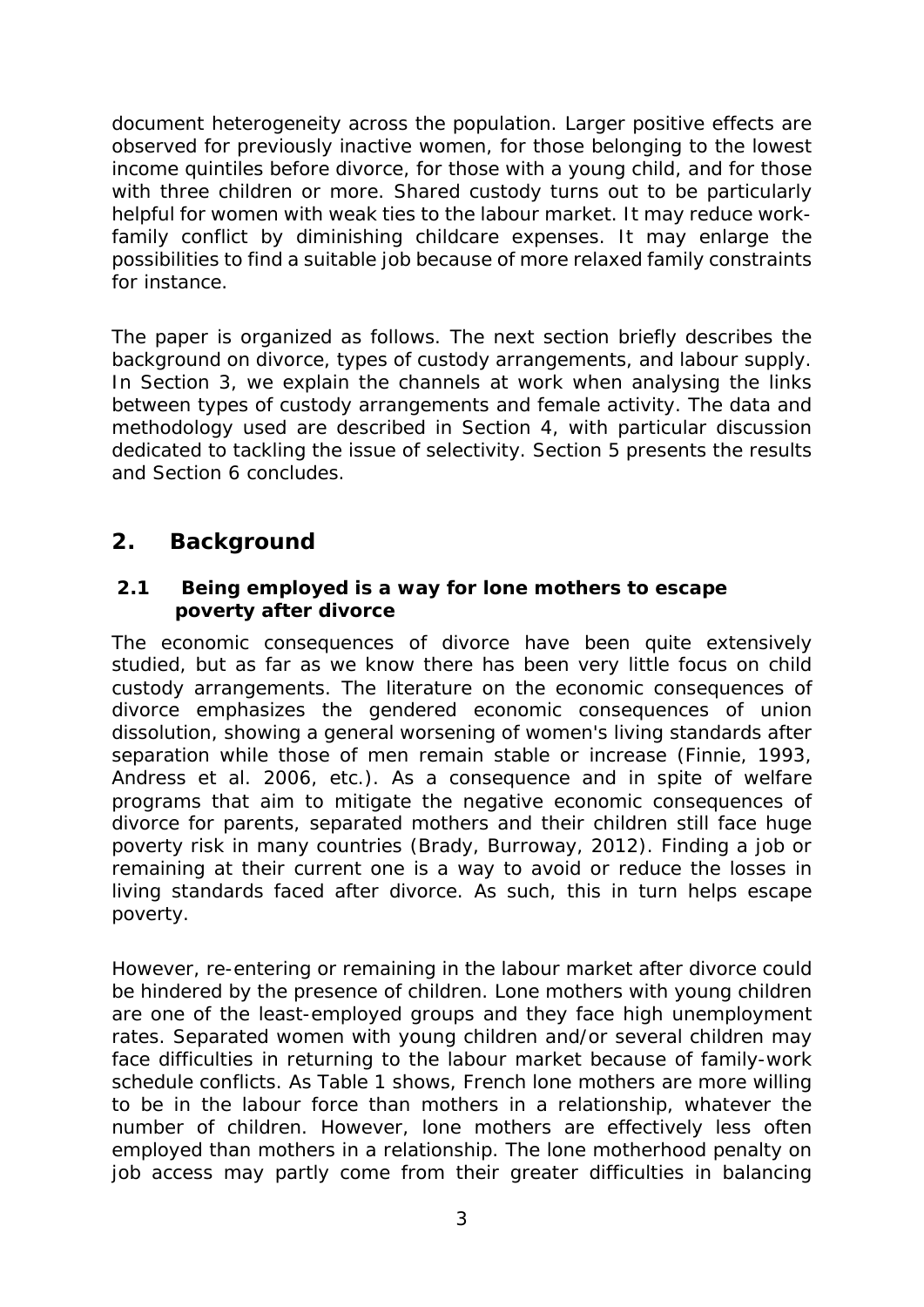family and work. For instance, they may be more likely to decline jobs with demanding schedules or those that require long distance commuting. Note also, however, that when they are working, they more often do so on a fulltime basis², probably because of heavy financial constraints. Regarding public transfers in France, lone parents can benefit from social benefit (called RSA *Active solidarity income*) when they are not working.[7](#page-7-0) On the other hand, they also benefit from substantial tax reductions and are given strong incentives when they work while on welfare. <sup>[8](#page-7-1)</sup> As a result, it is not clear whether the perception of welfare benefits could constitute a strong disincentive to work.

<span id="page-7-0"></span> $\overline{7}$ From 2009, lone parents with one child could benefit from an allowance of 690 euros per month (maximum amount in case of no labour income and no housing allowance). This amount increases to 828 euros for lone parents with two children, 1012 for those with 3 children and 184 per additional child thereafter. They can also receive an additional allowance (ASF, 89  $\epsilon$ monthly per child) when they demonstrably do not receive any support payment from the other parent. Housing benefits are also important for the low-income households.

<span id="page-7-1"></span><sup>&</sup>lt;sup>8</sup> The welfare system encourages welfare beneficiaries to enter and return to the labour market. A part of the social benefit (called *RSA activité)* is maintained in case of low-paid activity*.*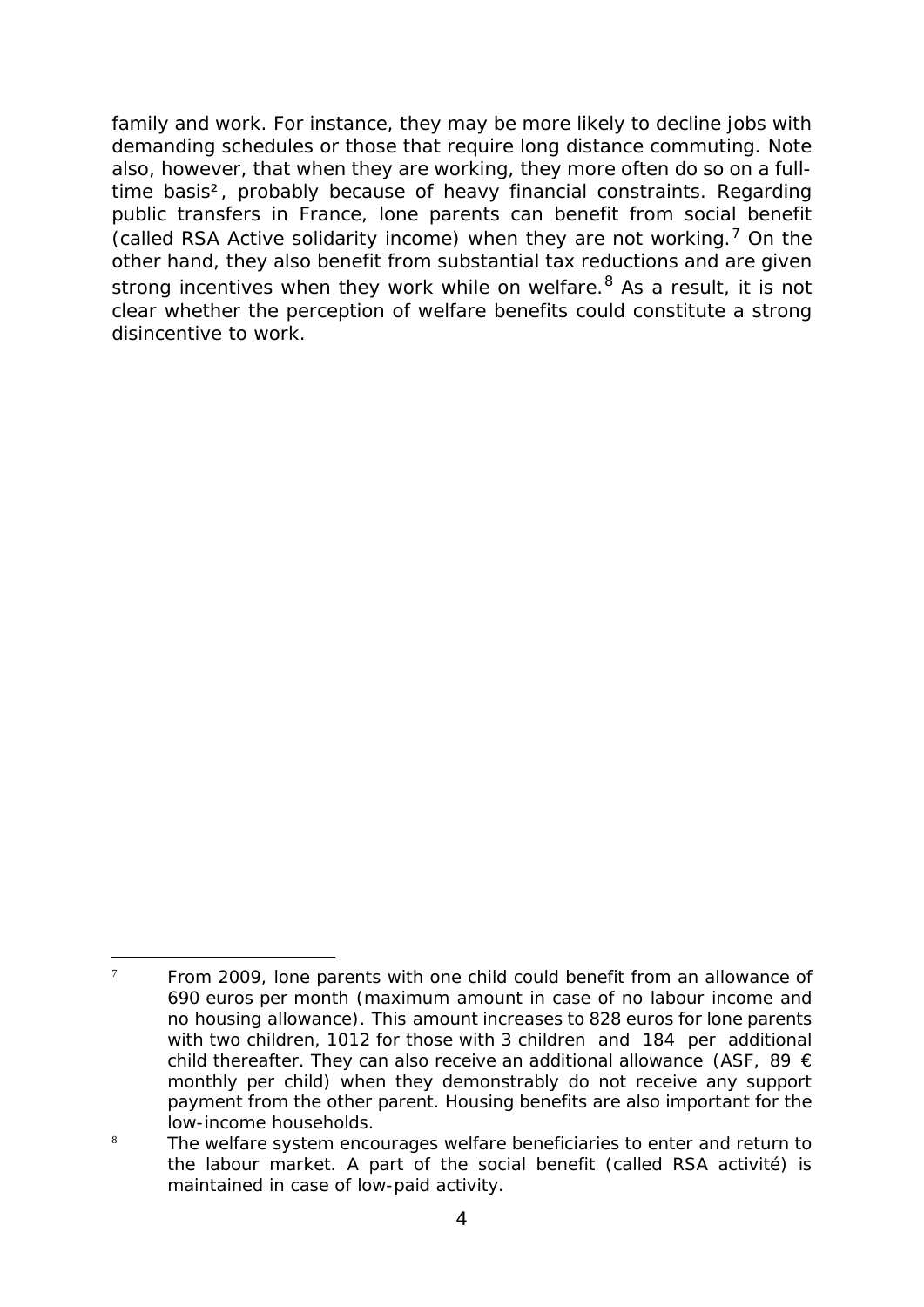|                        | (70)         |         |
|------------------------|--------------|---------|
|                        | In a         | Lone    |
|                        | relationship | mothers |
| Labour market          |              |         |
| participation rate     |              |         |
| All mothers            | 82.7         | 88.5    |
| 1 child                | 89.1         | 92.3    |
| 2 children             | 84.8         | 88.9    |
| $3$ or $+$<br>children | 66.2         | 72.6    |
| Employment rate        |              |         |
| All mothers            | 73.5         | 70.2    |
| 1 child                | 79.7         | 75.5    |
| 2 children             | 76.5         | 70.6    |
| $3$ or $+$<br>children | 55.5         | 48.9    |
| Part time among        |              |         |
| workers                |              |         |
| All mothers            | 35.0         | 26.8    |
| 1 child                | 26.5         | 22.9    |
| 2 children             | 38.4         | 29.7    |
| $3$ or $+$             |              |         |
| children               | 47.0         | 40.2    |

#### **Table 1: Mothers' labour force participation in France, 2004-2007**   $(0)$

Source: Insee, Enquêtes annuelles de recensement 2004 à 2007 (Chardon et Daguet, 2008)

#### <span id="page-8-0"></span>*2.2 Single-mother-focused active labour welfare programs*

A strand of the literature focuses on the employment rate and the labour market outcomes of lone/single mothers. As lone parents – and particularly lone mothers – are at a higher risk of poverty and unemployment, they are often implicitly or explicitly targeted by welfare programs (Whitworth, 2013). Most recent programs aim to improve their financial incentives to work or to reduce their "inactivity trap". Several studies analyse the effect of welfare reforms on lone mother employment in the U.K. (Francesconi and van der Klaauw, 2007; Gregg, Harkness and Smith, 2009), in the U.S. (Meyer, 2002) or in France (Dang and Trancart, 2011). They use as a control group either the parents in a relationship or single and childless women. They generally find a positive effect of such programs on lone parents' employment rate at the extensive or intensive margins.

#### <span id="page-8-1"></span>*2.3 Employment and child schedule*

Another group of studies highlights the crucial role that childcare cost plays in a mother's employment probabilities. For instance, Goux and Maurin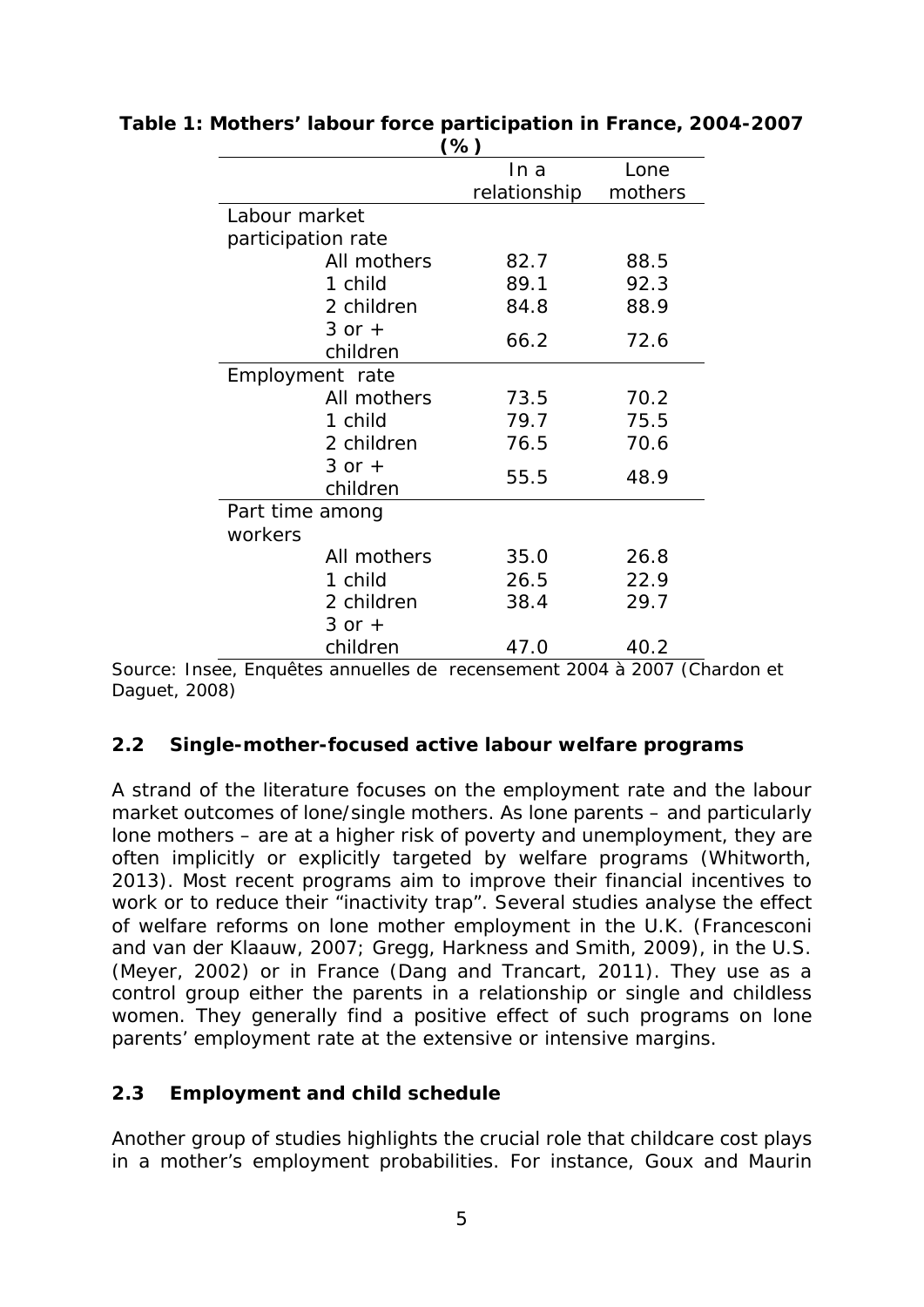(2010) find a positive effect of early education<sup>[9](#page-9-1)</sup> on employment for lone mothers. Francesconi and van der Klaauw (2007) show a higher positive employment impact of the working family tax credit program for women having one pre-school aged child.

However, the use of external care is only part of the story. The difficulties that lone mothers experience in obtaining employment may also differ according to the post-divorce parental arrangements regarding children, which is a dimension of lone mothers' heterogeneity that is largely neglected in the literature. The sole exception is the contemporaneous work of Vuri (2017), who studies changes in the labour market outcomes of single mothers in the US following child custody reforms. She shows that the probability of being in the labour force is not affected by the introduction of joint custody at the state level.

## <span id="page-9-0"></span>*2.4 Our contributions*

Thus, though the research and policies valued the importance of employment to escape poverty for single mothers, and emphasized the child schedule as a crucial determinant of lone mother employability, most articles do not distinguish among lone parents those who have children on a full time- or almost full-time- basis from those with a more equal division of child time between both parents in cases of shared custody arrangements. Children's post-divorce living arrangements are a potential source of heterogeneity in a mother's employment behaviour after divorce, and this needs to be addressed. Our first contribution is to show that "parttime mothering" in the case of shared custody can help mothers get a job.

Our second contribution contrasts with Vuri (2017) and many other economic studies (Böheim et al. 2012, Halla 2013) in that we are able to use individual-level measures of post-divorce life-course arrangements instead of using aggregate measures or change in law. This individual information is often missing or concerns too few cases in surveys to study its consequences precisely. Our individual-based approach employs an appropriate identification strategy (described further) to extend the existing literature on the consequences of shared custody. It does so by measuring a causal effect for divorced mothers opting for this childcare arrangement (our "treated group") rather than what is often done: just for the whole population of divorcees, regardless of the kind of childcare arrangements.

Our third contribution is to focus on *de facto* situations (joint physical custodies) rather than on legal arrangements (joint legal custodies). The *de facto* arrangements are much more informative since they affect the

<span id="page-9-1"></span><sup>-</sup><sup>9</sup> More precisely, having access to school in France from age two and a half instead of three.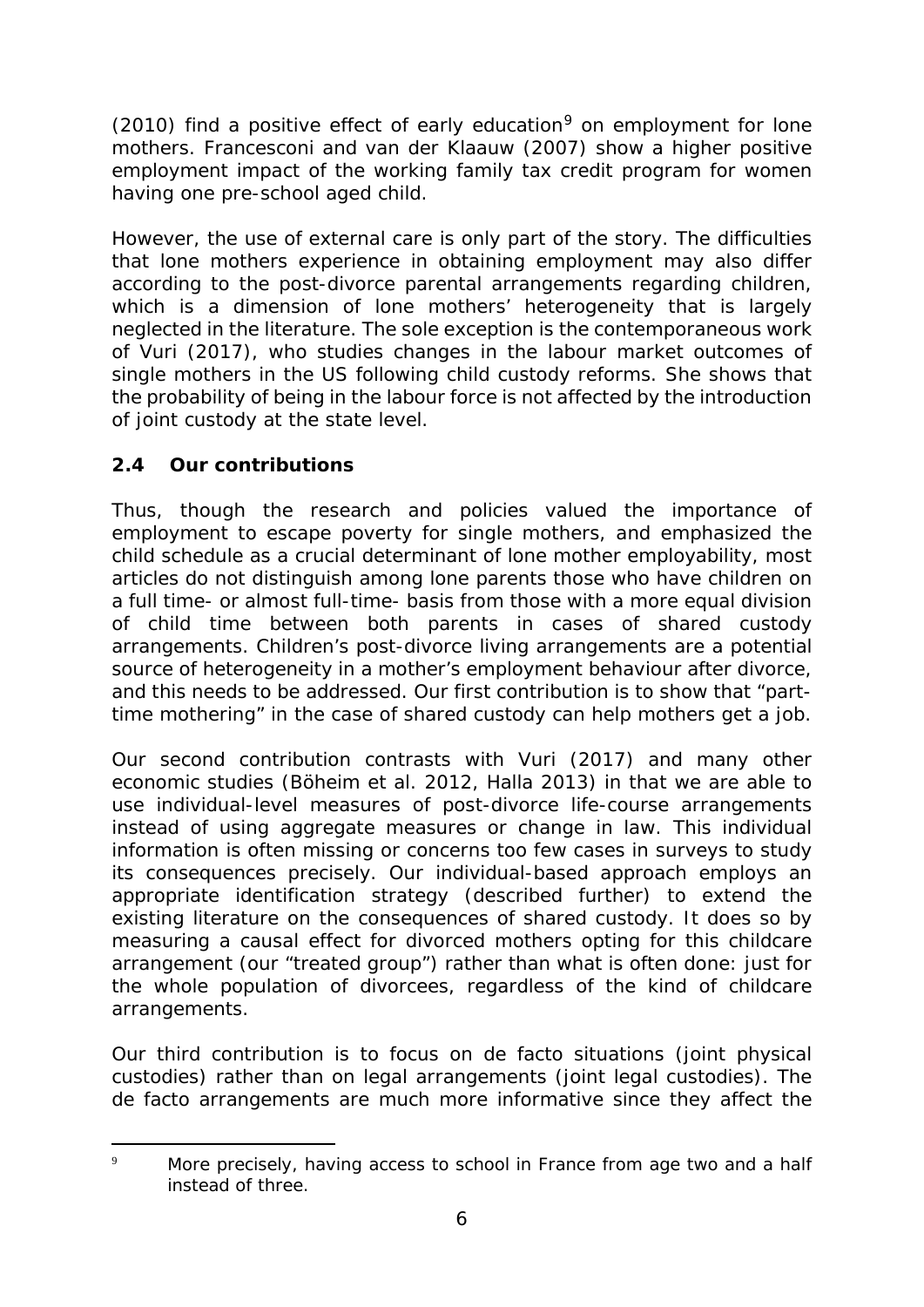time spent by each parent with her/his child. Because they contribute to daily life schedules, the *de facto* arrangements can be considered to have much more consequences on parents' labour market outcomes than legal arrangements.[10](#page-10-1)

# <span id="page-10-0"></span>**3. How custody arrangements may affect mothers' activity?**

Several mechanisms may explain how the type of custody arrangement after divorce can affect a mother's activity.

First, time availability is a crucial point. Shared custody arrangements are less time-consuming than sole custody arrangements for parents. As mothers may spend less time on parenting activities, they may increase time devoted to other activities such as work and possibly also leisure. Furthermore, joint custody is associated with less parenting burden and stress (Bauserman, 2012) than sole custody. Kitterød and Wiik (2017) pointed that "shared residence may be convenient or necessary for mothers who want to pursue careers"(p.564). Balancing work and family may be easier if mothers are able to work more intensively one out of two weeks. Van der Heijden et al. (2016) recently showed a significant reduction in time pressure for mothers having a joint custody arrangement relative to main custodial mothers. It might thus help mothers to continue working or enter a new job.

Second, the organizational costs may be high in cases of shared custody arrangements, especially with young children (Bauserman, 2012). However, it remains unclear whether these costs are more pronounced than in sole custody arrangements where the most common cases involve children visiting their fathers during weekends.

Third, an income effect may play a role in two opposite directions. On the one hand, divorces with shared custody arrangement are generally not associated with additional child support payments. Parents are generally considered to share equally in child costs because they share equally in parental time. This absence of child support may affect a mother's financial need to work, since public transfers for lone mothers only partially alleviate budget constraints. On the other hand, child's needs are more naturally 'equally shared', and child cost is balanced between parents. Thus, mothers who opt for shared custody might need less money for their children than those in sole custody. This could play negatively on her likelihood to work. Note also that because of socio-economic selection, parents who opt for

<span id="page-10-1"></span><sup>-</sup> $10$  In the case of France from 2002, legal parental responsibilities are shared between parents whether they are married or not, and they continue after the couple disruption. Cases where only one parent is granted legal custody ("Autorité parentale") remain exceptions.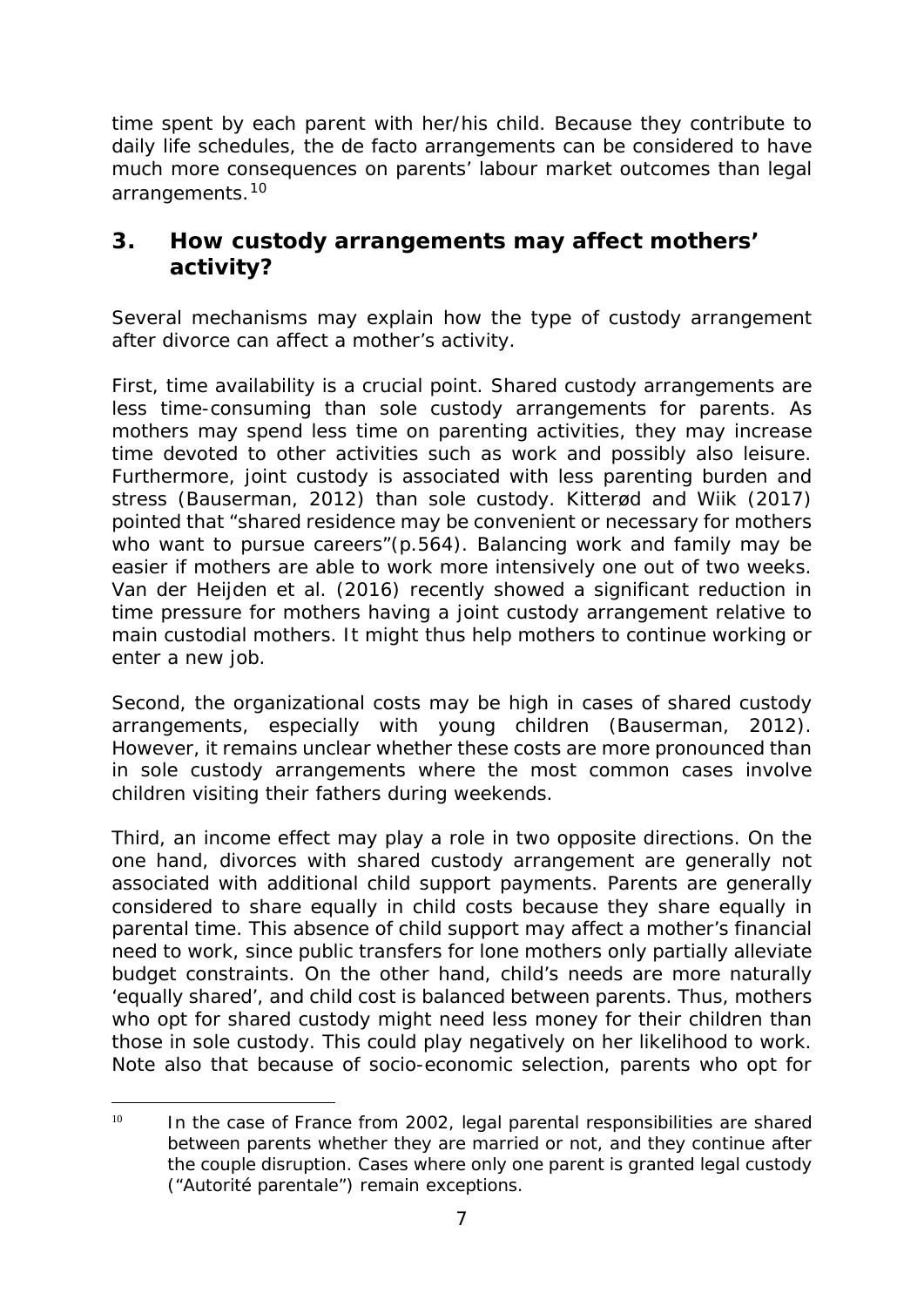shared custody arrangements are selected and generally wealthier. They may thus have different (probably lower) needs to work because of savings, but they may also have different preferences towards work (e.g., being more work-oriented for instance). The income gradient in shared custody prevalence and the resulting selection issue is also a crucial point that should be taken into account.

Fourth, job market opportunities might be reduced in the case of shared custody. Due to the child's frequently commuting between parental homes on a regular basis, parents are constrained to live close to each other and also close to their child's school (Ferrari et al., 2017). For this reason, they are less likely to accept a job far from their home than would parents with sole custody.

Lastly, divorces with shared custody arrangements are generally less conflictual<sup>[11](#page-11-2)</sup>, that might facilitate parents' self-esteem and attitudes toward work. It may help mothers become less stressed and thus recover more easily after divorce, which in turn will facilitate their maintaining or reentering the labour market. There is also a positive association between egalitarian values toward parental responsibilities and the choice of shared custody arrangements (Solsona and Ajenjo, 2017). In this situation, women may then be more likely to work. However, shared custody involves the need to live close to the former spouse and to have frequent contacts with the other parent, especially when the children are young. This could become a source of stress (Bauserman, 2012), for instance, if parents disagree about daily organization or educational decisions.

The overall effect is unclear and depends on the relative strength of the diverse effects. Moreover, heterogeneity in women's characteristics and situations may imply heterogeneous effects that we want to account for.

# <span id="page-11-0"></span>**4. Data and method**

## <span id="page-11-1"></span>*4.1 A huge selectivity issue*

As suggested by the several mechanisms we previously pointed out, the type of post-divorce child arrangement is not random, and couples who choose joint custody arrangements might be highly selected. As it happens, mothers using shared custody have different observed and probably unobserved characteristics. They are generally more educated and wealthier [\(Kitterød](https://www.demographic-research.org/authors/2975.htm) & [Lyngstad,](https://www.demographic-research.org/authors/2976.htm) 2012); they might have less conflictual relationships or more egalitarian values toward sharing parental tasks; and they might be more work-oriented. Note that recent works from Meyer et

<span id="page-11-2"></span><sup>-</sup> $11$  As explained below, the quality of the parents' relationship is evaluated by a family affair judge before granting shared custody.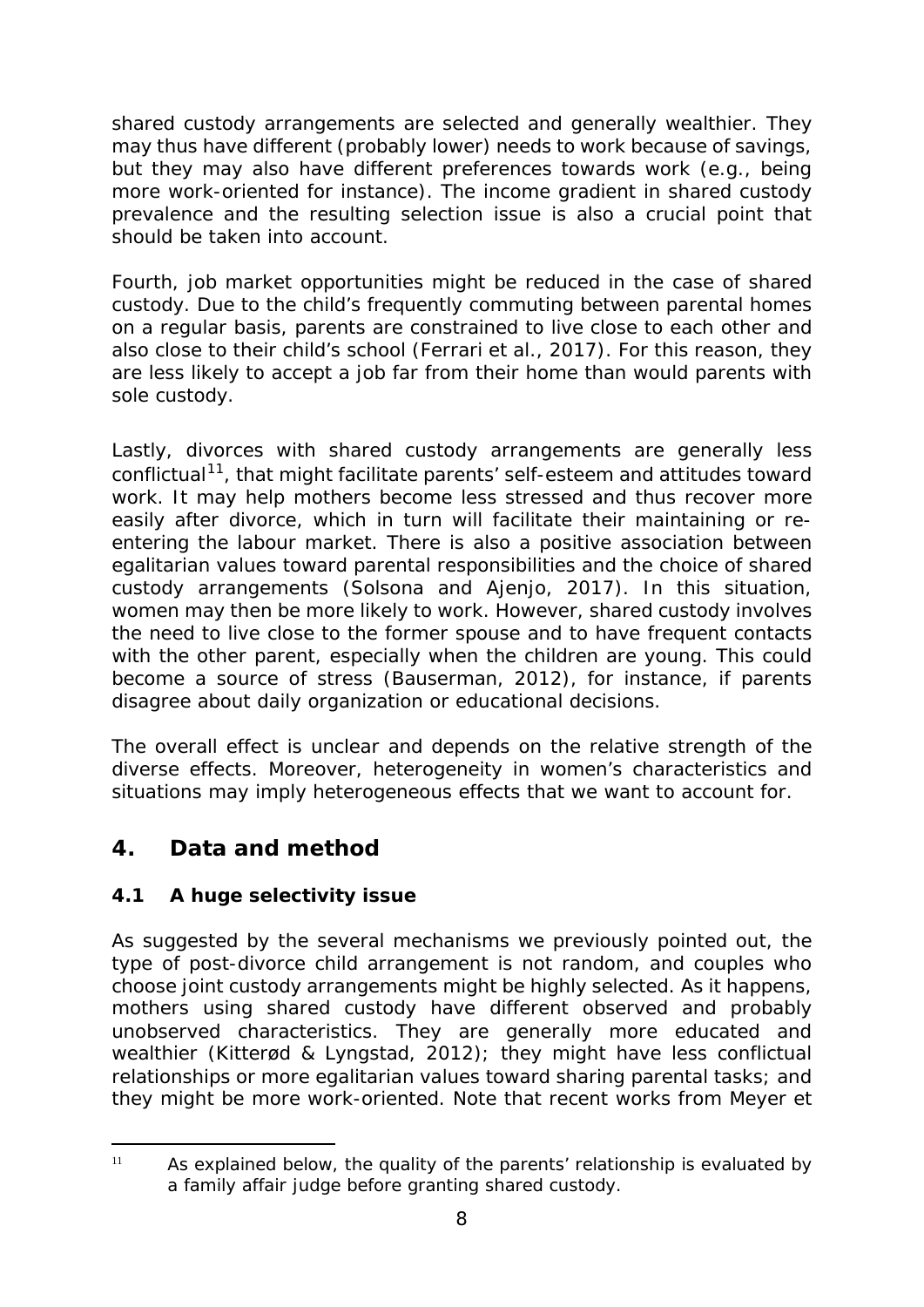al. (2017) on US or Kitterød and Wiik (2017) on Norway emphasize that shared custody is becoming more common among the whole population, and that parents would be thus less selected nowadays. Parents opting for shared custody arrangements still have particular characteristics however.

Because of this potential selectivity (or reverse causality) issue, simple empirical analysis comparing the outcomes between the two groups of mothers (those with sole custody and those with shared custody) are likely to be biased. Reverse causality appears if mothers who want to work choose shared custody arrangements for this reason. Table 2 shows that divorce is positively associated with female participation for both mothers who choose sole or shared custody. It also shows that mothers who chose shared custody were more likely to work before the divorce than mothers who opted for sole custody.

| Child custody arrangements | Labour market participation of<br>mothers |               |  |  |
|----------------------------|-------------------------------------------|---------------|--|--|
|                            | Before divorce                            | After divorce |  |  |
| Sole custody               | 0.841                                     | 0.894         |  |  |
| Shared custody             | 0.943                                     | 0.972         |  |  |

#### **Table 2: Mothers' Labour Market Participation before and after divorce according to child custody arrangements**

*Source: French Fiscal data, divorcees in 2009*

It is challenging to find a way to treat this selection issue. However, in a previous work (Bonnet et al., 2015), we show that shared custody arrangement decisions do not depend only on couples' characteristics but also on residential location. In France, the share of child custody ranges from 7 to 21%, depending on the place of residence (see Figure 1). These differences go largely beyond the population structure or socioeconomic differences, and they are likely to come from a divorce court (or family judge decisions) effect at the local level. Taking advantage of these huge territorial discrepancies (that are not linked to individual characteristics), we are able to correct for the endogeneity of choosing shared custody and to estimate a causal effect of child arrangements on the extensive margins of women's labour market participation after divorce.

#### <span id="page-12-0"></span>*4.2 Data*

Using the French exhaustive administrative income-tax database, which has been recently made available in France, we select the sample of 2009 divorced mothers (and those who break a PACS: the French civil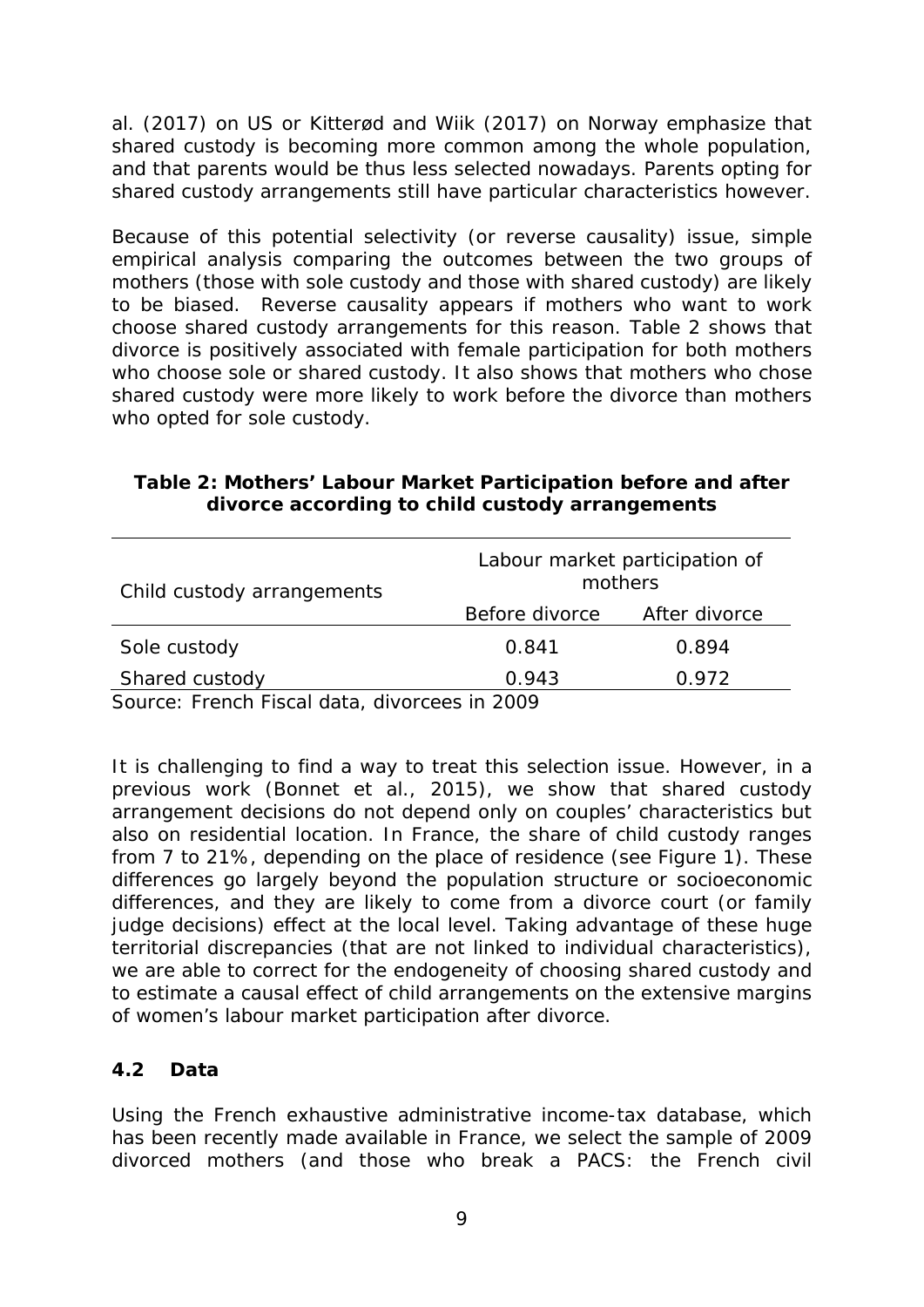partnership). After excluding tax returns with missing data<sup>12</sup>, we obtain a sample composed of 61,554 women aged 20 to 55 who were married or "PACSed" (in 2008) and separated in 2009.

The huge size of our dataset allows observing a substantial number of parents with shared custody arrangements, which is in contrast to most previous studies using survey samples. The custody regime has to be declared on the income tax return because it gives some tax refunds for having children. According to the tax administration, shared/ joint custody means that the time children spent in each parent's home should be "roughly" equal. $13$ 

Furthermore, compared to usual survey data in which incomes are selfreported and subject to imprecise responses, incomes in tax-income datasets are already filled in by the fiscal administration and are thus definitively more reliable. The complete family composition (number of members, age of children, child(ren) custody arrangements) is also reported.

We define the state of "being employed" (versus "not employed") as receiving at least labour market earnings above two months of minimum wage, i.e., 2,100 yearly euros in 2009. We conduct robustness checks on this threshold for defining "having a job" and show that our results are not sensitive to this definition (see appendix A3).

<span id="page-13-0"></span><sup>-</sup> $12$  We fully describe in Appendix C the several steps for creating the dataset (Bonnet et al., 2016). We also detail weight computations to account for potential differential attrition using tools developed by the French Statistical Institute ("macro CALMAR"). The same weights restricted to mothers are always used here to insure nationally representative results.

<span id="page-13-1"></span> $13$  We cannot completely rule out that – for tax benefits – parents can declare child custody arrangements that are different from their actual practices. However, as they are supposed to report the same child custody arrangement on both tax-returns, this behaviour is risky and unlikely. As we show in Bonnet et al. (2015), divergences between the two parents are very rare (less than 10%).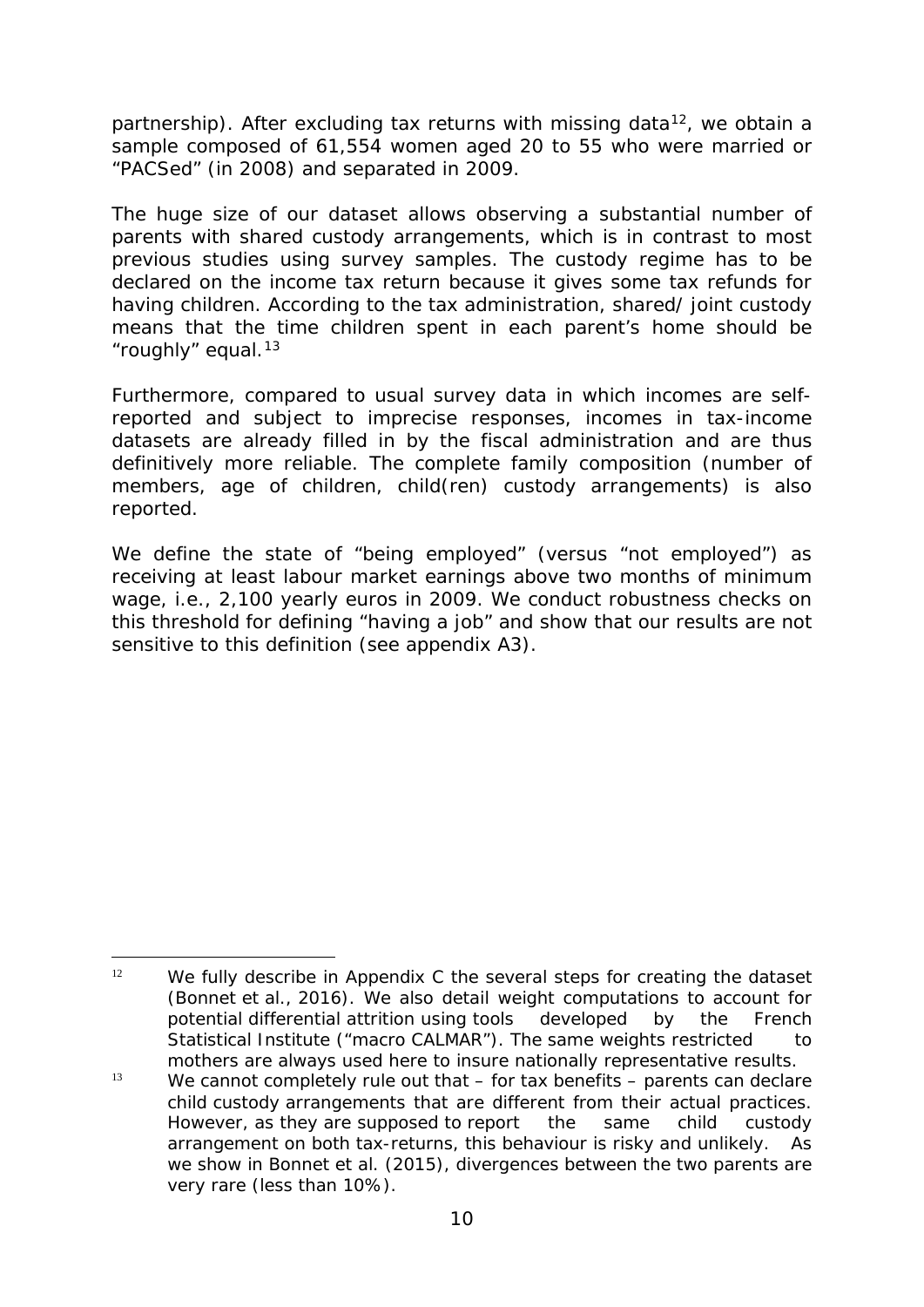

#### **Figure 1: Proportion of shared custody arrangements, French departments (2008)**

#### <span id="page-14-0"></span>*4.3 Model*

Our aim is to assess the effect of shared custody arrangements on the labour market participation of mothers. We first estimate a simple probit model on the probability of being employed after divorce for mothers, whether they have adopted a shared or sole custody arrangement.

However, as already discussed, custody arrangements are presumed to be endogenous. Couples who opt for shared custody may have different observed and unobserved characteristics; and women may potentially differ from those who opt for sole custody arrangements.

Our identification strategy relies on the way custody arrangements are granted. Usually the process is the following. Divorced parents, following their lawyer's advice, decide on the child custody arrangements that they propose to the family court judge. To assess a parental request for shared custody, family court judges are asked to take into account the "child's well-being". They evaluate it through several dimensions: the child's age and maturity, the relationship between the parents, the distance between the parental home, and the general characteristics of the situation (parents' availability, comfort of the dwellings, etc.). There are no specific rules about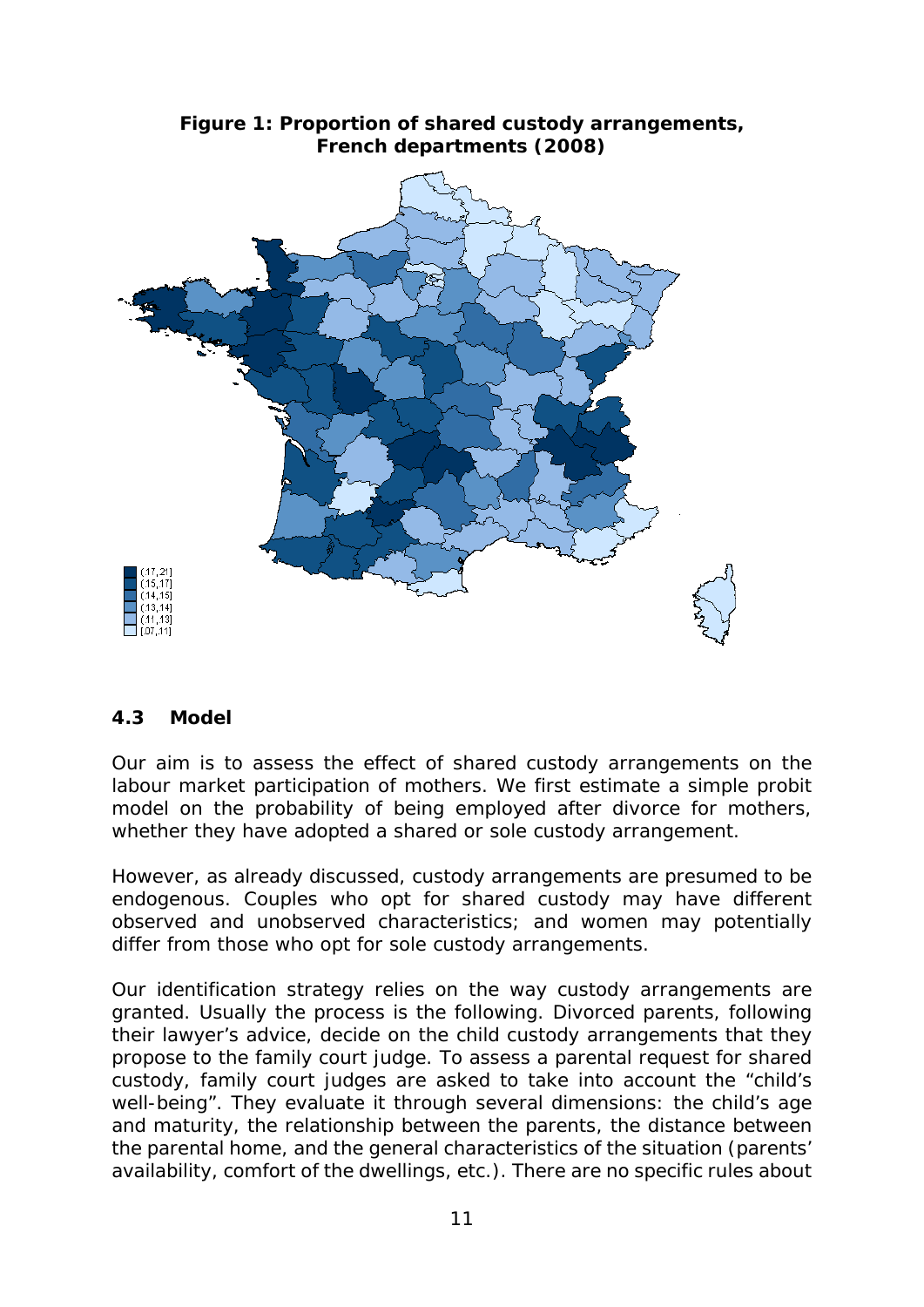how to consider and weight each of these elements, and they are therefore open to interpretation. In the absence of precise guidelines, family judges have to take their decision relying on their own way of considering these different elements while also taking into account the parents' wishes that were initially advised by their lawyers. In practice, judges rarely go against the parents' request. In most cases  $(90\%$ <sup>[14](#page-15-0)</sup> of cases according to the Ministry of justice<sup>[15](#page-15-1)</sup>), the parents relied on the help of their lawyers to agree before the judgement, which guarantees a quicker process. The real "initial choice" of the parents cannot be observed because the lawyers for both parents may advise them to change their initial choice of custody arrangement if it is deemed likely to be refused by the family judge or not compatible with the other partner's choice. As it turns out, family judges and lawyers jointly play a crucial role in the final decision. The final decision relies on several factors, but mostly on the judge's opinions regarding the "child's well-being"[16](#page-15-2) and on the lawyers' experience, which altogether makes the final result exogenous to the initial parents' choice.

As a proxy for this simultaneous "judge/lawyer effect", we use the share of custody arrangements granted in each French *département* (henceforth "department").[17](#page-15-3) Since we control for parents' characteristics and local unemployment<sup>18</sup>, the variability in the remaining part of this share relies mostly on how different judges and lawyers evaluate similar situations. It thus constitutes a valid instrument. Moreover, the high value of the statistics when testing the nullity of the instrument in the first-stage regression rules out the risk of a weak instrument issue.<sup>[19](#page-15-5)</sup>

<span id="page-15-0"></span><sup>-</sup> $14$  Among them, 10% of decisions correspond to situations where a parent did not make any custody request.

<span id="page-15-1"></span><sup>&</sup>lt;sup>15</sup> See Guillonneau and Moreau (2013).

<span id="page-15-2"></span>Even when both parents ask for shared custody, judges can refuse if they consider it could harm the child.

<span id="page-15-3"></span> $17$  We do not consider overseas departments.

<span id="page-15-4"></span>The unemployment rate was the only significant parameter of the regression we ran at the aggregated level to explain the proportion of shared custody at the department level (see Appendix 2). We added it and its square in the simultaneous equation model as an additional control.

<span id="page-15-5"></span> $19$  We test the nullity of our instrument in two ways. First, consistent with our non-linear specification, we use a univariate probit model where shared custody at the individual level is regressed on all the covariates used in the bivariate probit. The Chi square statistics obtained when testing the nullity of our instrument is 141. This is clearly a high value. To compare the statistics of the test with the usual thresholds used to detect weak instruments (see Stock et al., 2002), we perform a simple linear regression (in the same way as with the previous univariate probit). The F-statistic is 82, which is clearly much higher than the standard thresholds that are used. We are thus confident about the fact that our instrument is not a weak instrument.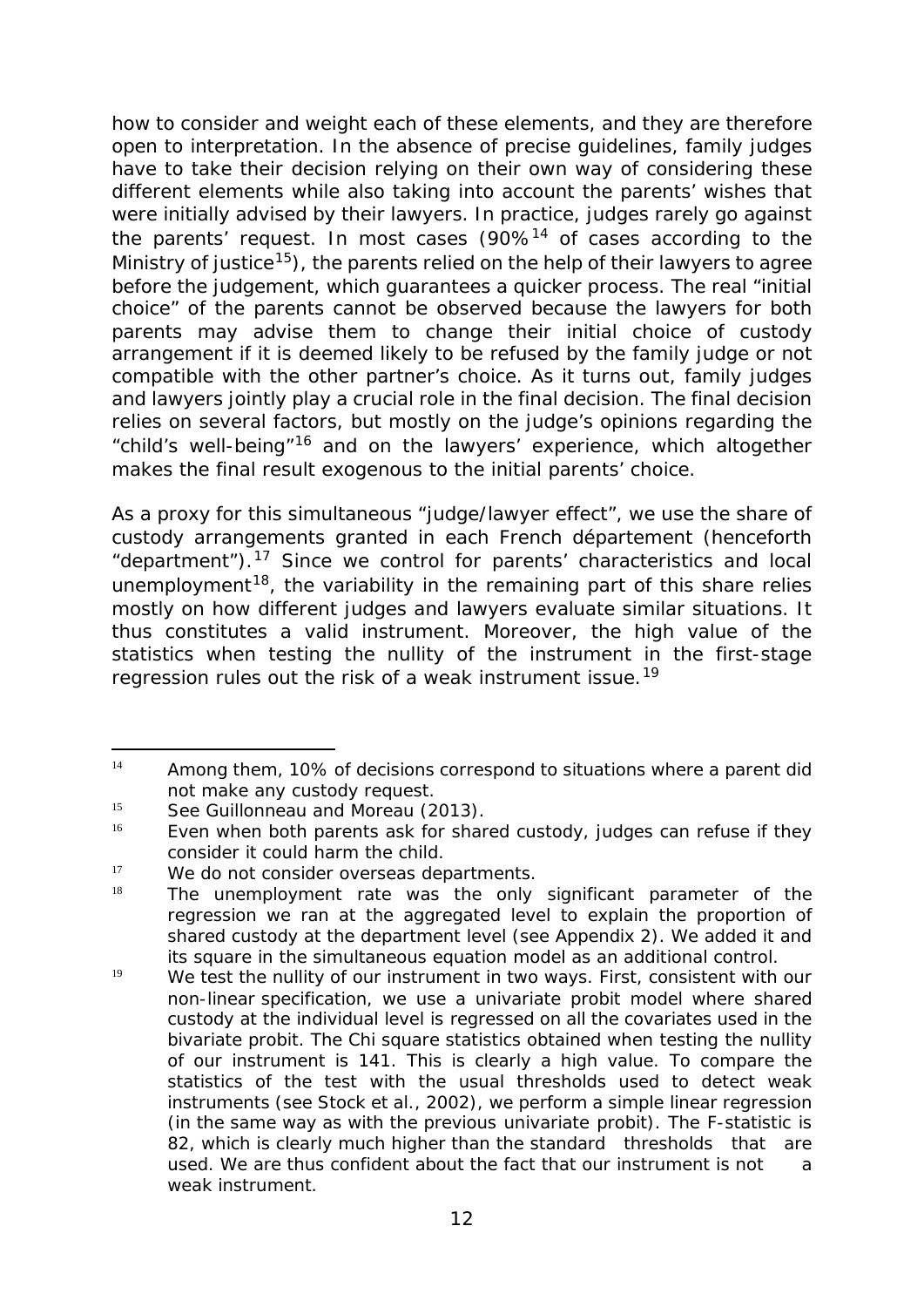We use a simultaneous equation model. Indeed, custody arrangements and labour market participation decisions might be taken simultaneously. In the context of a binary endogenous and dependent variable, we estimate a recursive bivariate probit model to assess the effect for mothers of shared custody (*SCi*) on being employed (*Ei*).

$$
E_i = \alpha S C_i + \beta X_i + u_i
$$
  

$$
S C_i = \gamma Z_d + \delta X_i + \varepsilon_i
$$

 $Z<sub>d</sub>$  is the proportion of shared custody in the different departments (counties) of France used as an instrumental (exclusion) variable.  $X_i$ includes different covariates that could have an influence on having a job: mother's age, number and age of the children, household income in 2008, and the share of the couple's resources that the woman provided before divorce.

We provide the results of a placebo test in Appendix 1. They suggest that our instrument is uncorrelated with unobserved characteristics that may play a role in women's employment (particularly among divorced women).

We additionally ran a regression at the macro-level to see whether the proportion of shared custody at the local level might be explained by local characteristics (see Appendix 2). The variability remains, whatever the numerous characteristics tested.

## <span id="page-16-0"></span>**5. Results**

## <span id="page-16-1"></span>*5.1 Baseline model*

Table 3 presents the simple probit and the recursive probit model with two steps, as well as both coefficients and marginal effects.

Regarding the probability to opt for a shared custody arrangement (col. 6- 7, Table 3), we observe that our exclusion variable is highly significant. The proportion of shared custody agreements at the local level has a positive and very significant effect on the individual likelihood to opt for a shared custody arrangement. Shared custody is less common for mothers with three or more children than for smaller families. Sharing time with children equally is more frequent when the youngest child is between 4 and 7 years old, and less frequent for younger and older children. Older children can decide more freely with whom to live, and shared custody arrangements are less likely for teenagers. We observe an expected positive income gradient with a higher probability of shared custody among wealthier households. Another indicator of wealth is the homeownership status before divorce, which is positively associated with the choice of shared custody.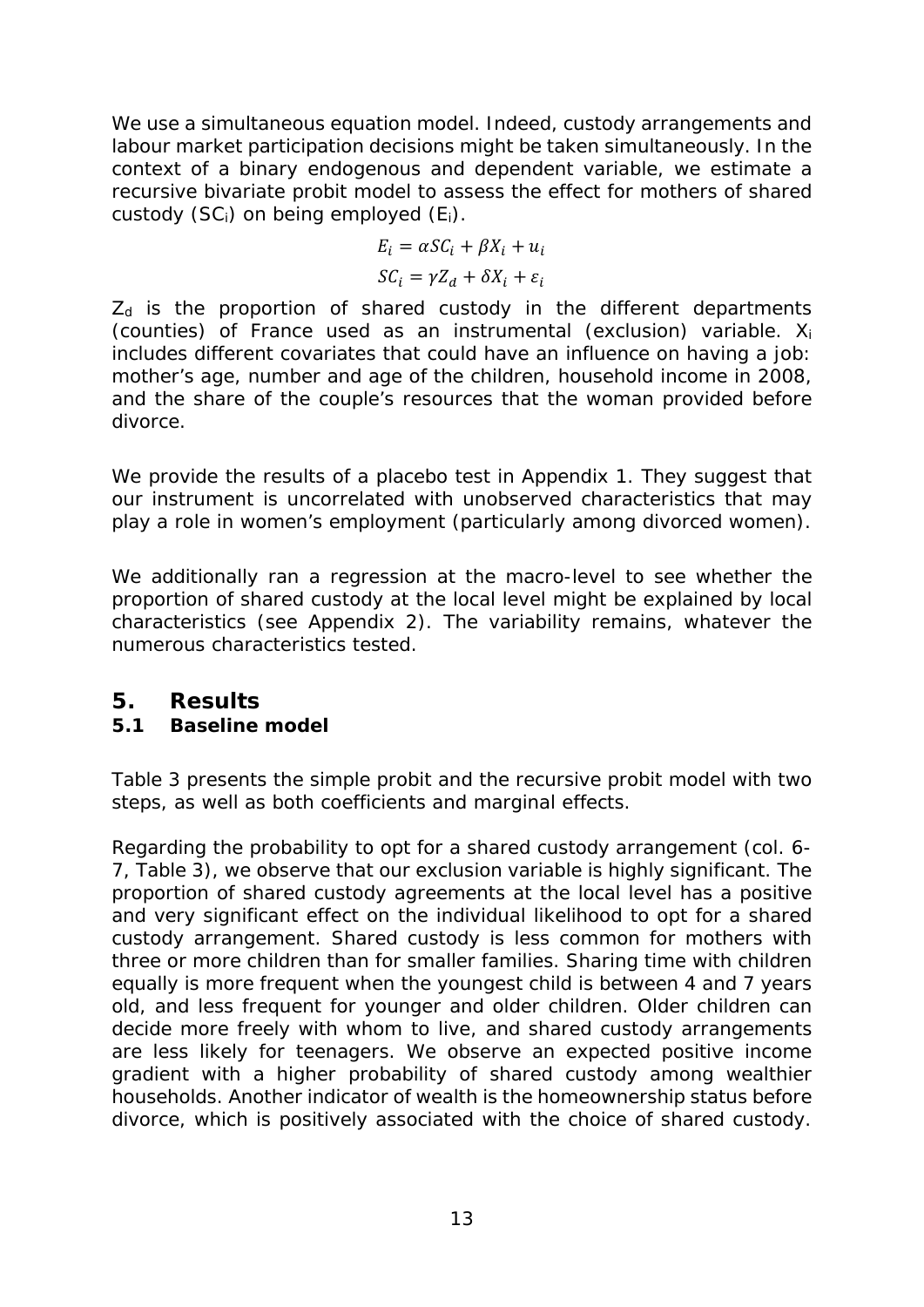The town size has very little effect.  $20$  Lastly, shared custody is also less frequent for women who were out of the labour force before divorce. Consistent with their possibly more traditional values and gender role division, they are more likely to have sole custody after divorce.

Being in shared custody arrangements is associated with a 5.2 percentage point higher probability of being employed after divorce (col. 2, Table 3) in the univariate model. When using a recursive bivariate probit model for taking into account the potential endogeneity of shared custody (col. 3), the effect becomes more pronounced. We observe that unobserved selection indeed plays a role, as demonstrated by the correlation between the residuals of the two equations, which is negative and significantly different from zero. The probability of being employed turns out to be 16 percentage points higher for mothers with shared custody arrangements than sole custodial mothers.

To better understand the direction of the change<sup>[21](#page-17-1)</sup>, we refer to the usual local average treatment effect (LATE) interpretation. Women who are compliers for our instrument are those who would not have obtained shared custody if they had been in a department that rarely grants it but instead obtained it because they live in a department where shared custody is more frequently granted. We interpret the negative sign of the rho as follows: women who are compliers, i.e., those who react to the local variation of shared custody, have unobserved characteristics that affect employment negatively.

The other control variables give expected results. The probability to work after divorce increases in age and in the age of the youngest child while it decreases in the number of children. The activity rate is higher for wealthier households, in big cities and when the unemployment rate is low.

<span id="page-17-0"></span><sup>-</sup> $20$  Living in very big towns has a small negative effect on having shared custody, which is probably related to the higher price of housing that could constitute a constraint to having two dwellings with enough space for hosting children one out of two weeks.

<span id="page-17-1"></span> $21$  As well as the negative rho of the bivariate model.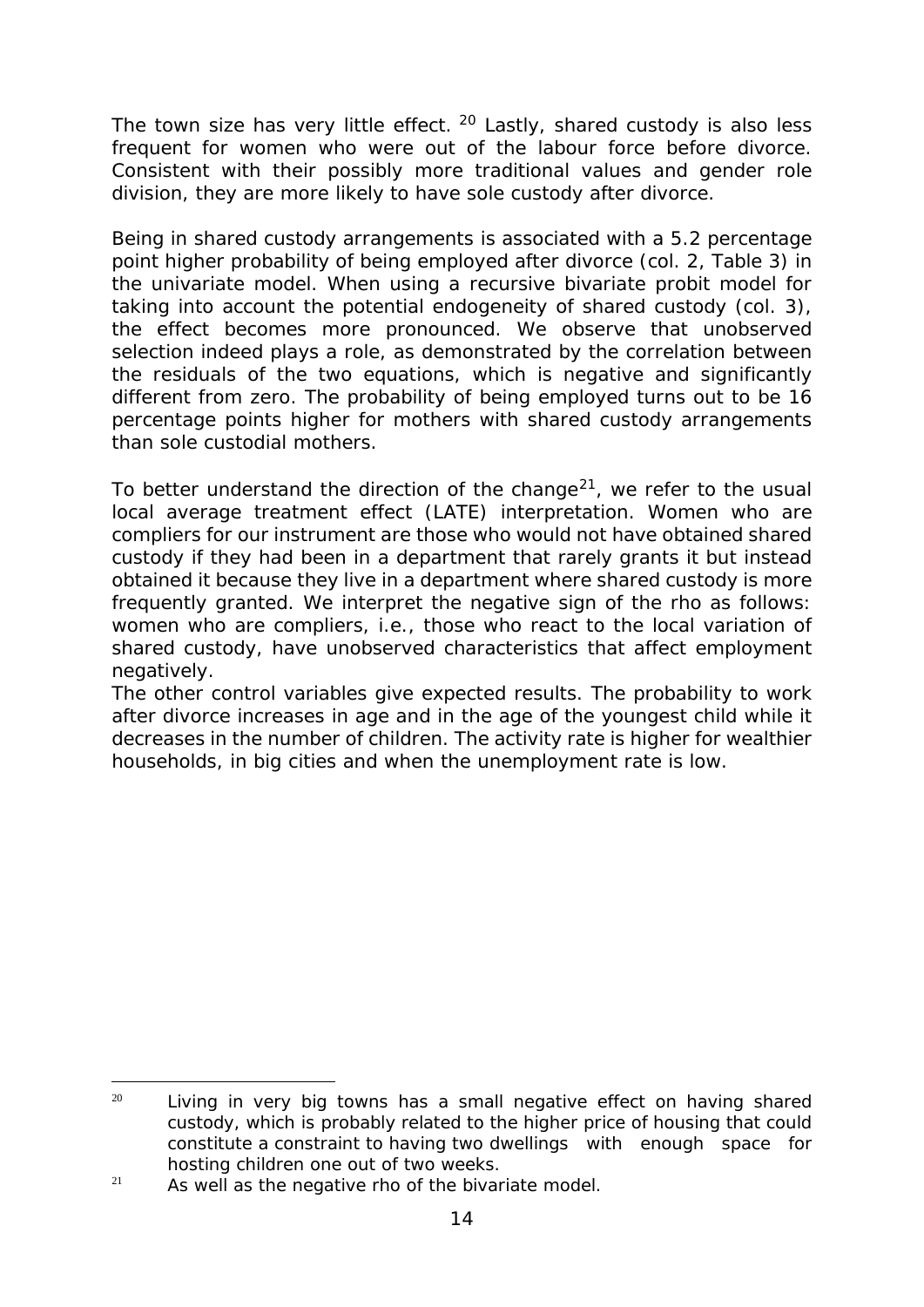|                           |                   | <b>Univariate Probit</b> | <b>Bivariate probit</b> |                  |                |             |
|---------------------------|-------------------|--------------------------|-------------------------|------------------|----------------|-------------|
|                           | Employment        |                          | Employment              |                  | Shared custody |             |
|                           | Coef.             | ME                       | Coef.                   | ME               | Coef.          | ME          |
| Individual Shared custody | $0.295***$        | $0.052***$               | $1.023***$              | $0.155***$       |                |             |
|                           | (0.027)           | (0.004)                  | (0.195)                 | (0.025)          |                |             |
| Shared Custody per 100    |                   |                          |                         |                  | $0.037***$     | $0.008***$  |
| divorces in the           |                   |                          |                         |                  | (0.005)        | (0.001)     |
| department                |                   |                          |                         |                  |                |             |
| <b>PACS</b>               | $0.128**$         | $0.024***$               | $0.113*$                | $0.023*$         | 0.052          | 0.011       |
|                           | (0.047)           | (0.009)                  | (0.046)                 | (0.009)          | (0.033)        | (0.007)     |
| Age                       | $0.099***$        | $0.019***$               | $0.086***$              | $0.017***$       | $0.062***$     | $0.013***$  |
|                           | (0.010)           | (0.002)                  | (0.012)                 | (0.002)          | (0.014)        | (0.003)     |
|                           | $***$<br>$-0.001$ | $-0.000***$              | $-0.001***$             | $-0.000$ ***     | $-0.001***$    | $-0.000***$ |
| Age $^{\wedge}2$          | (0.000)           | (0.000)                  | (0.000)                 | (0.000)          | (0.000)        | (0.000)     |
|                           |                   | $-0.000$                 |                         |                  |                |             |
| Number of children $=2$   | $-0.002$          |                          | $-0.001$                | $-0.000$         | $-0.007$       | $-0.001$    |
| $(ref=1$ child)           | (0.018)           | (0.003)                  | (0.017)                 | (0.004)          | (0.018)        | (0.004)     |
| 3 children                | $-0.160***$       | $-0.030***$              | $-0.130***$             | $-0.027***$      | $-0.157***$    | $-0.033***$ |
|                           | (0.021)           | (0.004)                  | (0.023)                 | (0.004)          | (0.022)        | (0.005)     |
| 4 or more                 | $-0.376***$       | $-0.071***$              | $-0.319***$             | $-0.065***$      | $-0.432***$    | $-0.090***$ |
|                           | (0.025)           | (0.005)                  | (0.033)                 | (0.005)          | (0.047)        | (0.010)     |
| Youngest child = 0-3      | 0.007             | 0.001                    | 0.025                   | 0.005            | $-0.141***$    | $-0.030***$ |
| $(ref = 4-12)$            | (0.021)           | (0.004)                  | (0.019)                 | (0.004)          | (0.018)        | (0.004)     |
| Youngest= $13+$           | 0.029             | 0.006                    | $0.069**$               | $0.014***$       | $-0.263***$    | $-0.055***$ |
|                           | (0.022)           | (0.004)                  | (0.025)                 | (0.005)          | (0.025)        | (0.005)     |
| Household Income_Q1       | $-0.499***$       | $-0.095***$              | $-0.436*$               | $-0.089**$       | $-0.425***$    | $-0.089***$ |
| $(ref = Q3)$              | (0.029)           | (0.005)                  | (0.041)                 | (0.006)          | (0.028)        | (0.006)     |
| Household Income_Q2       | $-0.278***$       | $-0.053***$              | $-0.232***$             | $-0.047***$      | $-0.213***$    | $-0.045***$ |
|                           | (0.025)           | (0.005)                  | (0.035)                 | (0.006)          | (0.021)        | (0.005)     |
| Household Income_Q4       | $0.203***$        | $0.039***$               | $0.152***$              | $0.031***$       | $0.213***$     | $0.044***$  |
|                           | (0.028)           | (0.005)                  | (0.033)                 | (0.006)          | (0.018)        | (0.004)     |
| Household Income_Q5       | $0.113***$        | $0.021***$               | 0.045                   | 0.009            | $0.334***$     | $0.070***$  |
|                           | (0.032)           | (0.006)                  | (0.040)                 | (0.008)          | (0.028)        | (0.006)     |
| Working before            | $1.194***$        | $0.227***$               | $1.127***$              | $0.230***$       | $0.227***$     | $0.047***$  |
| separation                | (0.023)           | (0.004)                  | (0.041)                 | (0.005)          | (0.020)        | (0.004)     |
| Homeowner                 | $0.147***$        | $0.028***$               | $0.100***$              | $0.020***$       | $0.293***$     | $0.061***$  |
|                           | (0.017)           | (0.003)                  | (0.025)                 | (0.005)          | (0.020)        | (0.004)     |
| Unemployment rate         | $-0.062***$       | $-0.012***$              | $-0.052**$              | $-0.010***0.004$ |                | 0.001       |
|                           | (0.016)           | (0.003)                  | (0.017)                 | (0.003)          | (0.017)        | (0.004)     |
| Unemployment rate^2       | $0.002***$        | $0.000***$               | $0.002***$              | $0.000***$       | $-0.000$       | $-0.000$    |
|                           | (0.001)           | (0.000)                  | (0.001)                 | (0.000)          | (0.001)        | (0.000)     |
| Town size= 2000-4999      | 0.031             | 0.006                    | 0.027                   | 0.005            | 0.018          | 0.004       |
| $(ref= rural)$            | (0.032)           | (0.006)                  | (0.031)                 | (0.006)          | (0.029)        | (0.006)     |
| 5000-9999                 | $-0.068$          | $-0.013$                 | $-0.064$                | $-0.013$         | $-0.028$       | $-0.006$    |
|                           | (0.038)           | (0.008)                  | (0.037)                 | (0.008)          | (0.028)        | (0.006)     |
| 10000-19999               | $-0.047$          | $-0.009$                 | $-0.056$                | $-0.012$         | $0.080*$       | $0.017*$    |
|                           | (0.034)           | (0.007)                  | (0.033)                 | (0.007)          | (0.037)        | (0.008)     |
| 20000-49999               | $-0.078**$        | $-0.015**$               | $-0.077**$              | $-0.016**$       | 0.008          | 0.002       |
|                           | (0.029)           | (0.006)                  | (0.028)                 | (0.006)          | (0.030)        | (0.006)     |
| 50000-99999               | $-0.051$          | $-0.010$                 | $-0.050$                | $-0.010$         | $-0.006$       | $-0.001$    |
|                           | (0.032)           | (0.006)                  | (0.030)                 | (0.006)          | (0.035)        | (0.007)     |
| 100000-199999             | $-0.101*$         | $-0.020*$                | $-0.107*$               | $-0.022*$        | 0.030          | 0.006       |
|                           | (0.048)           | (0.010)                  | (0.045)                 | (0.010)          | (0.044)        | (0.009)     |

# **Table 3: Effect of shared custody on mothers' employment**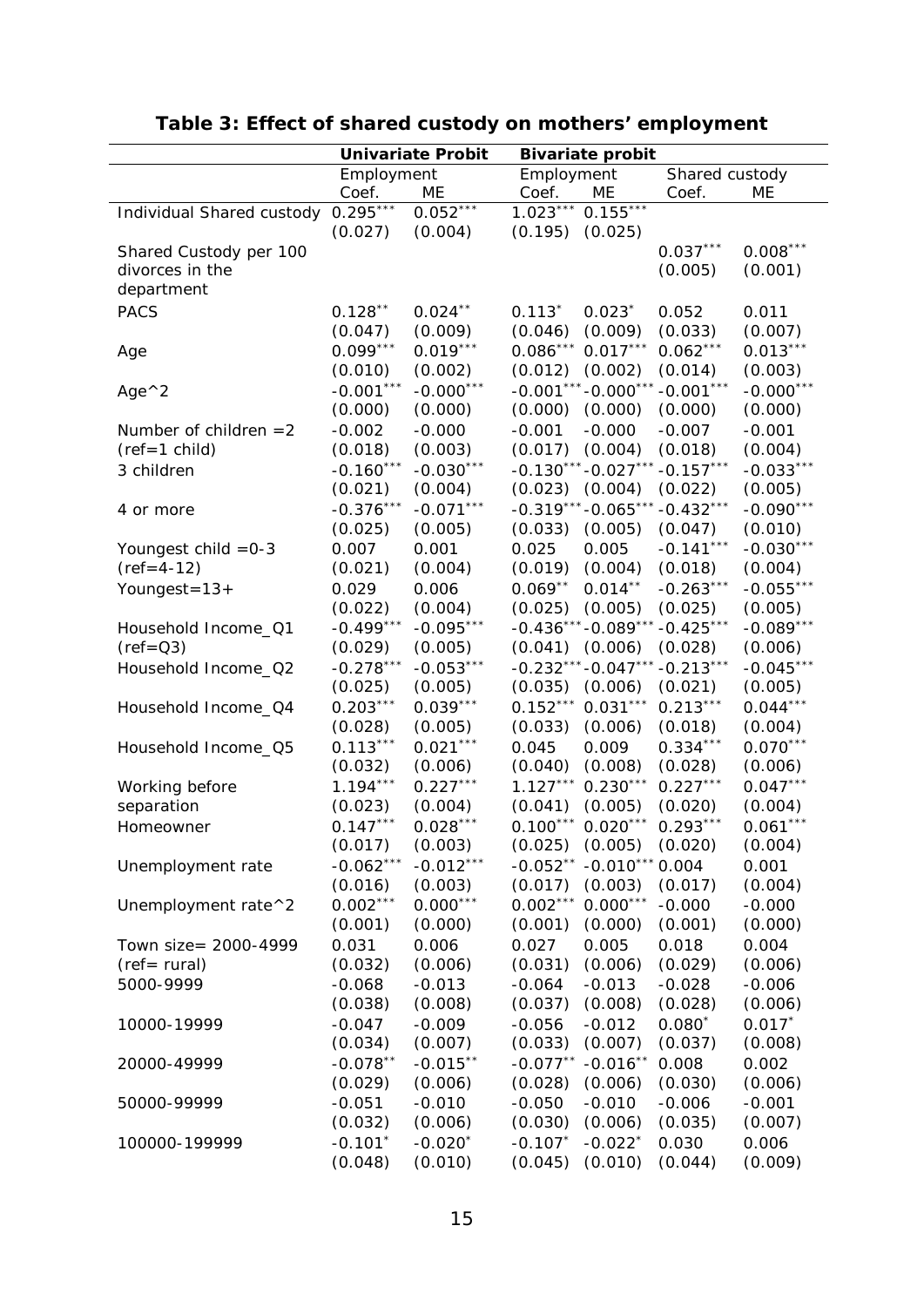| >200000      | $-0.030$<br>(0.025) | $-0.006$<br>(0.005) | $-0.033$<br>(0.024) | $-0.007$<br>(0.005) | 0.032<br>(0.024) | 0.007<br>(0.005) |
|--------------|---------------------|---------------------|---------------------|---------------------|------------------|------------------|
| Paris Area   | $0.067**$           | $0.012**$           | $0.095***0.019**$   |                     | $-0.098**$       | $-0.019**$       |
|              | (0.026)             | (0.005)             | (0.028)             | (0.006)             | (0.035)          | (0.007)          |
| Constant     | $-1.245***$         |                     | $-1.210***$         |                     | $-2.572***$      |                  |
|              | (0.216)             |                     | (0.208)             |                     | (0.283)          |                  |
| Rho          |                     |                     | $-0.414**$          |                     |                  |                  |
|              |                     |                     | (0.119)             |                     |                  |                  |
| Observations | 61554               |                     | 61554               |                     |                  |                  |

Clustered standard errors in parentheses.  $p < 0.05$ ,  $p < 0.01$ ,  $p < 0.001$ Note: Reference: sole custody arrangements, one child, aged 4 to 12 years old, household income in the third quintile in 2008, renter and out of the labour force in 2008.

#### <span id="page-19-0"></span>*5.2 Heterogeneous effects*

According to their pre-divorce characteristics, being in shared custody arrangements may not have the same labour market consequences for all mothers. To assess heterogeneous effects, we simultaneously interact four variables (previous occupational status, number of children, age of youngest child and income quintile) with shared custody (Table 4).

Shared custody arrangements play a greater role in having a job for women who were inactive before divorce than for women who were already working. The employment rate for mothers who were inactive before divorce and opted for a shared custody arrangement is 51 percentage points higher than for inactive women who had sole custody arrangements. The positive effect of shared custody on female employment is also more pronounced for mothers belonging to the lowest quintile of income before divorce (the probability is 45 percentage points higher for mothers with shared custody mothers than those with sole custody). This advantage diminishes for wealthier mothers. The positive effect of shared custody arrangements following divorce is also more pronounced for mothers with several children compared to mothers with one or two children. Mothers with infants and in shared custody arrangements are also more likely to work than mothers with infants and have their children on almost a fulltime basis.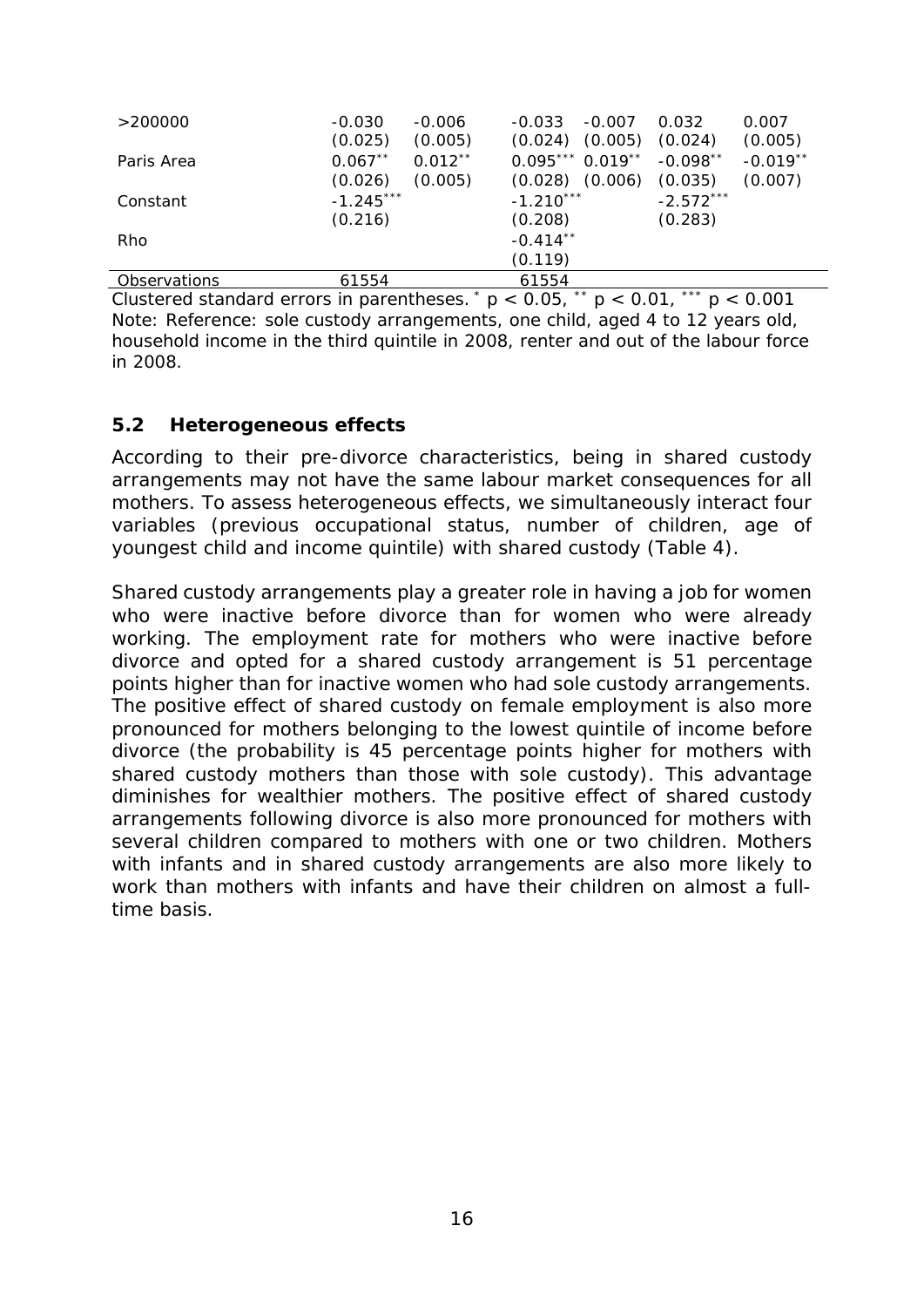|                                                                            | Coef.                 | se                 | МE                       | se                 |
|----------------------------------------------------------------------------|-----------------------|--------------------|--------------------------|--------------------|
| Shared custody (SC)                                                        | $1.400***$            | (0.127)            | $0.223***$               | (0.014)            |
| Number of children= 1                                                      | Ref                   |                    |                          |                    |
| 2                                                                          | $-0.010$              | (0.018)            |                          |                    |
| 3                                                                          | $-0.112***$           | (0.021)            |                          |                    |
| $4 +$                                                                      | $-0.274***$           | (0.031)            |                          |                    |
|                                                                            | Ref                   |                    | $0.195***$               |                    |
| Shared custody $*$ Nb. children = 1<br>Shared custody $*$ Nb. children = 2 | $0.096*$              | (0.047)            | $0.196***$               | (0.014)<br>(0.014) |
| Shared custody $*$ Nb. children = 3                                        | $0.173*$              | (0.072)            | $0.280***$               | (0.015)            |
| Shared custody $*$ Nb. children = 4+                                       | $0.386***$            | (0.115)            | $0.416***$               | (0.014)            |
| Household quintile $=$ $Q1$                                                | $-0.375***$           | (0.037)            |                          |                    |
| Q2                                                                         | $-0.179***$           | (0.033)            |                          |                    |
| Q3                                                                         |                       |                    |                          |                    |
| Q4                                                                         | Ref<br>$0.089**$      | (0.033)            |                          |                    |
| Q <sub>5</sub>                                                             |                       | (0.038)            |                          |                    |
|                                                                            | $-0.018$<br>$0.259**$ | (0.093)            | $0.448***$               |                    |
| Shared custody * Q1                                                        |                       |                    | $0.255***$               | (0.015)            |
| Shared custody * Q2                                                        | 0.058<br>Ref          | (0.064)            | $0.151***$               | (0.012)            |
| Shared custody * Q3                                                        |                       |                    | $0.120***$               | (0.014)            |
| Shared custody * Q4                                                        | 0.011<br>$-0.022$     | (0.075)<br>(0.068) | $0.143***$               | (0.015)            |
| Shared custody * Q5                                                        | $1.031***$            |                    |                          | (0.018)            |
| Employed                                                                   | Ref                   | (0.042)            |                          |                    |
| Out of labour force                                                        | $-0.154***$           |                    |                          |                    |
| Shared custody * Employed                                                  |                       | (0.056)            | $0.139***$<br>$0.509***$ | (0.013)            |
| Shared custody * OLF                                                       | Ref                   |                    |                          | (0.018)            |
| $0 - 3$                                                                    | 0.026                 | (0.019)            |                          |                    |
| $4 - 12$                                                                   | Ref                   |                    |                          |                    |
| $13 - 17$                                                                  | $0.107***$            | (0.023)            |                          |                    |
| Shared custody * 0-3                                                       | $0.169**$             | (0.061)            | $0.271***$               | (0.015)            |
| Shared custody * 4-12                                                      | Ref                   |                    | $0.212***$               | (0.015)            |
| Shared custody * 13-17                                                     | $-0.079$              | (0.064)            | $0.172***$               | (0.011)            |
| <b>PACS</b>                                                                | $0.089*$              | (0.043)            |                          |                    |
| Age                                                                        | $0.069***$            | (0.012)            |                          |                    |
| Age $^{\wedge}2$                                                           | $-0.001***$           | (0.000)            |                          |                    |
| Homeowner                                                                  | $0.047*$              | (0.023)            |                          |                    |
| Unemployment rate                                                          | $-0.035*$             | (0.015)            |                          |                    |
| Unemployment rate ^2                                                       | $0.001***$            | (0.001)            |                          |                    |
| Town size =rural                                                           | Ref                   |                    |                          |                    |
| 2000-4999                                                                  | 0.021                 | (0.029)            |                          |                    |
| 5000-9999                                                                  | $-0.057$              | (0.034)            |                          |                    |
| 10000-19999                                                                | $-0.062$ <sup>*</sup> | (0.031)            |                          |                    |
| 20000-49999                                                                | $-0.069**$            | (0.026)            |                          |                    |
| 50000-99999                                                                | $-0.045$              | (0.028)            |                          |                    |
| 100000-199999                                                              | $-0.106**$            | (0.041)            |                          |                    |
| >200000                                                                    | $-0.031$              | (0.023)            |                          |                    |
| Paris Area                                                                 | $0.123***$            | (0.027)            |                          |                    |
| Constant                                                                   | $-1.125***$           | (0.203)            |                          |                    |
| Observations                                                               | 61554                 |                    |                          |                    |

**Table 4- Heterogeneous effects of shared custody on mothers' employment**

Clustered standard errors in parentheses.<sup>\*</sup>  $p$  < 0.05,  $\alpha$ <sup>\*</sup>  $p$  < 0.01,  $\alpha$ <sup>\*\*</sup>  $p$  < 0.001 Note: If we consider the sub-population of mothers with one child, the probability of having a job after divorce in 2010 is 19.5 percentage points higher for shared custody arrangements compared with sole-custody arrangements.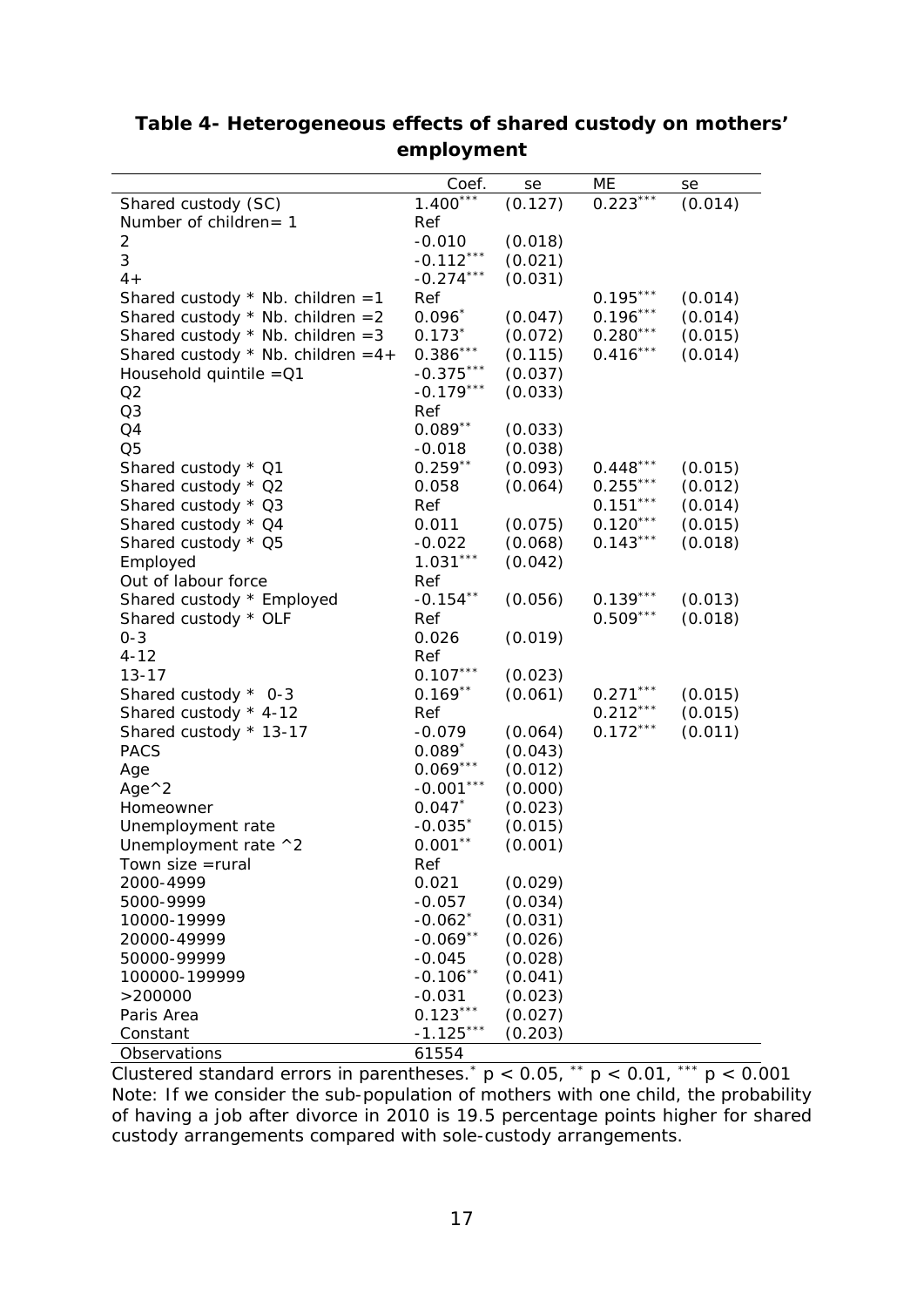Interestingly, all these results point in the same direction and are fully consistent. All the common penalties encountered by mothers in the labour market – having young children, several children, being in a poor household before divorce (possibly associated to a low level of education), with career breaks (inactive women) – do not disappear but are largely reduced in the case of shared custody arrangements after divorce. This means that even though shared custody is more likely to be chosen by wealthier parents and active mothers and has a positive effect on labour force participation for all mothers, we observe more pronounced effects for mothers further away from the labour market. In one sense, this result could be expected because the women already involved in the labour market do not have much reason to decrease their labour force participation after divorce, whatever the custody arrangements – especially in a context of decreasing economies of scale following divorce (Bonnet et al., 2015). However, for women who were further away the labour market because of their family burdens, marital specialization choices or human capital, our results show that custody arrangements are crucial.

### <span id="page-21-0"></span>*5.3 The role of child support payments*

Child support payments have not been considered so far because they are potentially endogenous. The perception of child support payments is a key issue, since they could be a disincentive for mothers to work if they receive substantial child support, and they could be an incentive for those receiving no support payments. In France, in most cases, there is no transfer of money between parents who opt for shared custody, since they are considered to share child costs equally.<sup>[22](#page-21-1)</sup> For this reason, the perception of child custody payments is potentially endogenous. However some mothers with children in shared custody declare that they receive child support (roughly 15%). Moreover, a significant share of mothers with sole custody do not receive child support, either because there is no obligation decided by the court (the father does not have enough resources or the mother earns enough) or because the father does not make the required payments. We run our bivariate probit on two different subsamples of whether or not the mother receives child support payments, regardless of the amount.

Results (Table 5) show that the main effect of shared custody is still significant and positive, but the magnitude is much stronger for the mothers who receive child support. For mothers who do not receive any

<span id="page-21-1"></span><sup>-</sup><sup>22</sup> Moreover, the tax treatment of child support payments changes according to the type of child custody arrangement. In sole custody arrangements, paid child support payments are deductible from taxable income and payments received have to be included in taxable income. In shared custody arrangements, neither the child support received nor the child support paid is considered in the income tax return. So, data collection on child support payments in case of shared custody may be incomplete.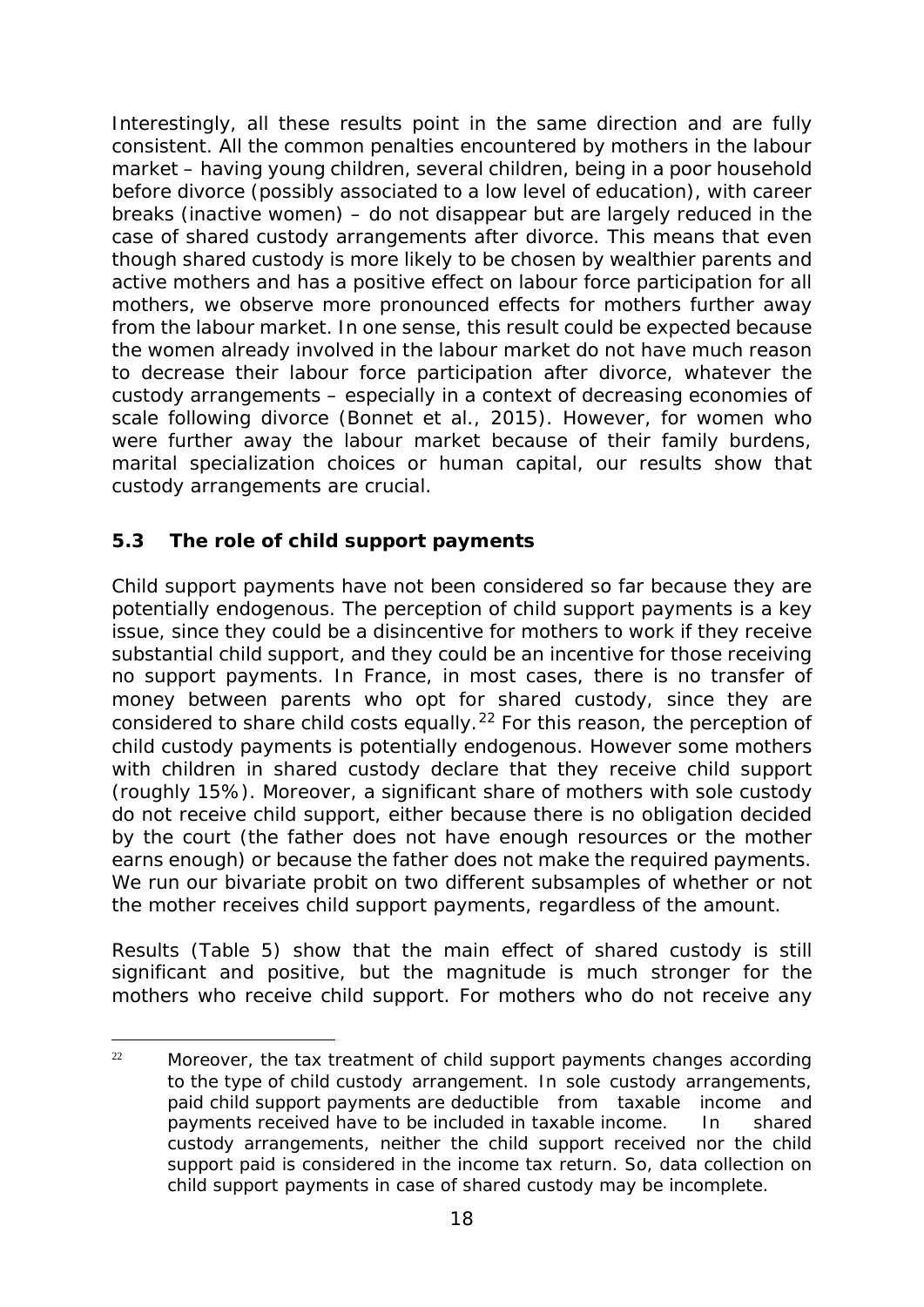child support payment, the magnitude of the shared custody effect is weaker. In that case, the income effect (via the possible lack of resources) might be a stronger determinant in the decision to enter or re-enter the job market. What is particularly interesting is the opposite effect observed for the interaction of shared custody and being inactive before divorce: For inactive mothers receiving child support payments, shared custody has a positive effect on employment; whereas, for those who receive no child payments, shared custody (compared to sole custody) has less positive effects. Being in a sole custody arrangement without receiving payments from the father means that the mother pays all child costs; whereas in shared custody the cost is more equally divided in relation to each household's child schedules. This higher child cost for mothers in sole custody without private transfers might be a strong incentive to work. The monetary constraints take precedence over the time constraints. This result mitigates the previous results by emphasizing the monetary constraints of lone mothers. Shared custody can thus "help" mothers to work, but some mothers in sole custody – specifically, those without financial support from their previous partner – may also be "obliged" to work.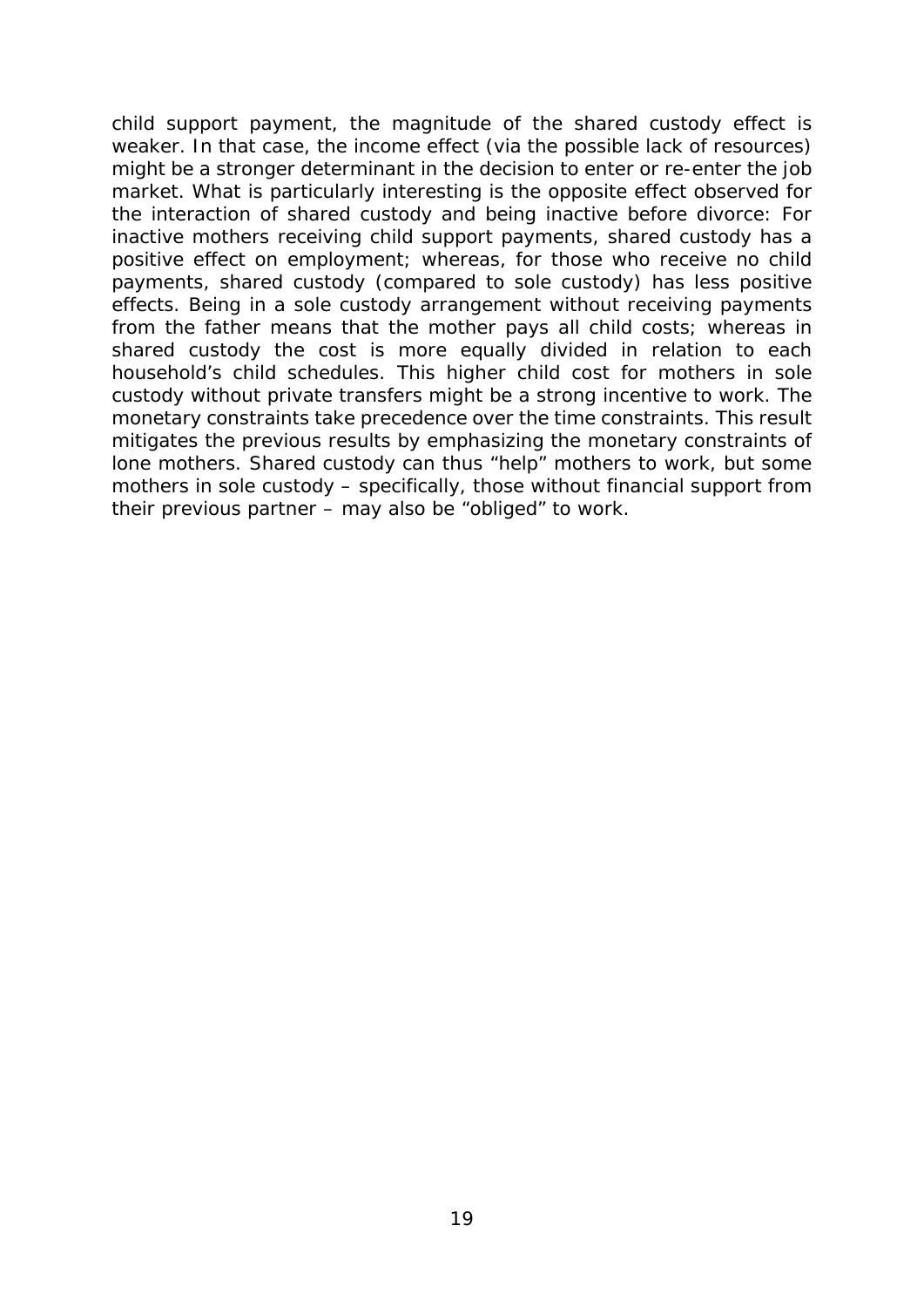|                                      | With child support |            | Without child support |           | Repartnered |          | Not Repartnered |            |
|--------------------------------------|--------------------|------------|-----------------------|-----------|-------------|----------|-----------------|------------|
|                                      | Coef               | МE         | Coef                  | ME        | Coef        | ME       | Coef            | ME         |
| Shared custody                       | $1.813***$         | $0.209***$ | 0.292                 | $0.097*$  | 0.689       | $0.097*$ | $1.494***$      | $0.240***$ |
|                                      | (0.122)            | (0.004)    | (0.274)               | (0.049)   | (0.524)     | (0.049)  | (0.092)         | (0.010)    |
| Nb. of child. $= 2$ (ref=1)          | $-0.033$           |            | $-0.006$              |           | $-0.082**$  |          | 0.004           |            |
|                                      | (0.025)            |            | (0.029)               |           | (0.039)     |          | (0.019)         |            |
| 3                                    | $-0.174***$        |            | $-0.108***$           |           | $-0.210***$ |          | $-0.085***$     |            |
|                                      | (0.027)            |            | (0.038)               |           | (0.053)     |          | (0.021)         |            |
| $4+$                                 | $-0.413***$        |            | $-0.290***$           |           | $-0.416***$ |          | $-0.235***$     |            |
|                                      | (0.043)            |            | (0.048)               |           | (0.064)     |          | (0.036)         |            |
| Shared custody * 1 child             | ref                | $0.173***$ | ref                   | $0.077*$  | ref         | 0.079    | ref             | $0.215***$ |
|                                      |                    | (0.005)    |                       | (0.046)   |             | (0.061)  |                 | (0.010)    |
| Shared custody * 2 children          | 0.083              | $0.179***$ | $0.140**$             | $0.089**$ | 0.112       | 0.099    | 0.092           | $0.212***$ |
|                                      | (0.081)            | (0.005)    | (0.064)               | (0.040)   | (0.117)     | (0.060)  | (0.058)         | (0.011)    |
| Shared custody * 3 children          | $0.275***$         | $0.278***$ | 0.101                 | $0.121*$  | 0.148       | 0.144    | $0.177**$       | $0.295***$ |
|                                      | (0.093)            | (0.006)    | (0.104)               | (0.066)   | (0.142)     | (0.086)  | (0.078)         | (0.010)    |
| Shared custody * 4+ children 0.381** |                    | $0.446***$ | 0.200                 | $0.196*$  | 0.322       | 0.234    | $0.376***$      | $0.426***$ |
|                                      | (0.153)            | (0.012)    | (0.183)               | (0.100)   | (0.344)     | (0.150)  | (0.122)         | (0.012)    |
| Hous. Income= $Q1$ (ref= $Q3$ )      | $-0.484***$        |            | $-0.523***$           |           | $-0.432***$ |          | $-0.358***$     |            |
|                                      | (0.040)            |            | (0.053)               |           | (0.071)     |          | (0.033)         |            |
| Q2                                   | $-0.216***$        |            | $-0.275***$           |           | $-0.264***$ |          | $-0.150***$     |            |
|                                      | (0.035)            |            | (0.045)               |           | (0.059)     |          | (0.033)         |            |
| Q4                                   | $0.102***$         |            | $0.170***$            |           | $0.213***$  |          | 0.048           |            |
|                                      | (0.033)            |            | (0.062)               |           | (0.063)     |          | (0.031)         |            |
| Q <sub>5</sub>                       | $-0.067*$          |            | $0.165**$             |           | 0.032       |          | $-0.042$        |            |
|                                      | (0.035)            |            | (0.072)               |           | (0.057)     |          | (0.036)         |            |
| Shared custody * Q1                  | $0.282*$           | $0.520***$ | 0.128                 | $0.196*$  | $-0.185$    | 0.197    | $0.373***$      | $0.469***$ |

# **Table 5- Effect of shared custody on mothers' employment, according to repartnering and child support payments**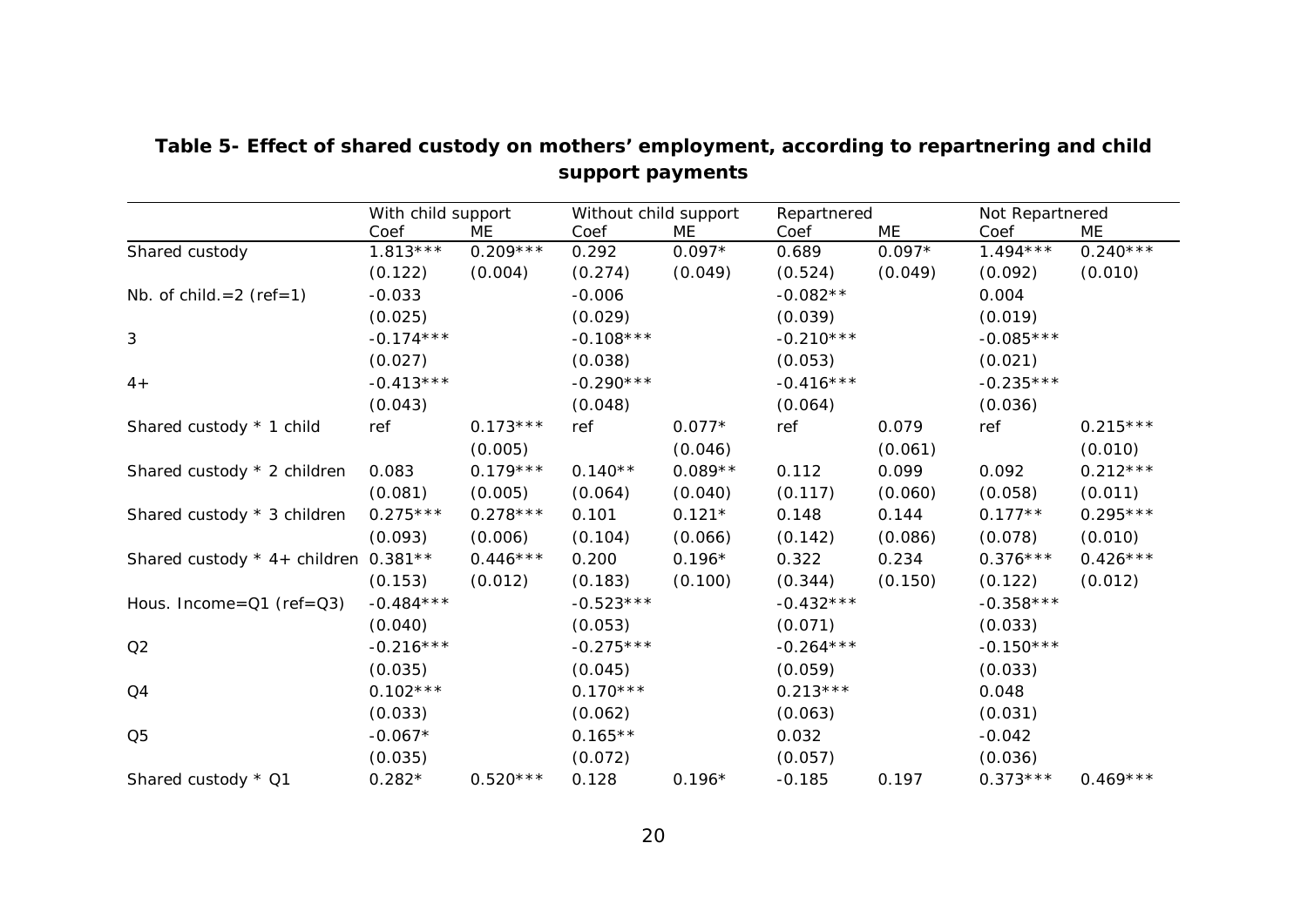|                               | (0.161)     | (0.012)    | (0.131)     | (0.100)   | (0.221)     | (0.147)  | (0.095)     | (0.009)    |
|-------------------------------|-------------|------------|-------------|-----------|-------------|----------|-------------|------------|
| Shared custody * Q2           | 0.124       | $0.281***$ | $-0.008$    | $0.102*$  | $-0.236$    | 0.124    | $0.126*$    | $0.268***$ |
|                               | (0.117)     | (0.006)    | (0.099)     | (0.054)   | (0.166)     | (0.085)  | (0.068)     | (0.007)    |
| Shared custody * Q3           | ref         | $0.134***$ | ref         | $0.059**$ | ref         | $0.087*$ | ref         | $0.166***$ |
|                               |             | (0.005)    |             | (0.028)   |             | (0.038)  |             | (0.011)    |
| Shared custody * Q4           | 0.055       | $0.098***$ | $-0.001$    | $0.041*$  | $-0.294*$   | 0.043    | 0.116       | $0.143***$ |
|                               | (0.121)     | (0.004)    | (0.100)     | (0.022)   | (0.167)     | (0.032)  | (0.080)     | (0.013)    |
| Shared custody * Q5           | $-0.175*$   | $0.136***$ | $-0.012$    | 0.039     | $-0.102$    | 0.072    | 0.018       | $0.163***$ |
|                               | (0.095)     | (0.006)    | (0.106)     | (0.024)   | (0.199)     | (0.039)  | (0.070)     | (0.015)    |
| Employed                      | $1.204***$  |            | $1.015***$  |           | $1.116***$  |          | $0.995***$  |            |
|                               | (0.025)     |            | (0.037)     |           | (0.052)     |          | (0.040)     |            |
| Shared custody * OLF          |             | $0.541***$ |             | $0.204*$  |             | 0.225    |             | $0.529***$ |
|                               |             | (0.010)    |             | (0.122)   |             | (0.172)  |             | (0.010)    |
| Shared custody * Employed     | $-0.357***$ | $0.097***$ | $0.148**$   | $0.065**$ | 0.025       | $0.069*$ | $-0.182***$ | $0.148***$ |
|                               | (0.089)     | (0.003)    | (0.075)     | (0.028)   | (0.139)     | (0.036)  | (0.059)     | (0.011)    |
| Youngest child 0-3 (ref=4-12) | $0.071***$  |            | $-0.025$    |           | $-0.021$    |          | $0.037*$    |            |
|                               | (0.025)     |            | (0.029)     |           | (0.042)     |          | (0.021)     |            |
| Youngest child = $13-17$      | $0.069**$   |            | $0.077*$    |           | 0.068       |          | $0.126***$  |            |
|                               | (0.027)     |            | (0.041)     |           | (0.049)     |          | (0.032)     |            |
| SC $*$ youngest child=0-3     | 0.135       | $0.245***$ | $0.205**$   | $0.141**$ | 0.024       | 0.126    | $0.229***$  | $0.290***$ |
|                               | (0.105)     | (0.005)    | (0.086)     | (0.057)   | (0.126)     | (0.077)  | (0.061)     | (0.010)    |
| SC $*$ youngest child=4-12    | ref         | $0.199***$ | ref         | $0.086*$  | ref         | 0.109    | ref         | $0.228***$ |
|                               |             | (0.004)    | (0.000)     | (0.046)   |             | (0.065)  |             | (0.011)    |
| SC $*$ youngest child=13-17   | $-0.151$    | $0.173***$ | $-0.153$    | 0.052     | $-0.181$    | 0.072    | $-0.081$    | $0.181***$ |
|                               | (0.097)     | (0.006)    | (0.107)     | (0.049)   | (0.157)     | (0.068)  | (0.062)     | (0.008)    |
| <b>PACS</b>                   | $0.187***$  |            | 0.093       |           | $0.225***$  |          | 0.037       |            |
|                               | (0.057)     |            | (0.061)     |           | (0.068)     |          | (0.051)     |            |
| Age                           | $0.105***$  |            | $0.071***$  |           | $0.102***$  |          | $0.056***$  |            |
|                               | (0.014)     |            | (0.016)     |           | (0.026)     |          | (0.012)     |            |
| Age $^{\wedge}2$              | $-0.001***$ |            | $-0.001***$ |           | $-0.001***$ |          | $-0.001***$ |            |
|                               | (0.000)     |            | (0.000)     |           | (0.000)     |          | (0.000)     |            |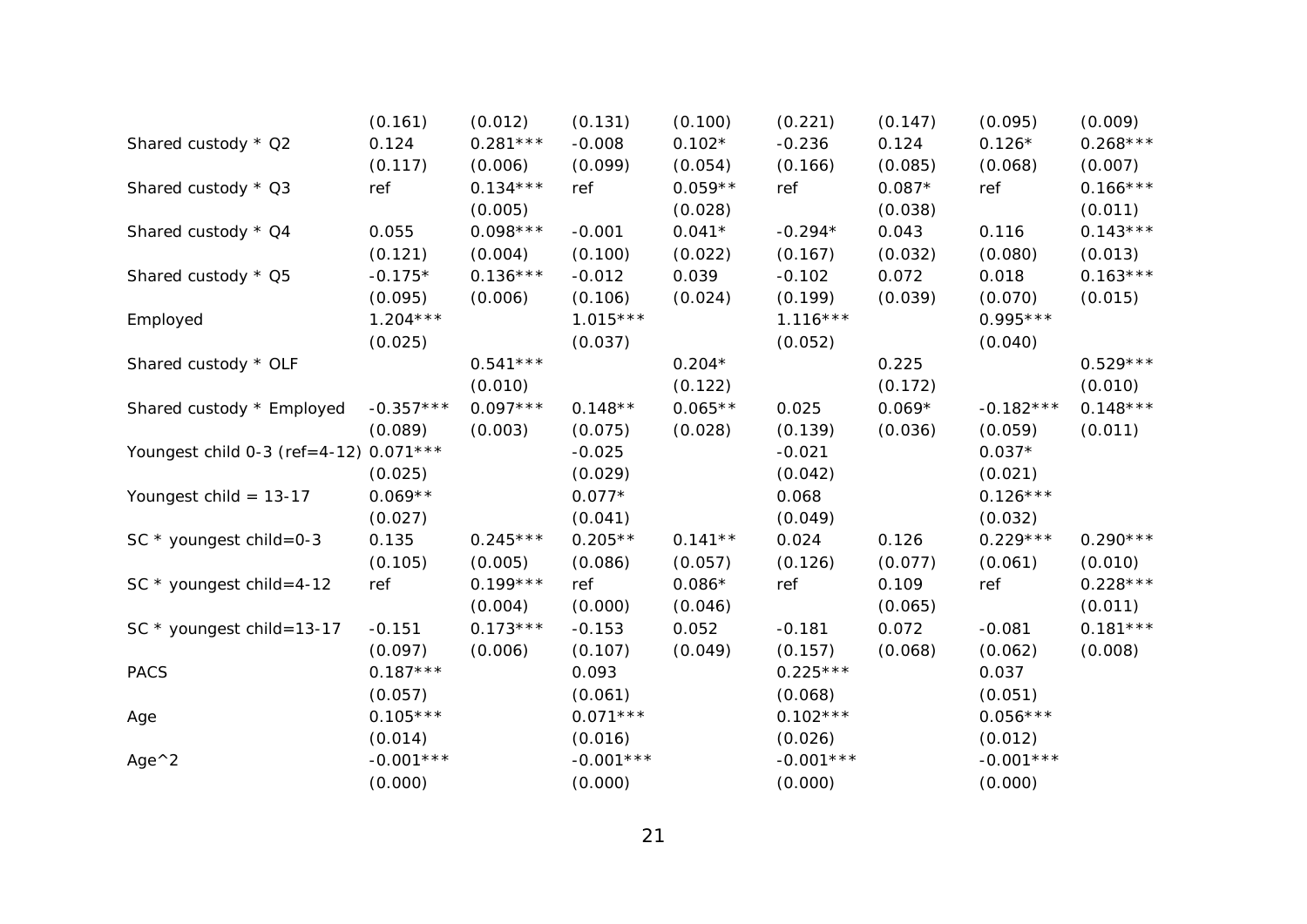| Homeowner              | $0.084***$  | $0.137***$  | $0.124***$  | 0.029       |
|------------------------|-------------|-------------|-------------|-------------|
|                        | (0.022)     | (0.045)     | (0.046)     | (0.022)     |
| Unemp. Rate            | $-0.051***$ | $-0.041**$  | $-0.062***$ | $-0.026*$   |
|                        | (0.015)     | (0.020)     | (0.022)     | (0.014)     |
| Unemp. rate $\wedge$ 2 | $0.002***$  | $0.001**$   | $0.002***$  | $0.001**$   |
|                        | (0.001)     | (0.001)     | (0.001)     | (0.000)     |
| Town size= 2000-4999   | 0.004       | 0.027       | 0.076       | 0.009       |
| (ref=rural)            | (0.038)     | (0.047)     | (0.065)     | (0.032)     |
| 5000-9999              | $-0.012$    | $-0.133***$ | $-0.074$    | $-0.054$    |
|                        | (0.043)     | (0.051)     | (0.085)     | (0.035)     |
| 10000-19999            | $-0.109***$ | 0.004       | $-0.075$    | $-0.058*$   |
|                        | (0.042)     | (0.052)     | (0.065)     | (0.031)     |
| 20000-49999            | $-0.073*$   | $-0.093*$   | $-0.058$    | $-0.065**$  |
|                        | (0.040)     | (0.048)     | (0.054)     | (0.031)     |
| 50000-99999            | $-0.108**$  | $-0.014$    | $-0.158***$ | $-0.019$    |
|                        | (0.043)     | (0.045)     | (0.059)     | (0.031)     |
| 100000-199999          | $-0.076$    | $-0.120*$   | $-0.149$    | $-0.094**$  |
|                        | (0.056)     | (0.067)     | (0.106)     | (0.037)     |
| >200000                | $-0.054*$   | $-0.042$    | $-0.014$    | $-0.035$    |
|                        | (0.031)     | (0.032)     | (0.046)     | (0.025)     |
| Paris Area             | 0.028       | $0.092**$   | $0.135***$  | $0.117***$  |
|                        | (0.040)     | (0.041)     | (0.049)     | (0.032)     |
| Constant               | $-1.616***$ | $-0.762**$  | $-1.297***$ | $-0.987***$ |
|                        | (0.288)     | (0.300)     | (0.479)     | (0.223)     |
| Observations           | 30,589      | 30,965      | 13,628      | 47,926      |

Clustered standard errors in parentheses. \*\*\* p<0.01, \*\* p<0.05, \* p<0.1.

Note: If we consider the sub-population of mothers with child support (col. 2 and 3) and among them mothers with one child, the probability of having a job after divorce in 2010 is 17.3 percentage points higher for shared custody arrangements compared with sole-custody arrangements.

 $\sim$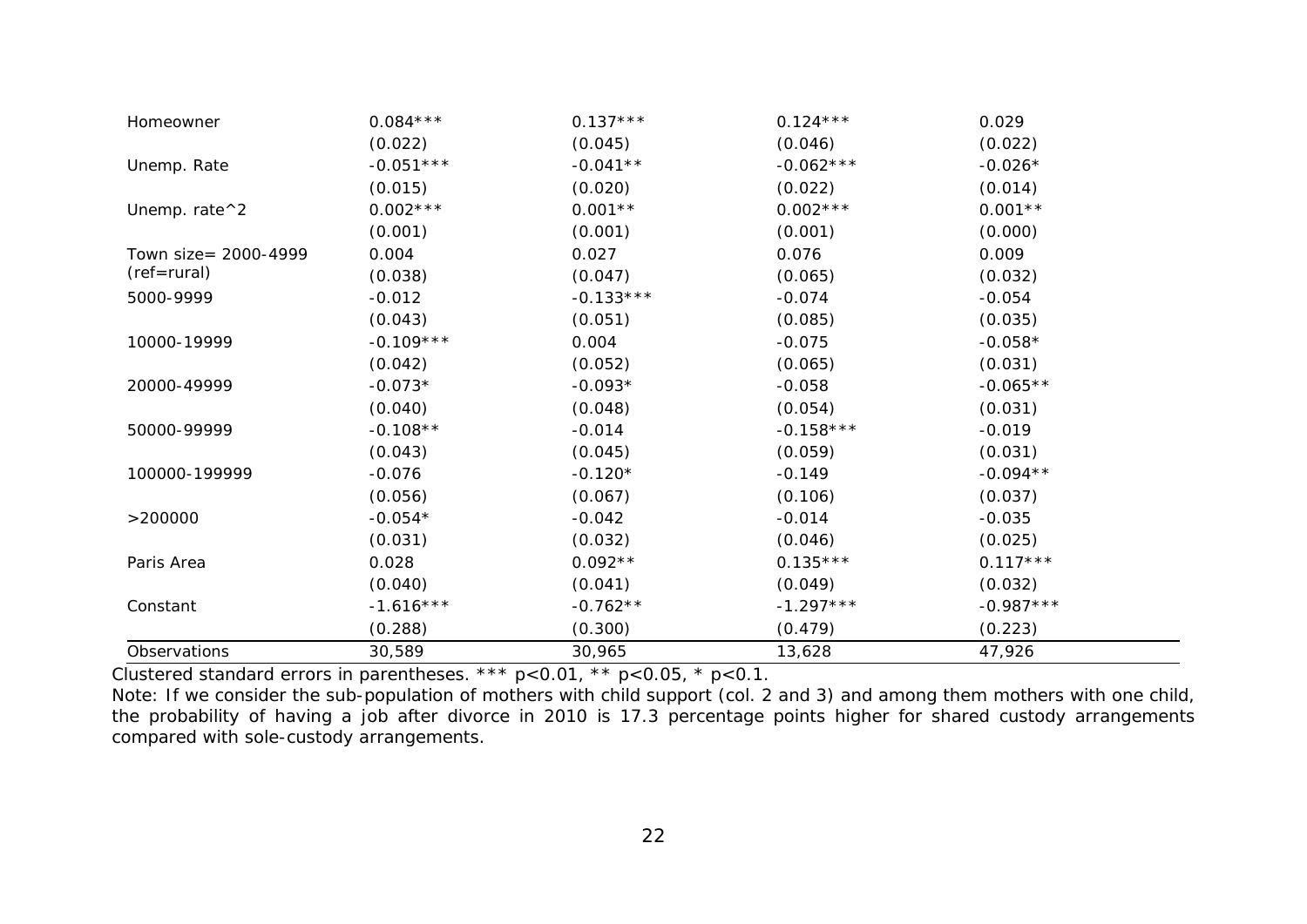## <span id="page-26-0"></span>*5.4 The role of repartnering*

Additionally, we take into account the repartnering event that may affect both the labour market and custody arrangement decisions. Forming a new couple may also be endogenous because of selection issues in repartnering as well as potential anticipation effects. Indeed, some studies emphasize that repartnering might be a way to escape poverty (Dewilde and Uunk, 2008). We divide the sample into two subsamples of whether or not divorced women are already in a new relationship within the following year. For women who repartner just after divorce, the type of custody arrangement is no longer significant. Thus, whatever the custody arrangement, the probability of working is the same. However, for women not yet repartnered, the positive effect of shared custody remains and is even more pronounced. We find heterogeneous effects that are very similar to those previously observed: shared custody has larger positive effects for mothers with several children or with an infant and those who belong to the lowest income quintiles and are inactive before divorce. The absence of effect of custody arrangement for repartnered women is interesting. It means that repartnering might be a way for some women to not only increase their living standards but to also diminish the work-family tradeoff thanks due to the presence of a stepfather who may take care of the children.

#### <span id="page-26-1"></span>*5.5 Robustness checks*

There is not just one way to define concepts such as employment or inactivity. To test the robustness of our conclusions, we test the sensitivity of our results to other definitions of employment. Since our data do not provide a perfect definition of employment, we have to make assumptions about how to define it from the fiscal data. In our benchmark estimates, we define it by considering a yearly threshold corresponding to two minimum monthly wages (2,100 euros) during the year. We test here alternative definitions by stating the threshold of resources used to define employment at one, three and four minimum monthly wage amounts instead of two. The results presented in appendix A2 are very robust to different definitions.

## <span id="page-26-2"></span>**6. Discussion and conclusion**

An increasing trend in both shared custody practises and the diversity of parents with shared custody arrangements is observed in many countries. In the sharp debate about whether or not to promote shared custody arrangements, the main arguments put forth concerns about either the consequences for children in terms of cognitive or behavioural development, or the equality between parents in terms of rights for visitation and exercising their parental responsibilities equally after divorce.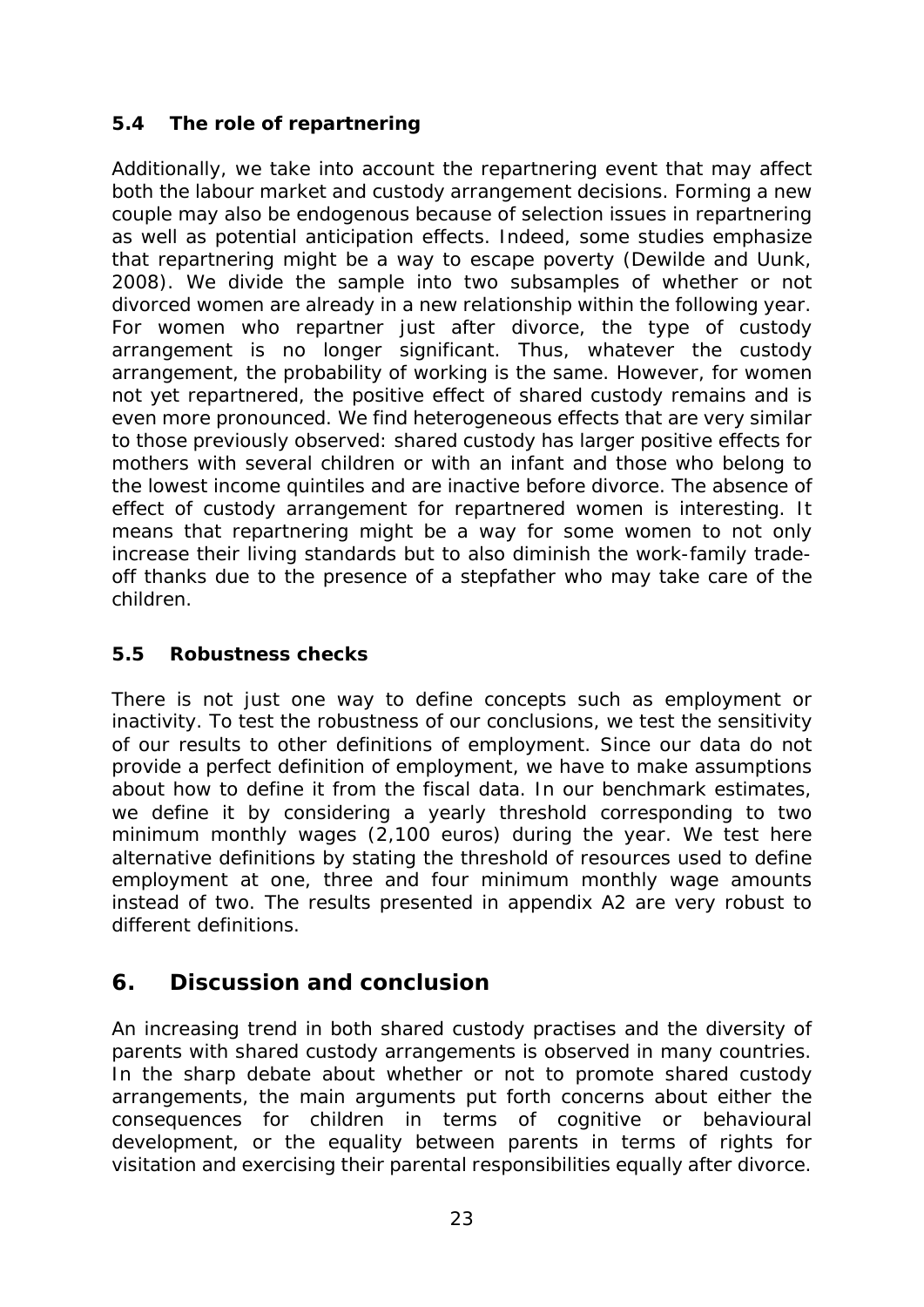The impact on labour market outcomes for divorced parents is much less raised, although it may constitute an important factor in the discussion, as it affects the living standards and poverty risk of all family members.

Here we analyse women's labour force participation after divorce according to the prevailing child arrangements. Though a large proportion of parents (one out of five) are now opting for shared custody in France, we still observe a positive socio-economic gradient in shared custody prevalence. The probability of being employed is 16 percentage points higher for mothers with shared custody arrangements compared to sole physical custody. There are huge heterogeneous effects in that larger positive effects are observed for: inactive women, those belonging to the lowest income quintiles before divorce, those with a young child and those with three or more children. Shared custody is helpful for women who are far removed from the labour market. The high likelihood of re-entering the labour market after divorce for mothers who were previously out of the labour force is not a new finding, but the fact that having a shared custody arrangement enlarges this effect is a new and original contribution.

It is interesting to reframe this result in light of the policy against poverty. To fight against poverty, several countries have introduced costly welfare programs associated with 'welfare to work' and 'make work pay' policies, sometimes specifically targeting lone parents. Laws favouring joint custody and the increasing trend in this practice are costless and also have positive effects on divorced mothers' labour market outcomes. To what extent the regulation of shared custody might be compared to welfare employment programs is a crucial public policy question and it should be seriously considered. Even if child custody arrangements do not fall within the scope of employment policy, our research shows that policies promoting more equal sharing of parental responsibilities – such as those increasing shared custody arrangements – could have strong effects on women's financial autonomy, at least in the short term, and they could also have potential long-term effects on pension entitlements.

However our results on the positive effects of shared custody also show that re-entering the labour market after divorce is not universal and is highly sensitive to other factors. Results on subsamples also emphasize the strong financial constraints faced by mothers after divorce. A highly illustrative example can be found in the specific yet quite common case of lone mothers who have their children on a full-time basis and do not receive any support payments, whatever the reason. Because these mothers have to bear the entirety of child costs, they are more active in the labour market than their counterparts who have shared custody. This study confirms previous studies showing that repartnering may be a way for some women to escape these huge financial constraints and to reduce the work-family imbalance.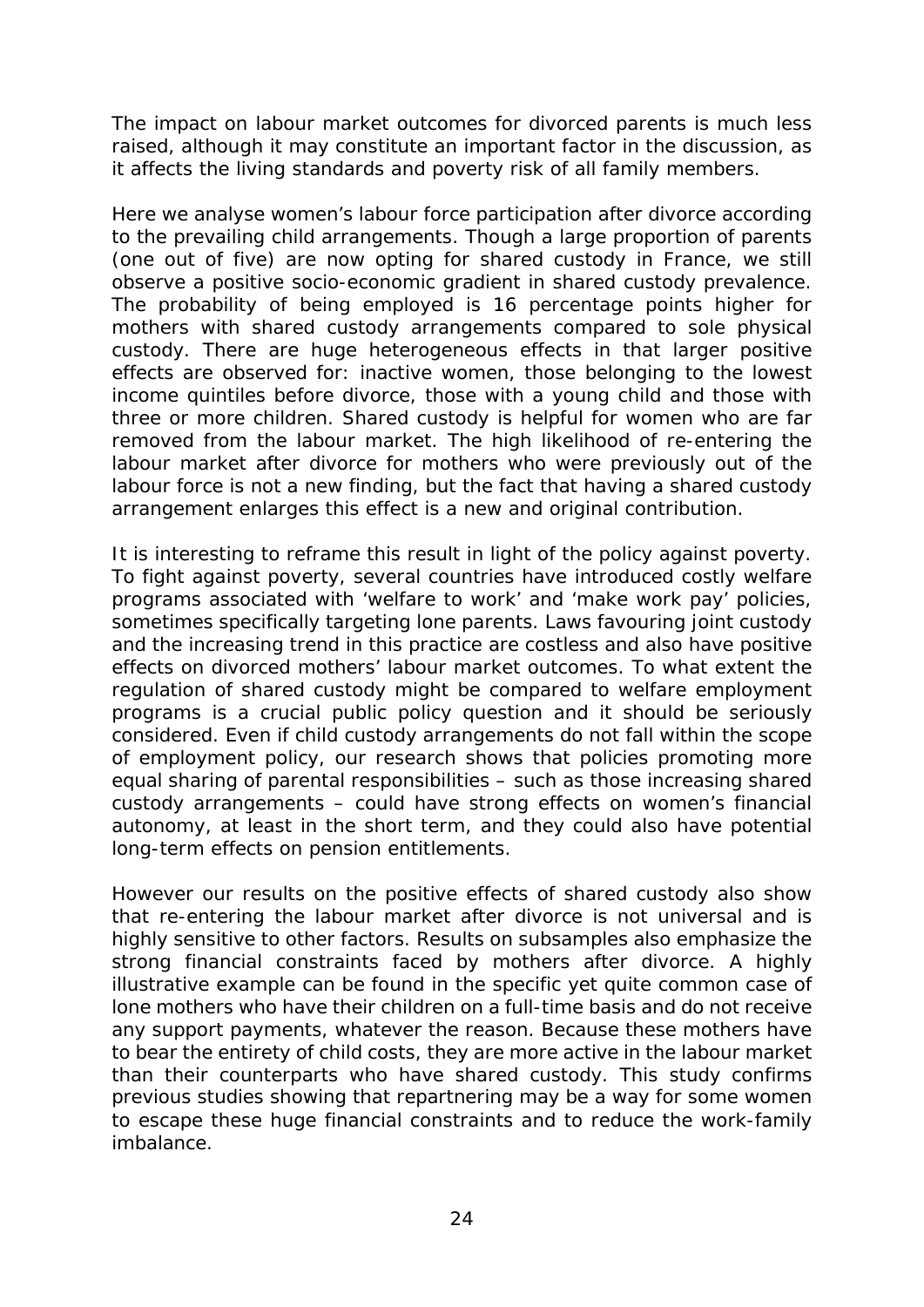Our study considers activity status one year after divorce. This is a short period for recovery and is a limitation resulting from our data. Nevertheless, we should expect even stronger effects over more time. Finding a job, especially for mothers who interrupted their career before divorce and organizing for child care may take some time. A second data limitation arises from the impossibility of identifying mothers who are looking for a job (without having found one yet) in case they do not receive unemployment allowances. It is also difficult to distinguish part-time jobs with any precision.

Finally, some specification on the French context can shed light on our results and assess their external validity. France is a family-oriented country, where even mothers with young children work, meaning that this particular country-specific environment provides incentives for mothers to work, with the childcare provision being quite generous. However, there is an educational gradient in the female employment rate, which is emphasized by recent parental leave policies (Piketty, 2005, Lequien, 2012, Joseph et al., 2013). Mothers belonging to the lowest income quintiles are those more likely to quit the labour market after the birth of a child, and to react to new public policies. They were more likely to interrupt their careers after the extension of parental leave. Our results for divorced mothers also show that mothers who are furthest away from the labour market are those for whom the type of custody arrangement after divorce is the most important and whose likelihood for employment is more strongly affected. However, instead of a decrease, we observe a higher likelihood of employment. This shows that some specific populations react more than others to either public policies or new family arrangements. Shared custody in less family-friendly countries is therefore likely to play even more of a role in a mother's employment, since mothers benefit from less support from public policies to balance work and family duties; in which case our results can be seen as lower bounds on the effect that shared custody has on employment. This must be confirmed by replicating our study in other countries however. Finally, another interesting avenue of research would be to look further into the market behaviours of fathers in relation to shared custody arrangements.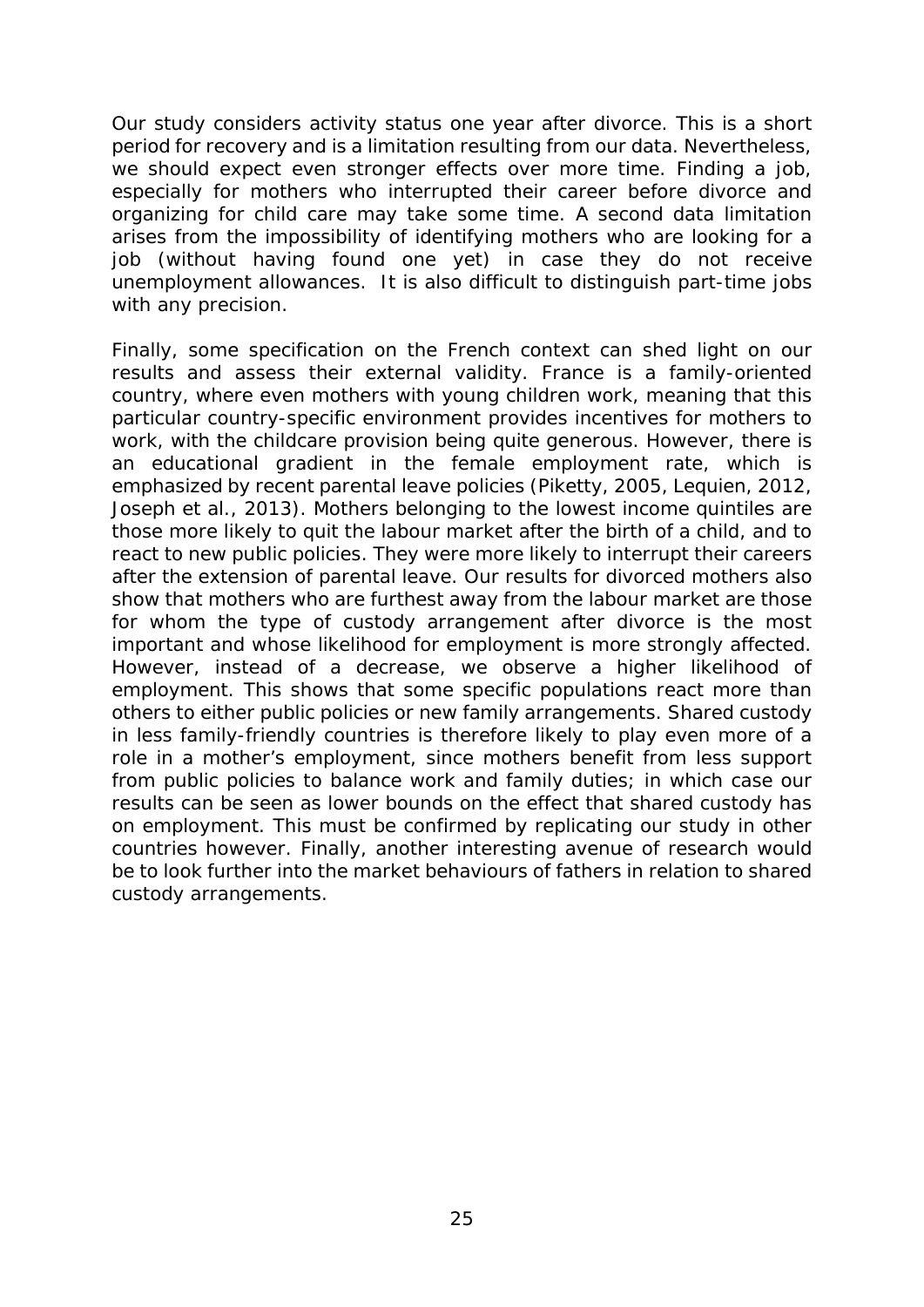#### **References**

- Andress, HJ., Borgloh, B., Brockel, M., Giesselmann, M., & Hummelsheim, D. (2006). The economic consequences of partnership dissolution– a comparative analysis of panel studies from Belgium, Germany, Great Britain, Italy, and Sweden. *European Sociological Review*, 22, 533– 560.
- Brady, D., & Burroway, R. (2012). Targeting, Universalism and Single Mother Poverty: A Multi-Level Analysis Across 18 Affluent Democracies. *Demography*, 49, 719-746.
- Bauserman, R. (2012). A Meta-analysis of Parental Satisfaction, Adjustment, and Conflict in Joint Custody and Sole Custody Following Divorce. *[Journal of Divorce & Remarriage](http://www.tandfonline.com/toc/wjdr20/current)*, 53(6).
- Berger, L.M., Panico, L., & Solaz, A. (2018). Maternal Repartnering: Does Father Involvement Matter? Evidence from United Kingdom. *European Journal of Population,* 34(1), 1–31.
- Bianchi, S. M., Subaiya, L., & Kahn, J. R. (1999). The gender gap in the economic well-being of nonresident fathers and custodial mothers. *Demography*, 36(2), 195–203.
- Böheim, R., Francesconi, M., Halla, M. (2012). [Does custody law affect](https://ideas.repec.org/p/jku/econwp/2012_12.html)  [family behavior in and out of marriage?.](https://ideas.repec.org/p/jku/econwp/2012_12.html) *[Economics working papers](https://ideas.repec.org/s/jku/econwp.html)* 12, Department of Economics, Johannes Kepler University Linz, Austria.
- Brinig, M., Buckley, FH. (1998). Joint Custody: Bonding and Monitoring Theories. *Indiana Law J,* 73(2):1–31
- Bonnet, C., Garbinti, B., & Solaz, A. (2015). « [Les conditions de vie des](http://www.insee.fr/fr/themes/document.asp?reg_id=0&id=4454%C2)  [enfants après le divorce.](http://www.insee.fr/fr/themes/document.asp?reg_id=0&id=4454%C2) *Insee Première,* 1536.
- Bonnet, C., Garbinti, B., & Solaz A. (2016). Gender inequality after divorce: the flip side of marital specialization : evidence from a french administrative database. *Insee Working Paper*, G 2016.03.
- Cancian, M., Meyer, D.R., Brown, P.R., & [Cook,](http://www.ncbi.nlm.nih.gov/pubmed/?term=Cook%20ST%5BAuthor%5D&cauthor=true&cauthor_uid=24811135) S.T. (2014). Who gets custody now? Dramatic changes in children's living arrangements after divorce. *[Demography](http://www.ncbi.nlm.nih.gov/pubmed/24811135)*, 51(4), 1381-96.
- Chardon, O., & Daguet, F. (2008). L'activité des femmes est toujours sensible au nombre d'enfants. *Insee première,* 1171.
- Dang, A. T., & Trancart, D. (2011). Familles monoparentales allocataires du RMI ou de l'API et trappes à inactivités: les enseignements de l'enquête sur les expérimentations du RSA en France. University of Paris Ouest-Nanterre, *EconomiX Working Paper*, 22.
- Dewilde, C., & Uunk, W. (2008). Remarriage as a Way to Overcome the Financial Consequences of Divorce: A Test of the Economic Need Hypothesis for European Women. *European Sociological Review*, 24(3), 393-407.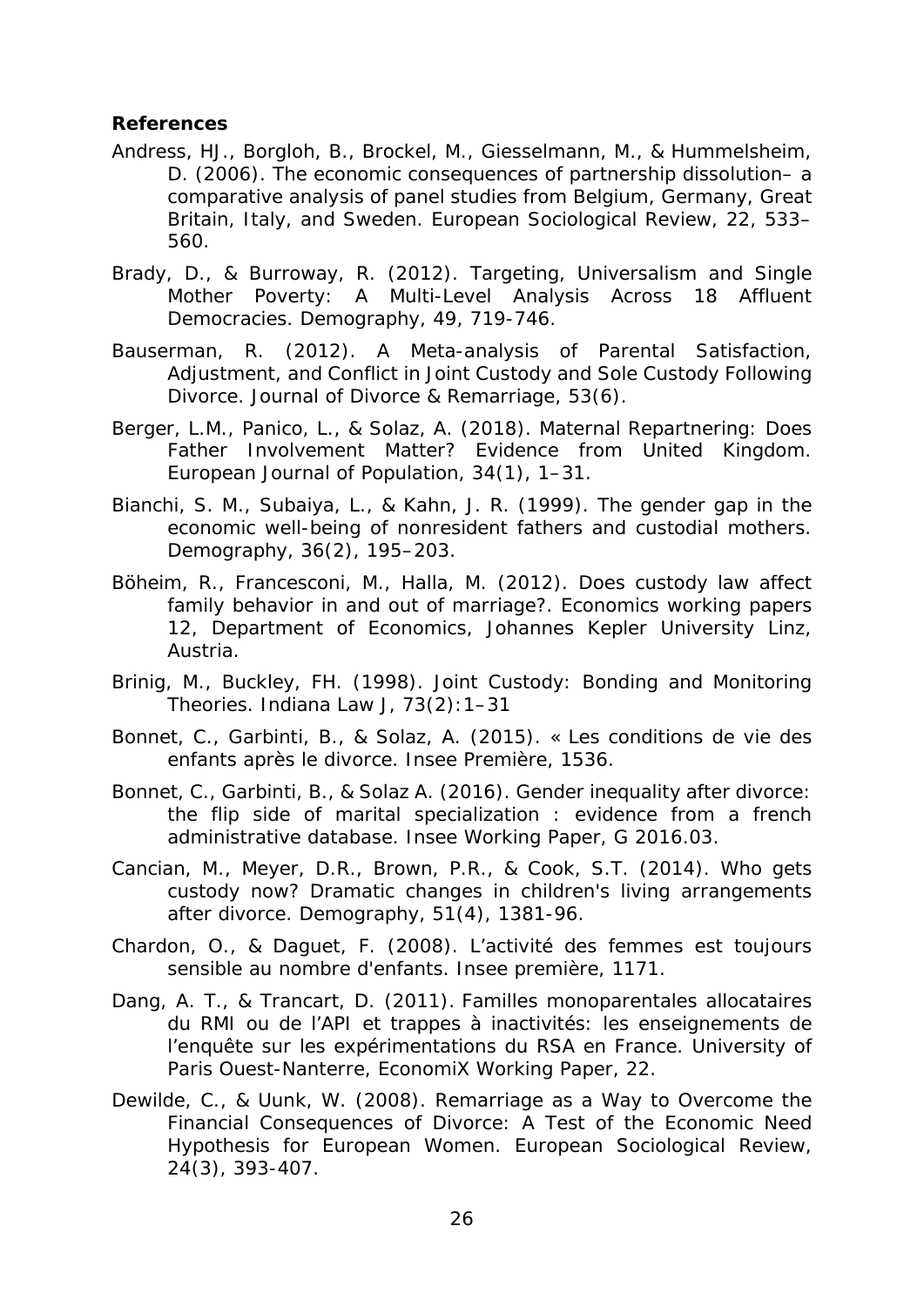- Ferrari, G., Bonnet, C., & Solaz, A. (2017). « I keep the children, you keep the house": Residential mobility after divorce in France". Mimeo.
- Finnie, R. (1993). Women, Men, and the Economic Consequences of Divorce: Evidence form Canadian Longitudinal Data. *Canadian review of sociology and anthropology*, 30(2), 205–241.
- Francesconi, M., & Van der Klaauw, W. (2007). [The socioeconomic](https://scholar.google.com/citations?view_op=view_citation&hl=fr&user=8CC5N-YAAAAJ&citation_for_view=8CC5N-YAAAAJ:IjCSPb-OGe4C)  [consequences of "in-work" benefit reform for British lone mothers.](https://scholar.google.com/citations?view_op=view_citation&hl=fr&user=8CC5N-YAAAAJ&citation_for_view=8CC5N-YAAAAJ:IjCSPb-OGe4C) *Journal of Human Resources,* 42 (1), 1-31.
- Goux, D., & Maurin, E. (2010). Public school availability for two-year olds and mothers' labour supply. *Labour Economics* 17(6), 951-962.
- Gregg, P., Harkness, S., & Smith, S. (2009). Welfare reform and lone parents in the UK. *The economic journal*, 119(535), F38-F65.
- Guillonneau, M., & Moreau, C. (2013). La résidence des enfants de parents séparés. *Report for the French Ministry of Justice*.
- Halla, M. (2013). The effect of joint custody on family outcomes. *Journal of the European Economic Association*, *11*(2), 278-315.
- Ivanova, K., Kalmijn, M., & Uunk, W. (2013). The effect of children on men's and women's chances of repartnering in a European context. *European Journal of Population*, 29, 417-444.
- Joseph, O., Pailhé, A., Recotillet, I., & Solaz, A. (2013). The economic impact of taking short parental leave: evaluation of a French reform. *Labour Economics*, 25, 63-75.
- Kitterød, R., & [Lyngstad,](https://www.demographic-research.org/authors/2976.htm) J. (2012). Untraditional caring arrangements among parents living apart: The case of Norway. *Demographic Research*, [27\(](https://www.demographic-research.org/volumes/vol27/default.htm)5), 121–152.
- Kitterød, R.H., & Wiik, K.Aa. (2017). Shared Residence Among Parents Living Apart in Norway. *Family Court Review*, 55(4), 556-571
- Lequien, L. (2012). The impact of parental leave duration on later wages. *Annals of Economics and Statistics,* 107–108, 267–285.
- Meyer, B. (2002). Labour Supply at the Extensive and Intensive Margins: The EITC, Welfare, and Hours Worked. *The American Economic Review*, 92(2), 373-379.
- Meyer, D.R., Cancian, M., & Cook, S. (2017). The Growth in Shared Custody in the United States: Patterns and Implications. *Family Court Review*, 55(4), 500–512
- Piketty, T. (2005). L'impact de l'allocation parentale d'éducation sur l'activité féminine et la fécondité en France, 1982-2002. *In* : Lefèvre C. (Ed.): Histoires de familles, histoires familiales, Les Cahiers de l'INED, 156, p. 79-109.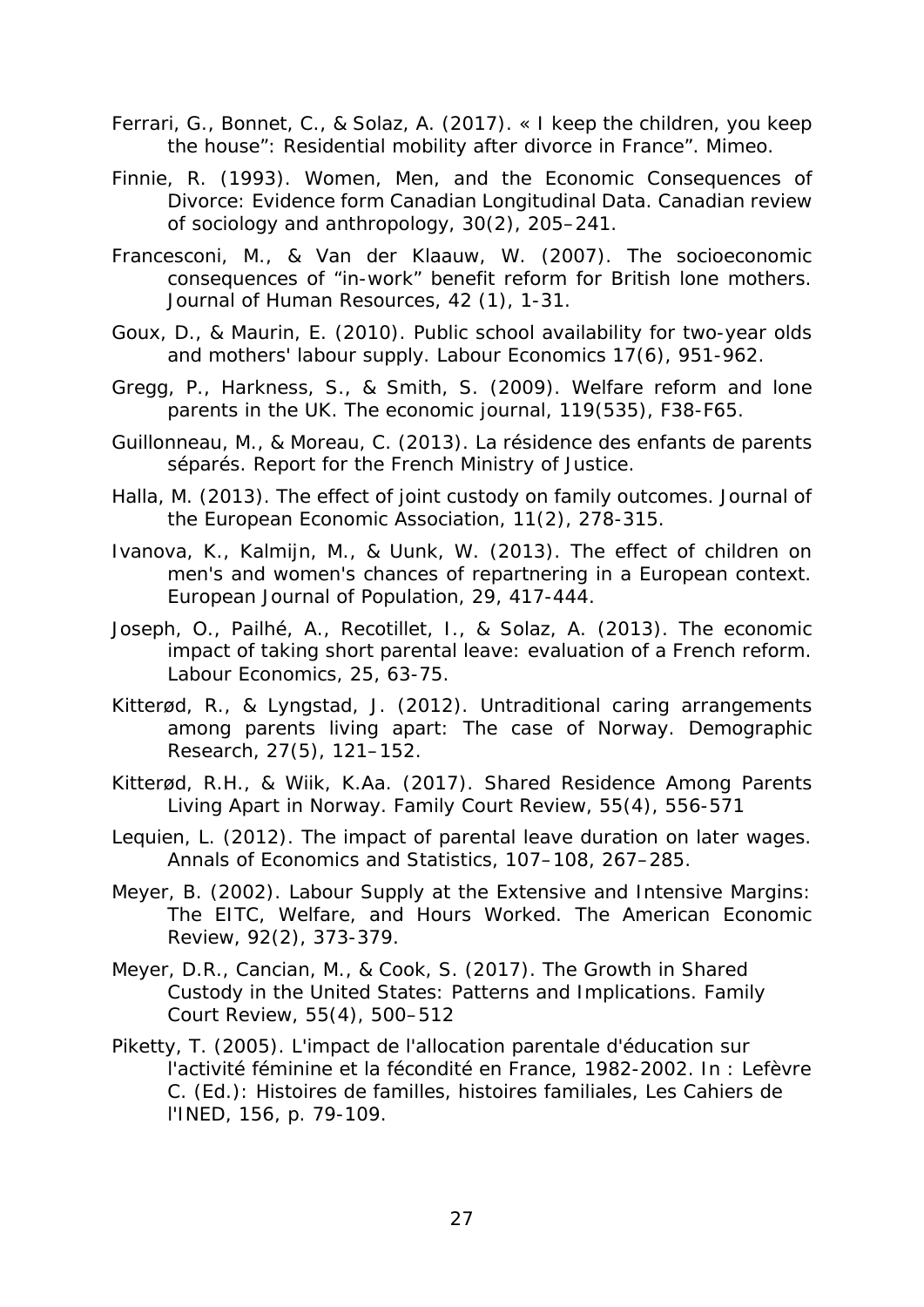- Poortman, A.R., & van Gaalen, R. (2017). Shared Residence After Separation: A Review and New Findings from the Netherlands. *Family Court Review*, 55(4), 531-544
- Smyth, B. (2017). Special Issue on Shared-Time Parenting After Separation. *Family Court Review*, 55(4), 494–499.
- Schnor, C, Pasteels, I, & Van Bavel, J. (2017). Sole Physical custody and mother's repartnering after divorce. *[Journal of Marriage and Family](http://onlinelibrary.wiley.com/journal/10.1111/%28ISSN%291741-3737)*. [79\(3\)](http://onlinelibrary.wiley.com/doi/10.1111/jomf.2017.79.issue-3/issuetoc), 879-890
- Smock, P. (1994). Gender and the Short-run Economic Consequences of Marital disruption. *Social Forces*, 73(1), 243–262.
- Sodermans, AK., Matthijs, K., Koenraad, M, & Swicegood, G. (2013a). Characteristics of joint physical custody families in Flanders. *Demographic Research*, 28(29), 821-848
- Sodermans, AK., Vanassche, S., & Matthijs, K. (2013b). Post-divorce custody arrangements and binuclear family structures of Flemish adolescents. *Demographic Research*, 28.
- Sodermans, AK, Botterman, S. Havermans, N. & Matthijs, K. (2015). Involved Fathers, Liberated Mothers? Joint Physical Custody and the Subjective Well-being of Divorced Parents. *Social Indicators Research,* 122 (1), 257-277
- Solsona, M., & Ajenjo, M. (2017). Joint Custody: One More Step towards Gender Equality?. *Perspectives Demogràfiques*, 8.
- Spijker, J., & Solsona, M. (2016). Effects of the 2010 Civil code on trends in joint physical custody in Catalonia. A comparison with the rest of Spain. *Population*, 71(2), 297-323.
- Stock, J., Yogo, M., & Wright, J. (2002). A Survey of Weak Instruments and Weak Identification in Generalized Method of Moments. *Journal of Business and Economic Statistics*. 20(4), JBES Twentieth Anniversary Issue on the Generalized Method of Moments, 518-529.
- Struffolino, E., Bernardi, L., & Voorpostel, M. (2016). Self-reported Health among Lone Mothers in Switzerland: Do Employment and Education Matter?. *Population;* 71(2), 193-222
- Statistics Sweden (2014). Different families live in different ways a survey on residence and support of children after a separation. *Demographic reports*, 1.
- Turunen, J. (2017). [Shared Physical Custody and Children's Experience of](http://www.tandfonline.com/doi/full/10.1080/10502556.2017.1325648)  [Stress](http://www.tandfonline.com/doi/full/10.1080/10502556.2017.1325648)*. Journal of Divorce & Remarriage,* 58.
- Vanassche, S., Sodermans, A., Matthijs, K., & Swicegood, G. (2013). Commuting between two parental households: the association between joint physical custody and adolescent well-being following divorce. *Journal of Family Studies*, 19 (2), 139-158.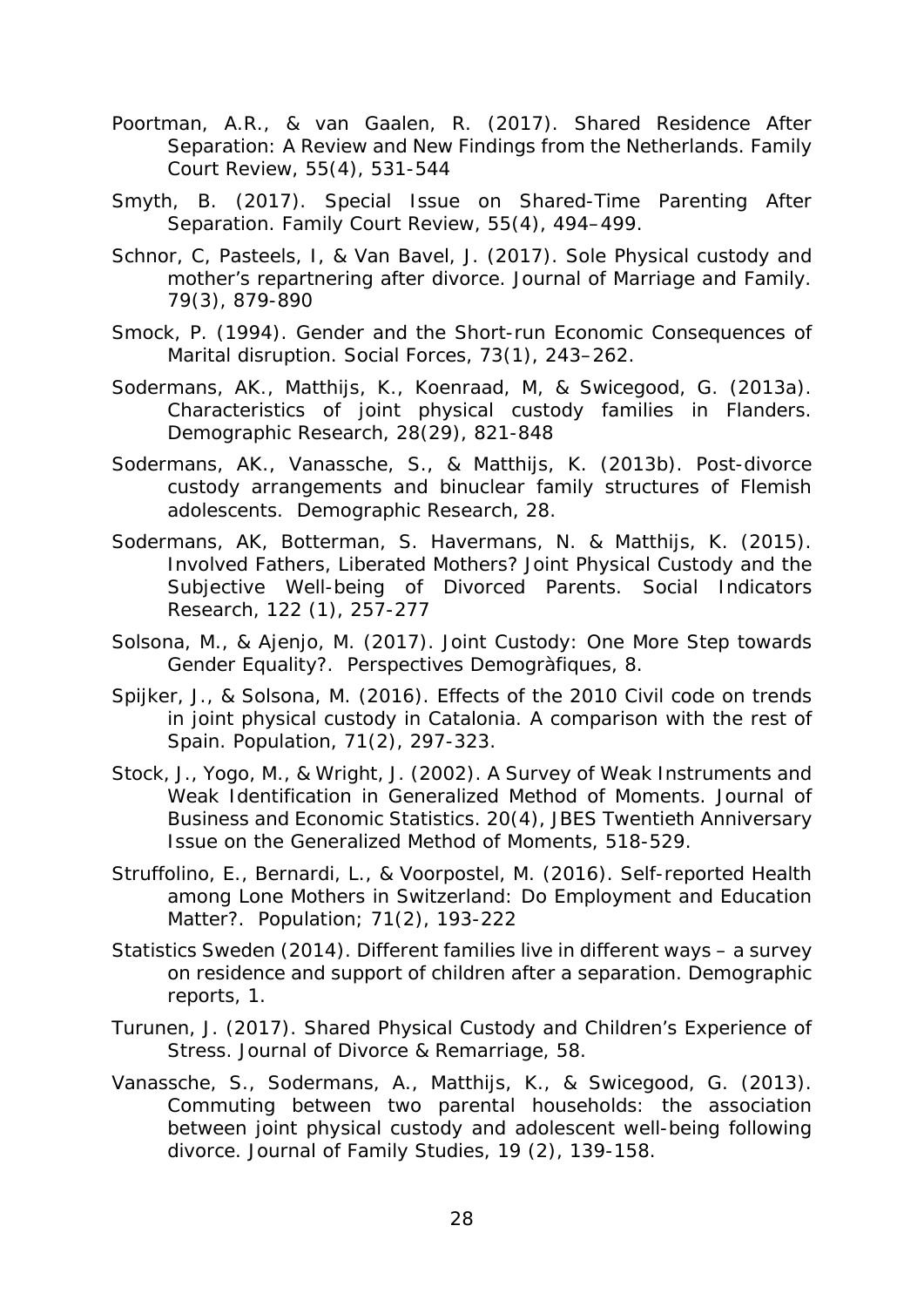- Van der Heijden, F., Poortman, A, & Van der Lippe, T. (2016). Children's Postdivorce Residence Arrangements and Parental Experienced Time Pressure. *Journal of Marriage and Family,* 78, 468–481.
- Vuri, D. (2017). Joint custody law and mothers' labor market outcomes: evidence from the USA. *Journal of Population Economics*, online first articles.
- Whitworth, A. (2013). Lone Parents and Welfare-to-Work in England: A Spatial Analysis of Outcomes and Drivers. *Social Policy & Administration*, 47 (7), 1467-9515.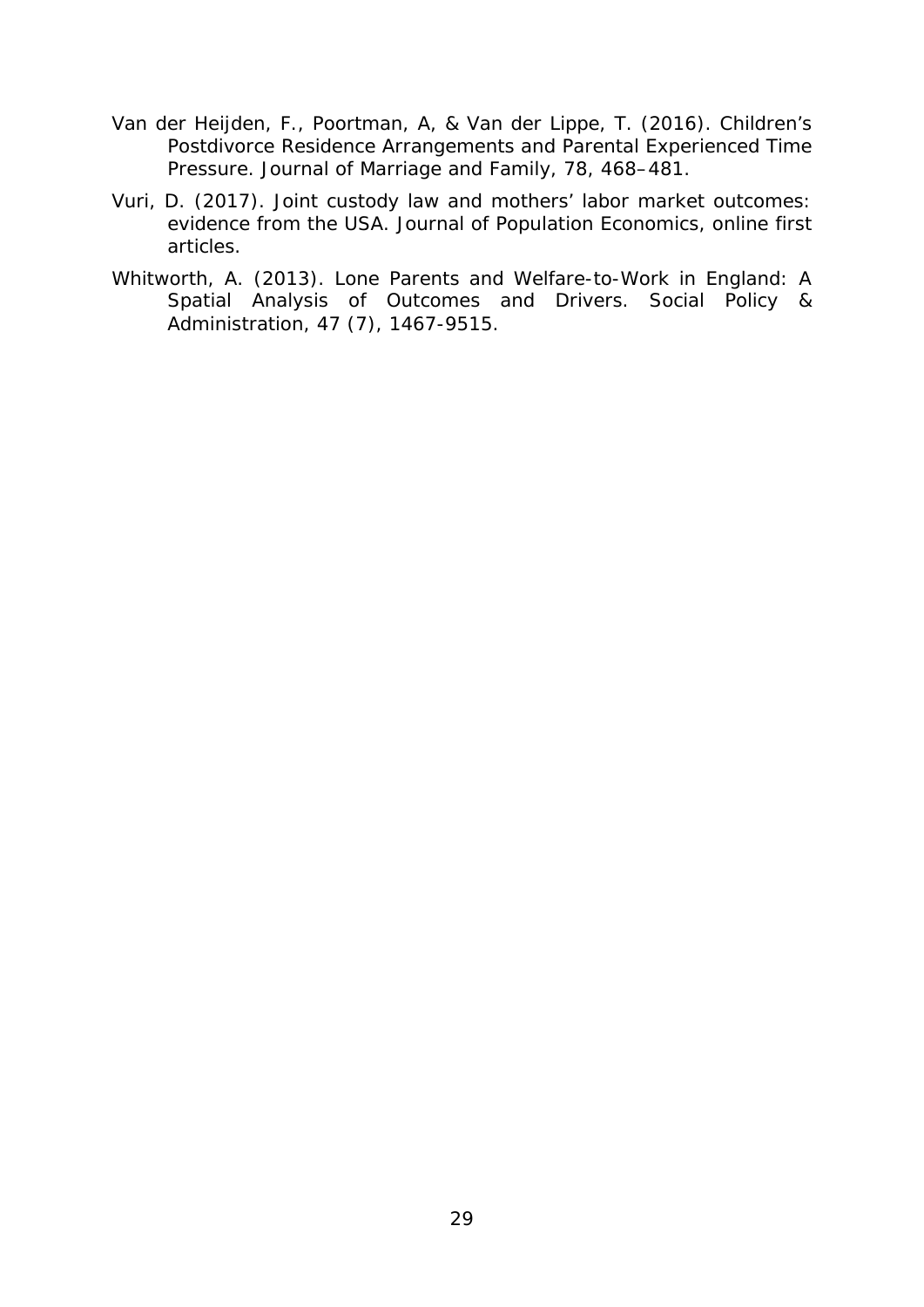#### **Appendix A1- Validity of the instrument: Placebo test**

We directly regress our dependent variable (being employed) on our instrument for two distinct samples: our benchmark sample and the sample of childless women. This "intention-to-treat" regression allows us to see if the fraction of shared custody has an effect on childless women who, by definition, are not concerned with shared custody. If such were the case, it would pose a threat to our identification strategy because that would mean our instrument may be related to other factors influencing women's employment. Table 6 clearly shows that our instrument has no significant effect on childless women: point estimates are between 2 and over 3 times lower than the one obtained for mothers, and they are non-significant even though they are even more precisely estimated. As it turns out, the proportion of shared custody at the department level has a positive effect only on divorced mothers.

|                |         | Considered sample | Placebo         |           |  |
|----------------|---------|-------------------|-----------------|-----------|--|
|                |         | <b>Mothers</b>    | Childless women |           |  |
|                | All     | Inactives         | All             | Inactives |  |
| Proportion of  | 0.202   |                   |                 |           |  |
| shared custody | $\star$ | $0.684*$          | 0.149           | 0.226     |  |
|                | (0.114) | (0.388)           | (0.119)         | (0.417)   |  |
| Number of      |         |                   |                 |           |  |
| observations   | 61554   | 11700             | 19182           | 2656      |  |

|  |  |  | Table 6: Placebo test |  |
|--|--|--|-----------------------|--|
|--|--|--|-----------------------|--|

Note: Controls include: women's age and squared age, PACS, income quintiles, ownership status, unemployment rate and squared unemployment rate, town size and previous activity status (for specifications on the whole sample) and number of children and age of youngest (for specifications on the mothers' sample).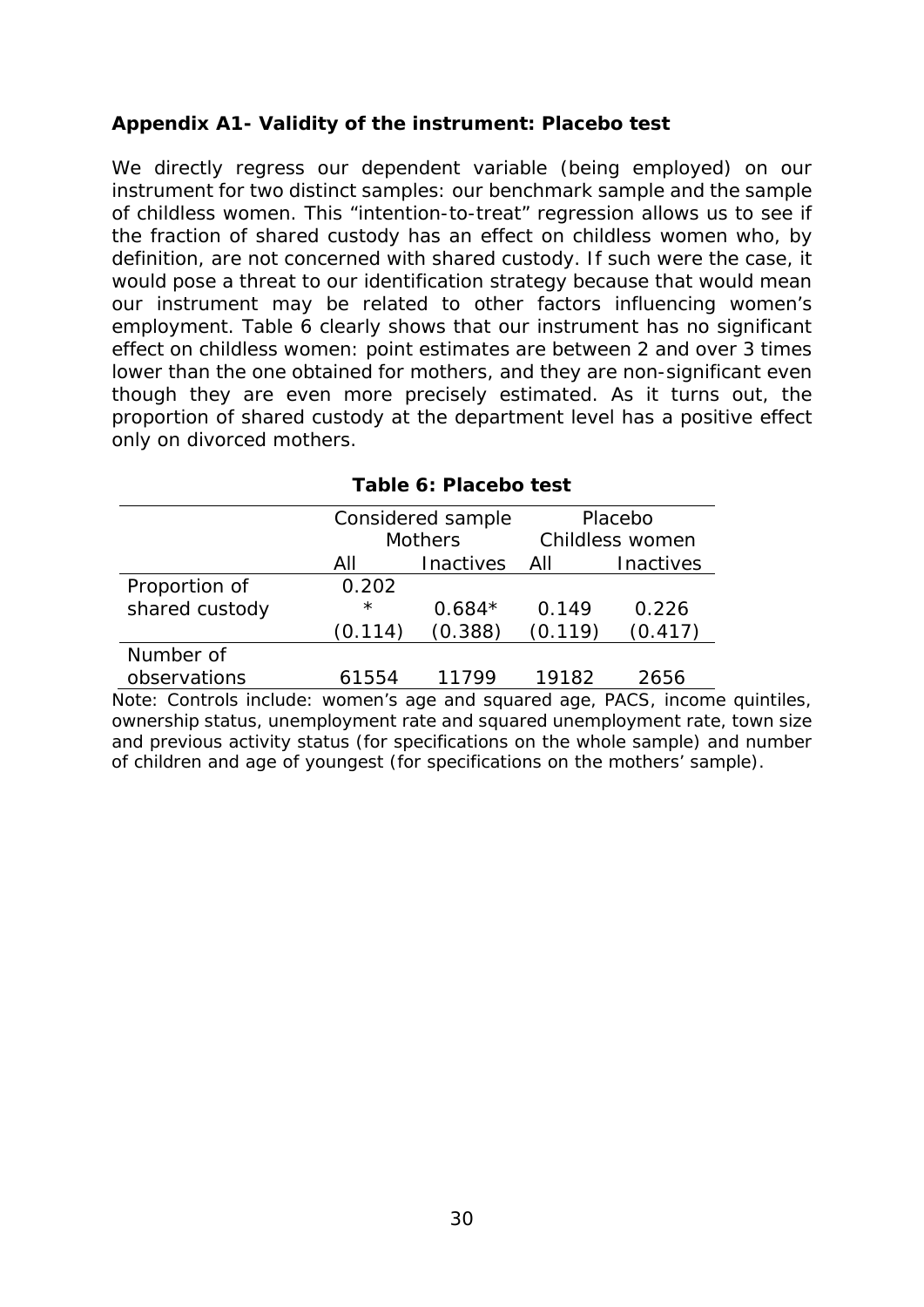#### **Appendix A2: Aggregate level regression**

As suggestive evidence of the exogeneity of our instrument, we present here regressions at the department level of the rate of shared custody on a set of local controls reflecting the socioeconomic and demographic characteristics of the department. Indeed, the share of shared custody may be influenced by age structure, economic situation, religiosity, work-family balance possibilities, and divortiality. We use the share of the active population aged between 18 and 60 years old together with the ratio of old people over young people to account for the population structure. To take into account the economic situation at the department level, we include the unemployment rate as an indicator of local labour market conditions, the poverty rate and the (median) level of income. We also include an indicator of the childcare supply that may play both on the preference for childcare arrangement and the mother's employability. As family norms may be important to explain the level of shared custody, we include two indicators of religiosity: the proportion of Catholics and the proportion of people in the department declaring that they have no religion.<sup>[23](#page-34-0)</sup> Finally, we include an indicator of divorce risk.

Only unemployment rate turns out to have a significant impact on the share of shared custody. As expected, unemployment shows a negative impact, thus highlighting that shared custody is more likely to be chosen in a department where the level of employment is higher. Thus, the local share of shared custody is explained only a little by the economic and demographic structure or family values. R squared is only 45%. There thus remains much unexplained variability that cannot be accounted for by the different variables. We definitely do not claim here that our instrument fully explains the remaining variability, but it clearly rules out the idea that all the local conditions we tested are the main determinants of the local share of shared custody. We think that the local "judge/lawyer effect" is an important part of the story and of this remaining unexplained variability.

Ì,

<span id="page-34-0"></span><sup>&</sup>lt;sup>23</sup> These figures are coded from the report by IFOP 2006 "Eléments d'analyse géographique de l'implantation des religions en France". https://www.google.fr/url?sa=t&rct=j&q=&esrc=s&source=web&cd=1&ve d=0ahUKEwi36 yJ9PzYAhWBWBQKHX8UBNwQFggnMAA&url=http%3A%2F%2Fwww.ifop.c om%2Fmedia%2Fpoll%2Freligions\_geo.pdf&usg=AOvVaw1qYD3K\_b\_WXU gtBw6aHGIH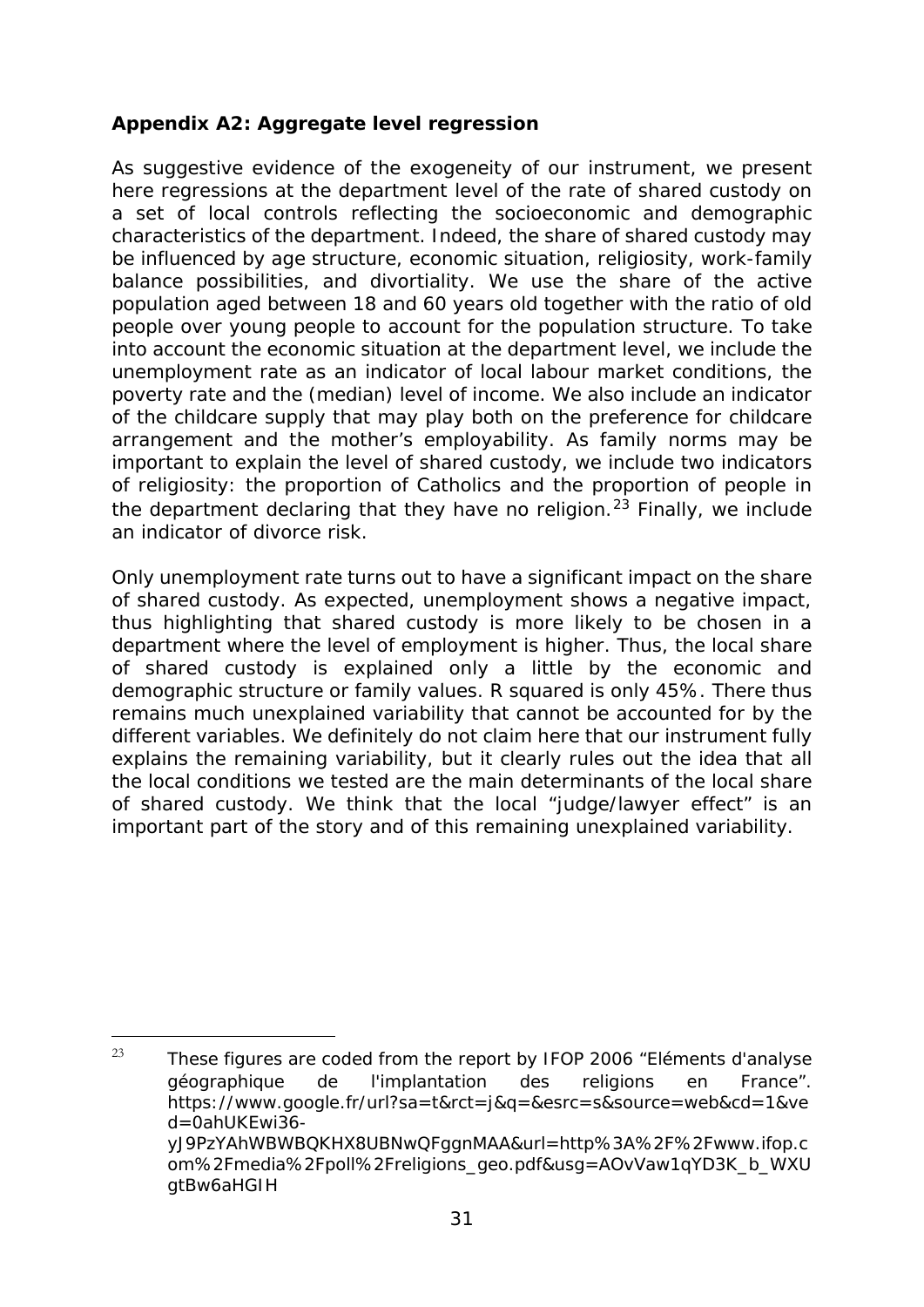| in the department                                                 |            |           |  |  |  |  |  |
|-------------------------------------------------------------------|------------|-----------|--|--|--|--|--|
| Variables                                                         | Coef.      | Std. Err. |  |  |  |  |  |
| Age structure                                                     |            |           |  |  |  |  |  |
| Ratio old(+65)/young(<19) people                                  | 0.064      | 0.040     |  |  |  |  |  |
| Proportion of active population                                   | 0.129      | 0.252     |  |  |  |  |  |
| <b>Economic situation</b>                                         |            |           |  |  |  |  |  |
| Unemployment rate                                                 | $-0.012**$ | 0.003     |  |  |  |  |  |
| Median income                                                     | $-0.000$   | 0.000     |  |  |  |  |  |
| Poverty rate                                                      | $-0.003$   | 0.002     |  |  |  |  |  |
| <b>Work-family balance</b>                                        |            |           |  |  |  |  |  |
| Childcare places per 100 children under                           | $-0.000$   | 0.000     |  |  |  |  |  |
| 3                                                                 |            |           |  |  |  |  |  |
| <b>Religion</b>                                                   |            |           |  |  |  |  |  |
| % of the population feeling catholic                              |            |           |  |  |  |  |  |
| $(ref = 55 - 63%)$                                                |            |           |  |  |  |  |  |
| $\leq 54\%$                                                       | $-0.006$   | 0.011     |  |  |  |  |  |
| 64-70%                                                            | $-0.006$   | 0.008     |  |  |  |  |  |
| 71-75%                                                            | 0.005      | 0.013     |  |  |  |  |  |
| >75%                                                              | $-0.008$   | 0.014     |  |  |  |  |  |
| % of the population declaring they have                           |            |           |  |  |  |  |  |
| no religion (ref=20-27%)                                          |            |           |  |  |  |  |  |
| $\epsilon = 20\%$                                                 | $-0.010$   | 0.011     |  |  |  |  |  |
| 27-34%                                                            | 0.002      | 0.007     |  |  |  |  |  |
| >34%                                                              | $-0.004$   | 0.011     |  |  |  |  |  |
| <b>Divortiality</b>                                               |            |           |  |  |  |  |  |
| Number of divorcees <70 per 1000 married people (ref= $[13-14]$ ) |            |           |  |  |  |  |  |
| < 11                                                              | $-0.006$   | 0.009     |  |  |  |  |  |
| $[11 - 13]$                                                       | $-0.007$   | 0.008     |  |  |  |  |  |
| $[14 - 15]$                                                       | $-0.001$   | 0.009     |  |  |  |  |  |
| $> = 15$                                                          | 0.011      | 0.009     |  |  |  |  |  |
| Constant                                                          | 0.268      | 0.141     |  |  |  |  |  |
| R <sub>2</sub>                                                    | 0.45       |           |  |  |  |  |  |
| N<br>$0.05.** 0.01$                                               | 95         |           |  |  |  |  |  |

# **Table 7: Aggregate level regression on the share of shared custody**

\* *p*<0.05; \*\* *p*<0.01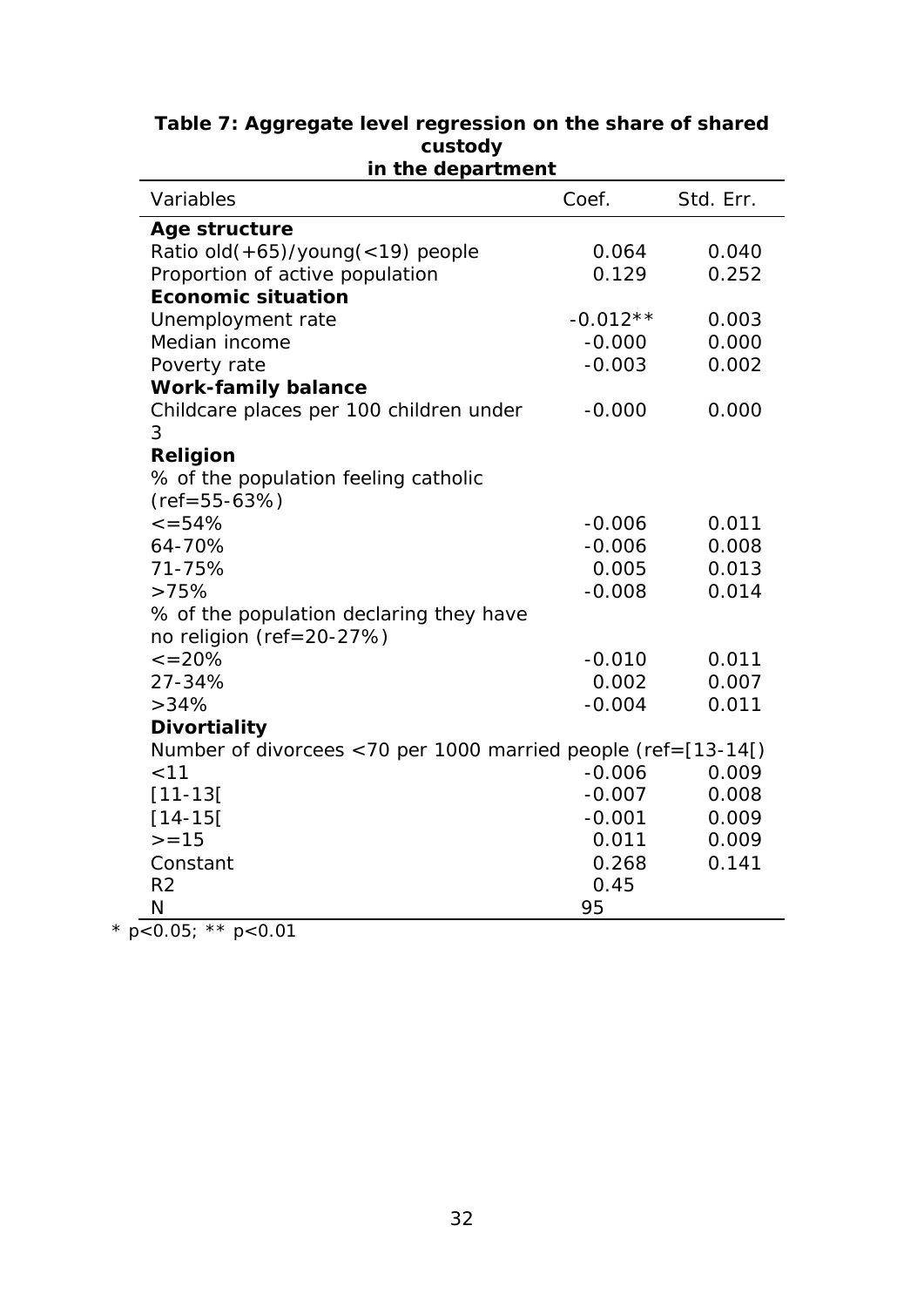#### **Appendix A3: Different definitions of activity/inactivity**

The definition of activity versus inactivity emanates from the annual income. The specification used in this article adopts the annual threshold of two minimum monthly wages over the year (2,110 euros). We tried here different thresholds corresponding to one (1,055 euros), three (3,165 euros) and four minimum wages (4,220 euros). The results are very similar.

|                                 | (1)         | basic       | (2)         | (3)         |
|---------------------------------|-------------|-------------|-------------|-------------|
| Threshold (in Euros)            | 1,055       | 2,110       | 3,165       | 4,220       |
| Shared custody                  | $1.425***$  | $1.400***$  | $1.376***$  | $1.380***$  |
|                                 | (0.128)     | (0.127)     | (0.134)     | (0.142)     |
| Number of children $= 2$        | 0.005       | $-0.010$    | $-0.003$    | $-0.007$    |
|                                 | (0.019)     | (0.018)     | (0.017)     | (0.018)     |
| Number of children $=$ 3        | $-0.073***$ | $-0.112***$ | $-0.111***$ | $-0.120***$ |
|                                 | (0.025)     | (0.021)     | (0.022)     | (0.024)     |
| Number of children = $4+$       | $-0.232***$ | $-0.274***$ | $-0.283***$ | $-0.297***$ |
|                                 | (0.035)     | (0.031)     | (0.035)     | (0.037)     |
| Shared custody * 2 children     | 0.071       | $0.096**$   | $0.101**$   | $0.082*$    |
|                                 | (0.046)     | (0.047)     | (0.047)     | (0.048)     |
| Shared custody * 3 children     | 0.113       | $0.173**$   | $0.130*$    | $0.126*$    |
|                                 | (0.072)     | (0.072)     | (0.071)     | (0.068)     |
| Shared custody $*$ 4+ children  | $0.311***$  | $0.386***$  | $0.330***$  | $0.352***$  |
|                                 | (0.114)     | (0.115)     | (0.108)     | (0.105)     |
| Household Income = $Q1$         | $-0.352***$ | $-0.375***$ | $-0.380***$ | $-0.396***$ |
|                                 | (0.039)     | (0.037)     | (0.033)     | (0.033)     |
| Household Income = $Q2$         | $-0.171***$ | $-0.179***$ | $-0.199***$ | $-0.204***$ |
|                                 | (0.037)     | (0.033)     | (0.030)     | (0.029)     |
| Household Income = $Q4$         | $0.071**$   | $0.089***$  | $0.099***$  | $0.108***$  |
|                                 | (0.030)     | (0.033)     | (0.032)     | (0.032)     |
| Household Income = $Q5$         | $-0.053$    | $-0.018$    | 0.014       | 0.033       |
|                                 | (0.038)     | (0.038)     | (0.037)     | (0.038)     |
| Shared custody * Q1             | $0.265***$  | $0.259***$  | $0.265***$  | $0.263***$  |
|                                 | (0.096)     | (0.093)     | (0.090)     | (0.089)     |
| Shared custody * Q2             | 0.043       | 0.058       | 0.082       | 0.064       |
|                                 | (0.068)     | (0.064)     | (0.060)     | (0.059)     |
| Shared custody * Q4             | 0.029       | 0.011       | 0.028       | $-0.041$    |
|                                 | (0.071)     | (0.075)     | (0.072)     | (0.066)     |
| Shared custody * Q5             | 0.024       | $-0.022$    | $-0.006$    | $-0.043$    |
|                                 | (0.069)     | (0.068)     | (0.069)     | (0.066)     |
| Employed                        | $1.017***$  | $1.031***$  | $1.107***$  | $1.133***$  |
|                                 | (0.047)     | (0.042)     | (0.040)     | (0.042)     |
| Shared custody * Employed       | $-0.142***$ | $-0.154***$ | $-0.204***$ | $-0.161***$ |
|                                 | (0.053)     | (0.056)     | (0.053)     | (0.055)     |
| Age of youngest child $= 0-3$   | 0.014       | 0.026       | $0.037**$   | $0.058***$  |
|                                 | (0.020)     | (0.019)     | (0.018)     | (0.019)     |
| Age of youngest child $= 13-17$ | $0.108***$  | $0.107***$  | $0.115***$  | $0.120***$  |
|                                 | (0.023)     | (0.023)     | (0.022)     | (0.022)     |
| Shared custody * youngest 0-3   | $0.208***$  | $0.169***$  | $0.150***$  | $0.139***$  |
|                                 | (0.063)     | (0.061)     | (0.055)     | (0.052)     |
| Shared custody * youngest 13-17 | $-0.090$    | $-0.079$    | $-0.105$    | $-0.099*$   |

#### **Table 8: Regressions using different definitions of activity/inactivity**